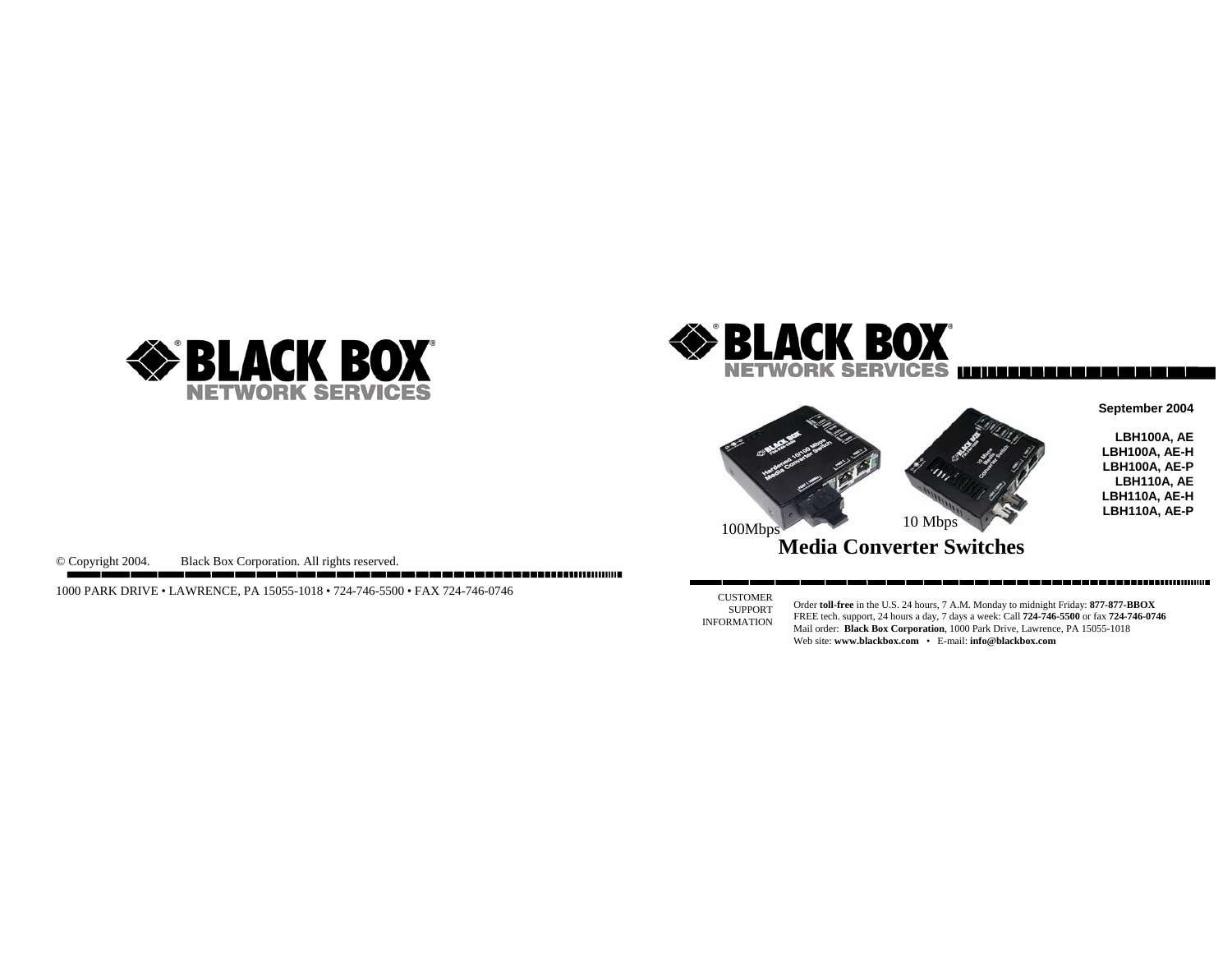# **BLACK BOX**®**Series**

# **Media Converter Switches**

LBH100-series = 100Mb fiber + 2 10/100 copper ports LBH110-series = 10 Mb fiber  $+ 2 10/100$  copper ports

# **Installation and User Guide**

#### **Trademarks**

Ethernet is a trademark of Xerox Corporation

NEBS is a trademark of Telcordia Technologies

UL is a registered trademark of Underwriters Laboratories **Important:** The LBH100 and LBH110 -series 10/100 Mb/s Media Converter Switches contains no user serviceable parts. Attempted service by unauthorized personnel shall render all warranties null and void. If problems are experienced with LBH 100 and 110 10/100 Mb/s Converter Switch products, consult Section 5, Troubleshooting, of this User Guide.

Copyright © 2004 **BLACK BOX**®Corporation. All rights reserved. No part of this publication may be reproduced without prior written permission from Black Box, Inc. Printed in the United States of America.

i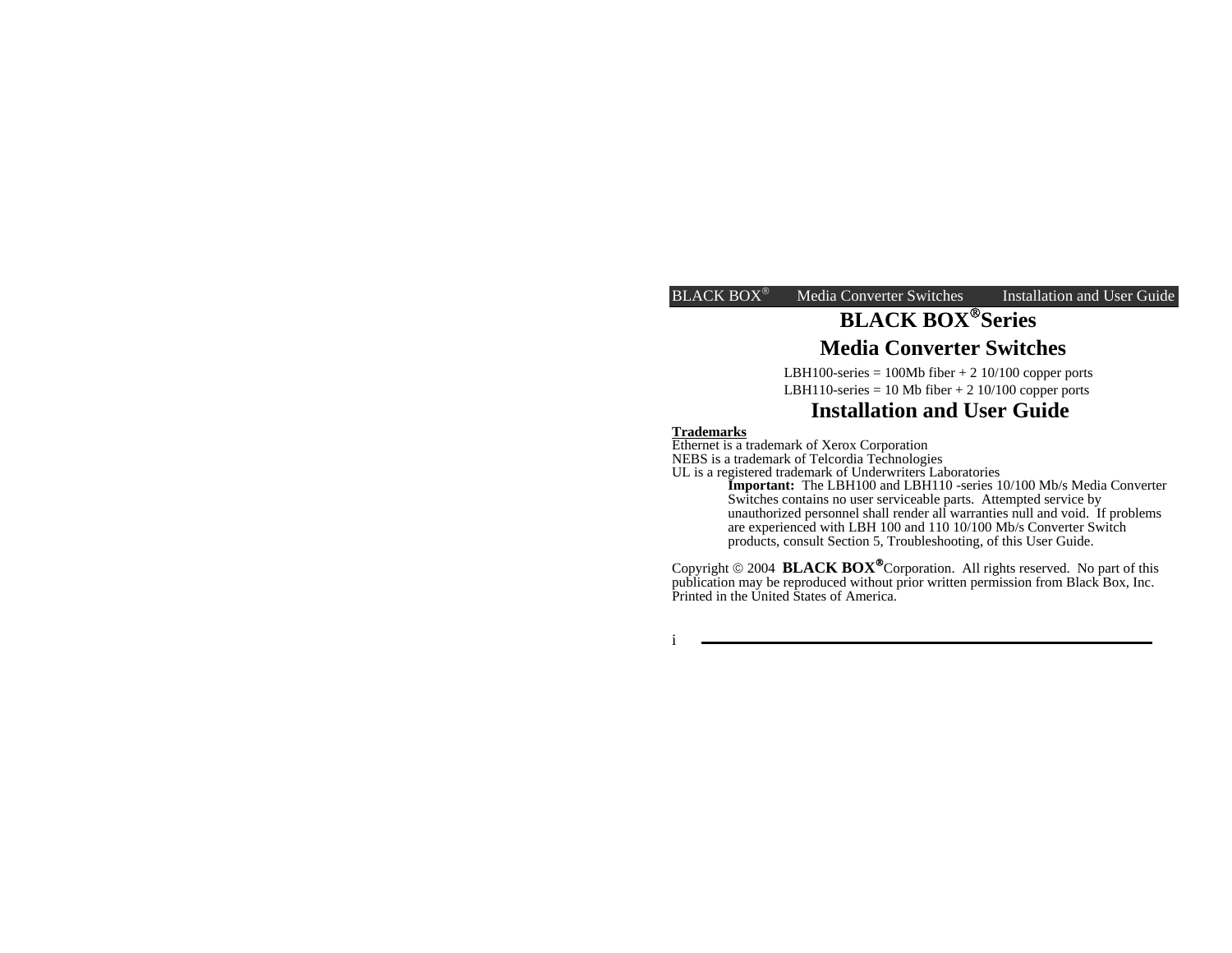# **Contacting Black Box Corporation**

Please use these mailing address and phone and fax numbers:

*Black Box Corporation 1000 Park Drive Pittsburgh, PA 15055 Phone: (724) 746-5500 Fax: (724) 746-0746*  E-mail: info@blackbox.co

ii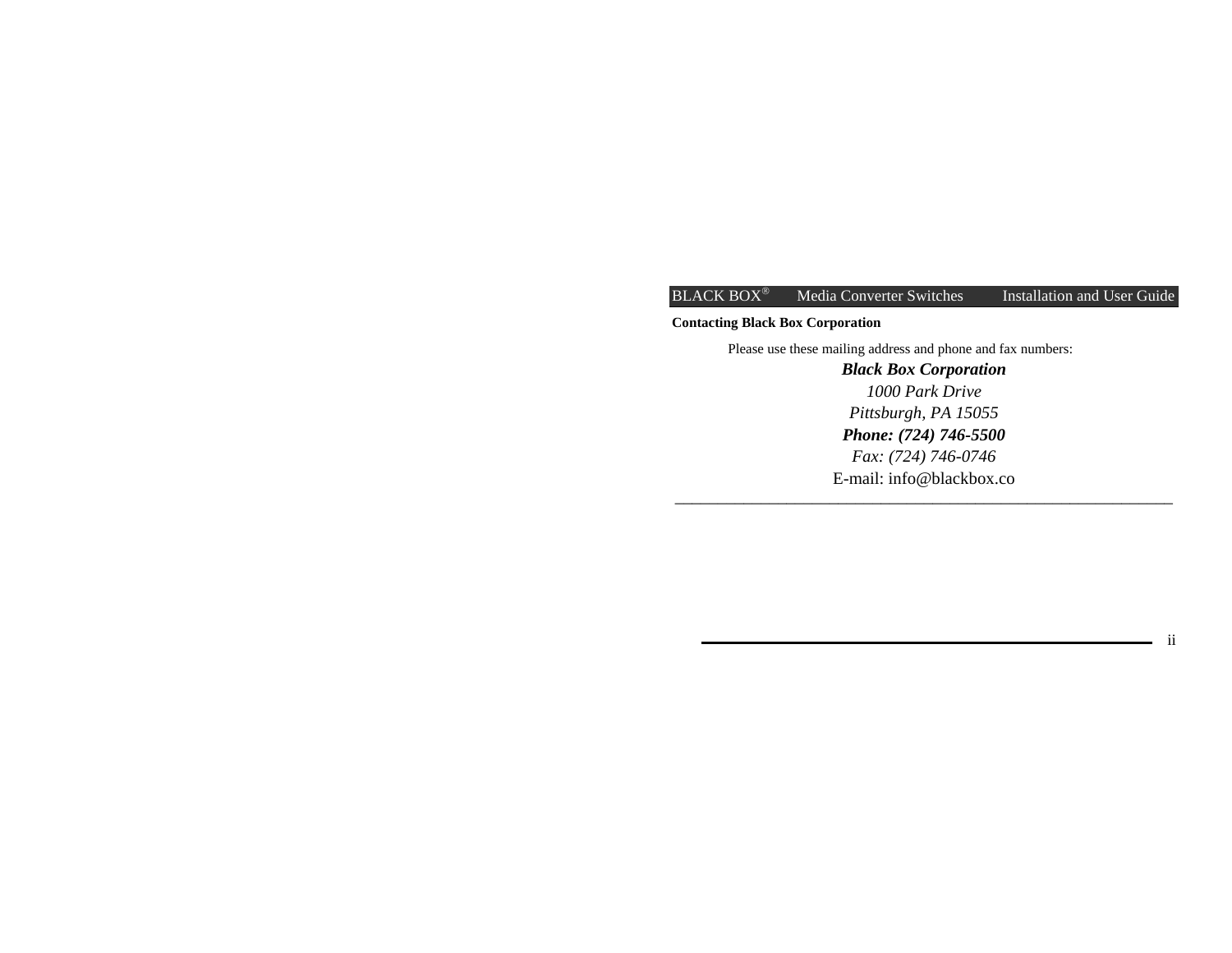#### FEDERAL COMMUNICATIONS COMMISSION AND CANADIAN DEPARTMENT OF COMMUNICATIONS RADIO FREQUENCY INTERFERENCE STATEMENTS

This equipment generates, uses, and can radiate radio frequency energy and if not installed and used properly, that is, in strict accordance with the manufacturer's instructions, may cause interference to radio communication. It has been tested and found to comply with the limits for a Class A computing device in accordance with the specifications in Subpart B of Part 15 of FCC rules, which are designed to provide reasonable protection against such interference when the equipment is operated in a commercial environment. Operation of this equipment in a residential area is likely to cause interference, in which case the user at his own expense will be required to take whatever measures may be necessary to correct the interference. Changes or modifications not expressly approved by the party responsible for compliance could void the user's authority to operate the equipment.

iii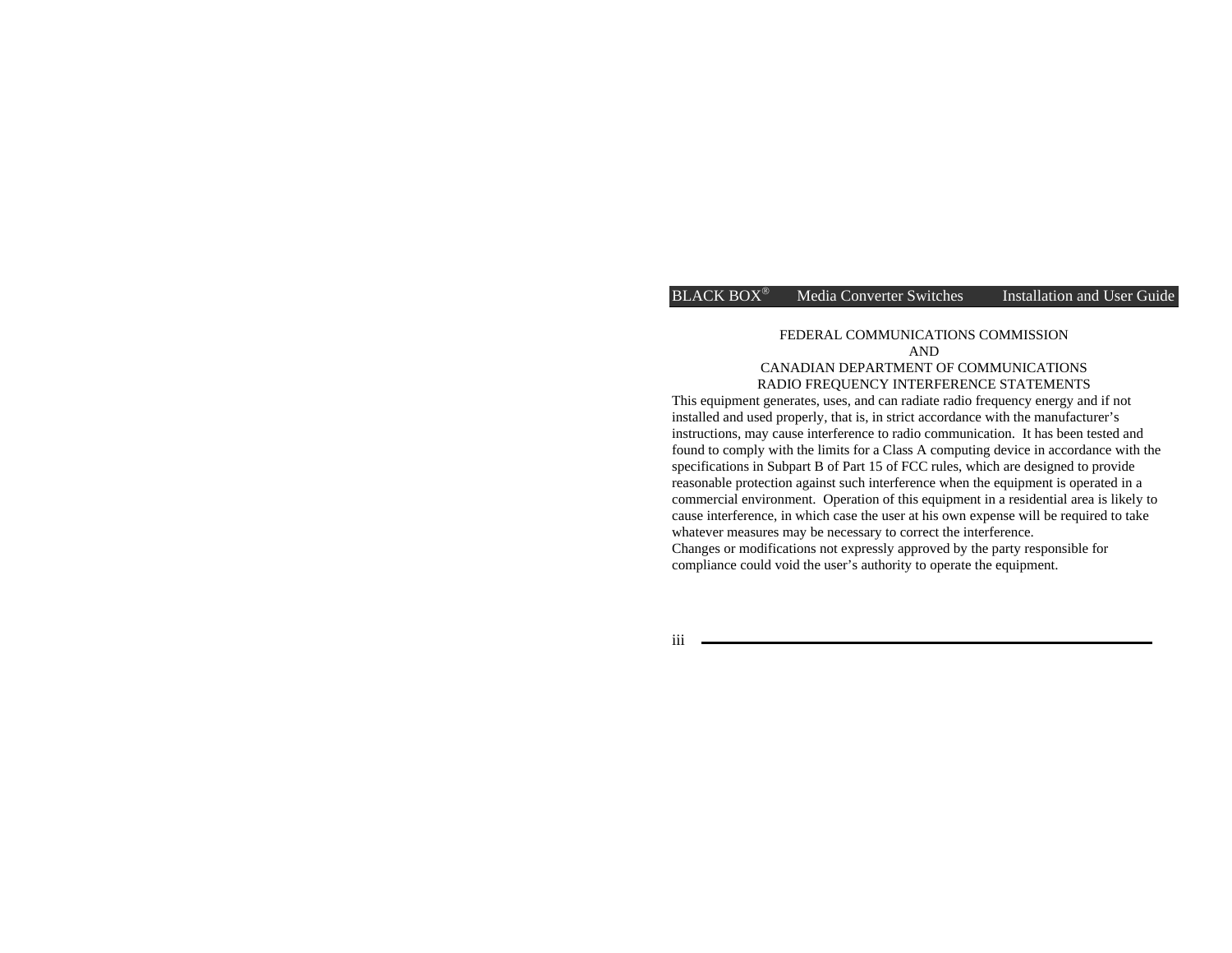This digital apparatus does not exceed the Class A limits for radio noise emission from digital apparatus set out in the Radio Interference Regulation of the Canadian Department of Communications.

Le présent appareil numérique n'émet pas de bruits radioélectriques dépassant les limites applicables aux appareils numériques de la classe A prescrites dans le Règlement sur le brouillage radioélectrique publié par le ministère des Communications du Canada.

#### **NORMAS OFICIALES MEXICANAS (NOM) ELECTRICAL SAFETY STATEMENT INSTRUCCIONES DE SEGURIDAD**

- 1. Todas las instrucciones de seguridad y operación deberán ser leídas antes de que el aparato eléctrico sea operado.
- 2. Las instrucciones de seguridad y operación deberan ser guardadas para referencia futura.
- 3. Todas las advertencias en el aparato eléctrico y en sus instrucciones de operación deben ser respetadas.
- 4. Todas las instrucciones de operación y uso deben ser seguidas.

iv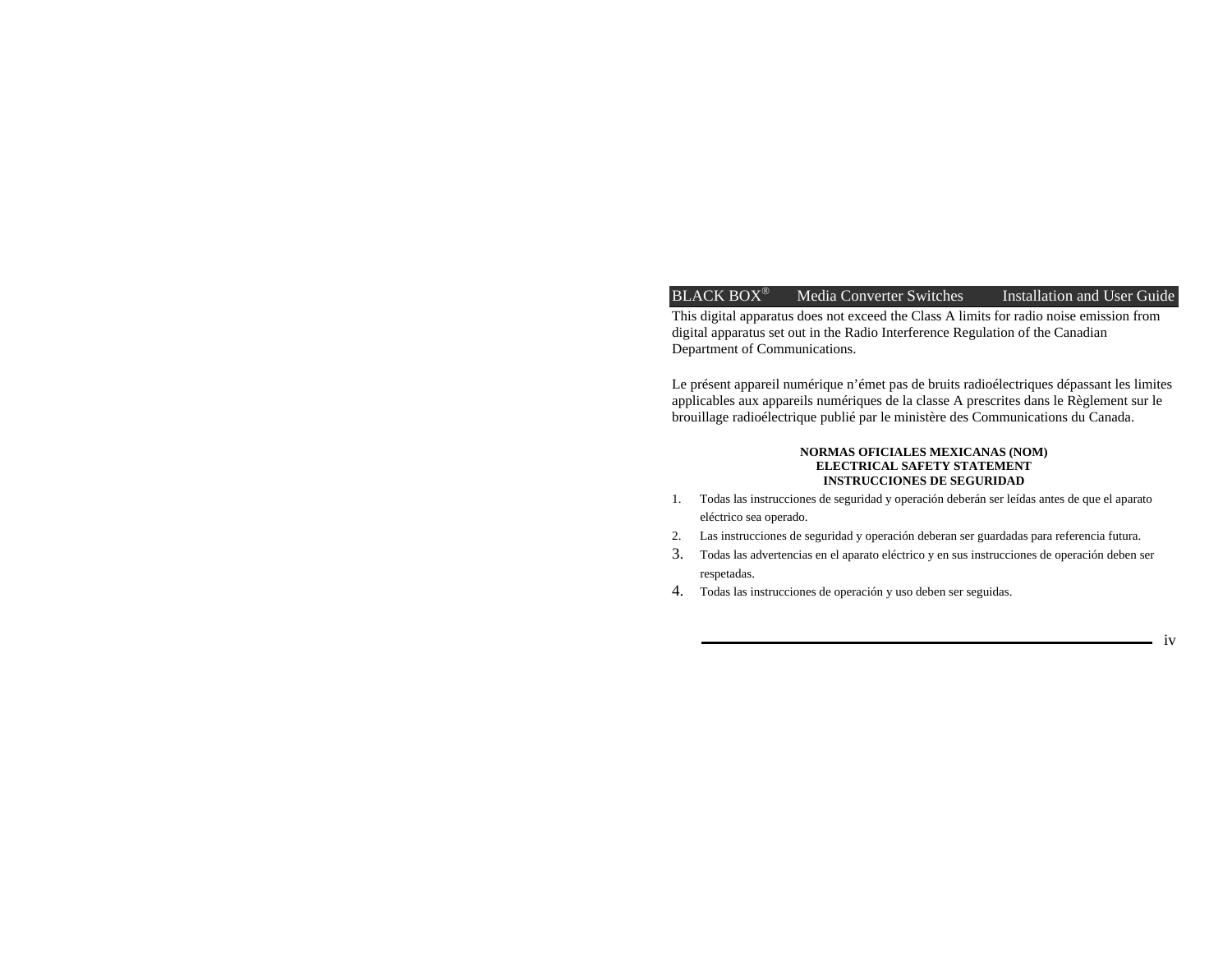- 5. El aparato eléctrico no deberá ser usado cerca del agua—por ejemplo, cerca de la tina de baño, lavabo, sótano mojado o cerca de una alberca, etc..
- 6. El aparato eléctrico debe ser usado únicamente con carritos o pedestales que sean reconnendados por el fabricante.
- 7. El aparato eléctrico debe ser montado a la pared o al techo sólo como sea recommendado por el fabricante.
- 8. Servicio—El usuario no debe intentar dar sercicio al equipo eléctrico más allá a lo descrito en las instrucciones de operatión. Todo otro servicio deberá ser referido a personal de servicio calificado.
- 9. El aparato eléctrico debe ser situado de tal mannera que su posición no interfiera su uso. La colocación del aparato eléctrico sobre una cama, sofá, alfombra o superficie similar puede bloquea la ventilación, no se debe colocar en libreros o gabinetes que impidan el flujo de aire por los orificios de ventilación.
- 10. El equipo eléctrico deber ser situado fuera del alcance du fuentes de calor como radiadores, registros de calor, estufas u otros aparatos (incluyendo amplificadores) que producen calor.
- 11. El aparato eléctrico deberá ser connectado una fuente de poder sólo del tipo descrito en el instrucivo de operación, o como se indique en el aparato.

v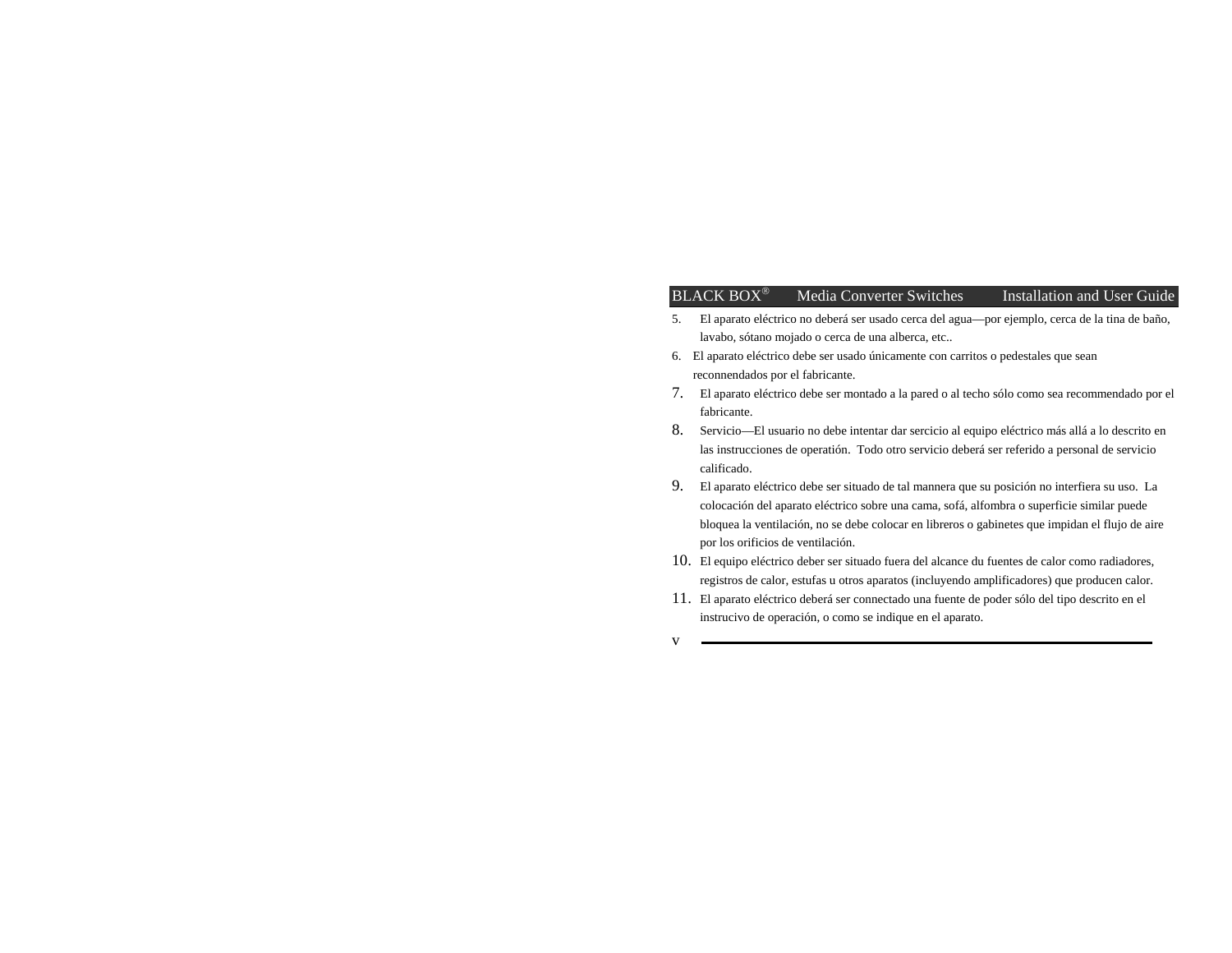- 12. Precaución debe ser tomada de mal manera que la tierra fisica y la polarización del equipo no sea eliminada.
- 13. Los cables de la fuente de poder deben ser guiados de tal manera que no sean pisados ni pellizcados por objetos colocados sobre o contra ellos, poniendo particular atención a los contactos y receptáculos donde salen del aparato.
- 14. El equipo eléctrico debe ser limpiado únicamente de acuerdo a las recommendaciones del fabricante.
- 15. En caso de existir, una antena externa deberá ser localizada lejos de las lineas de energia.
- 16. El cable de corriente deberá ser desconectado del cuando el equipo no sea usado por un largo periodo de tiempo.
- 17. Cuidado debe ser tomado de tal manera que objectos liquidos no sean derramados sobre la cubierta u orificios de ventilación.
- 18. Servicio por personal calificado deberá ser provisto cuando:
	- A: El cable de poder o el contacto ha sido dañado; u
- B: Objectos han caído o líquido ha sido derramado dentro del aparato; o
- C: El aparato ha sido expuesto a la lluvia; o
- D: El aparato parece no operar normalmente o muestra un cambio en su desempeño;;o
- E: El aparato ha sido tirado o su cubierta ha sido dañada.

vi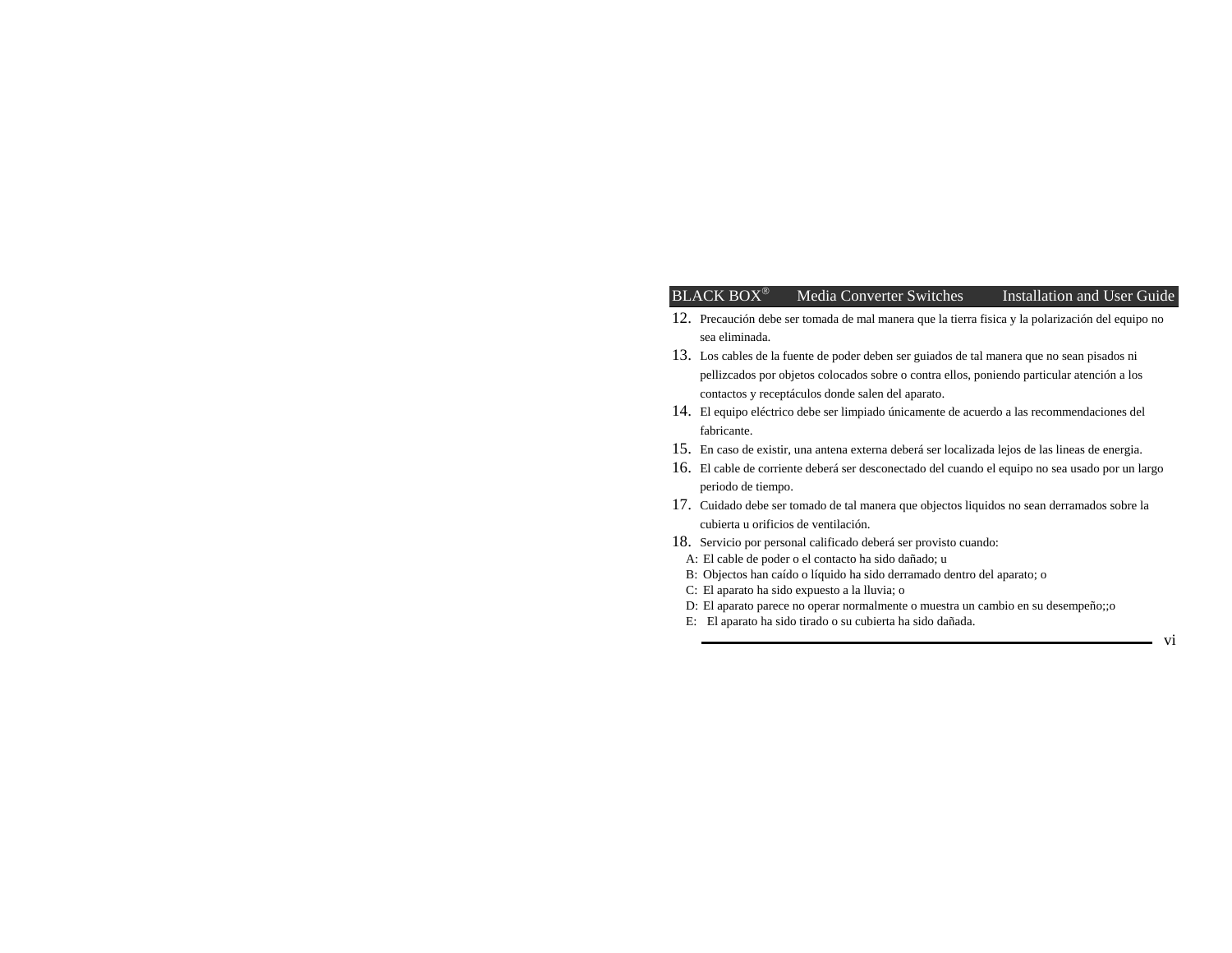Certification Notice for Equipment Used in Canada

The Canadian Department of Communications label identifies certified equipment. This certification means that the equipment meets certain telecommunications-network protective, operation, and safety requirements. The Department does not guarantee the equipment will operate to the user's satisfaction.

Before installing this equipment, users should ensure that it is permissible to be connected to the facilities of the local telecommunications company. The equipment must also be installed using an acceptable method of connection. In some cases, the company's inside wiring associated with a single-line individual service may be extended by means of a certified connector assembly (extension cord). The customer should be aware that compliance with the above conditions may not prevent degradation of service in some situations.

Repairs to certified equipment should be made by an authorized Canadian maintenance facility—in this case, your supplier. Any repairs or alterations made by the user to this

vii <u>essentiment</u>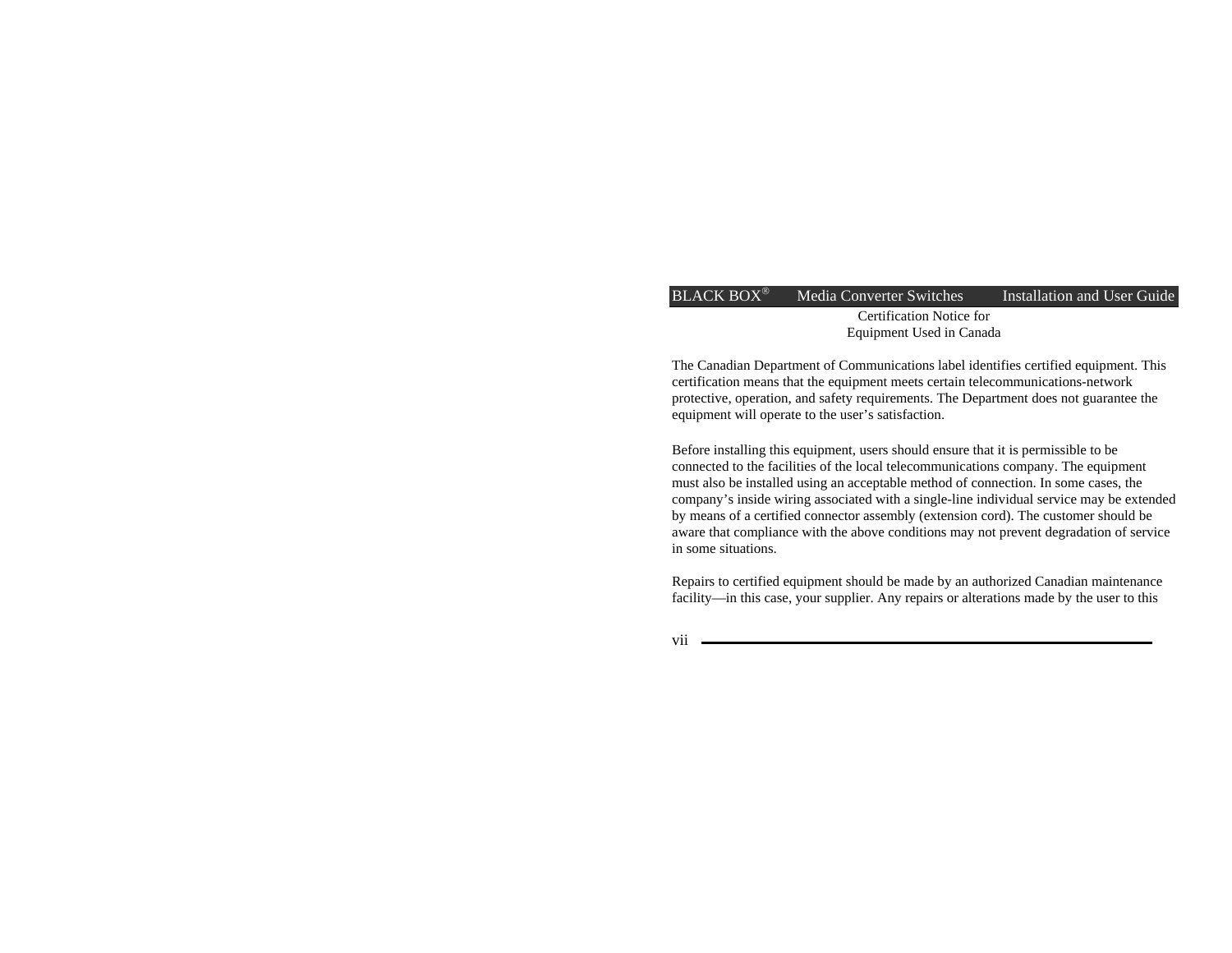equipment, or equipment malfunctions, may give the telecommunications company cause to request the user to disconnect the equipment.

Users should ensure for their own protection that the electrical ground connections of the power utility, telephone lines, and internal metallic water pipe system, if present, are connected together. This precaution may be particularly important in rural areas.

#### CAUTION:

Users should not attempt to make such connections themselves, but should contact the appropriate electric inspection authority, or electrician, as appropriate.

The LOAD NUMBER (LN) assigned to each terminal device denotes the percentage of the total load to be connected to a telephone loop which is used by the device, to prevent overloading. The termination on a loop may consist of any combination of devices, subject only to the requirement that the total of the load numbers of all the devices does not exceed 100.

viii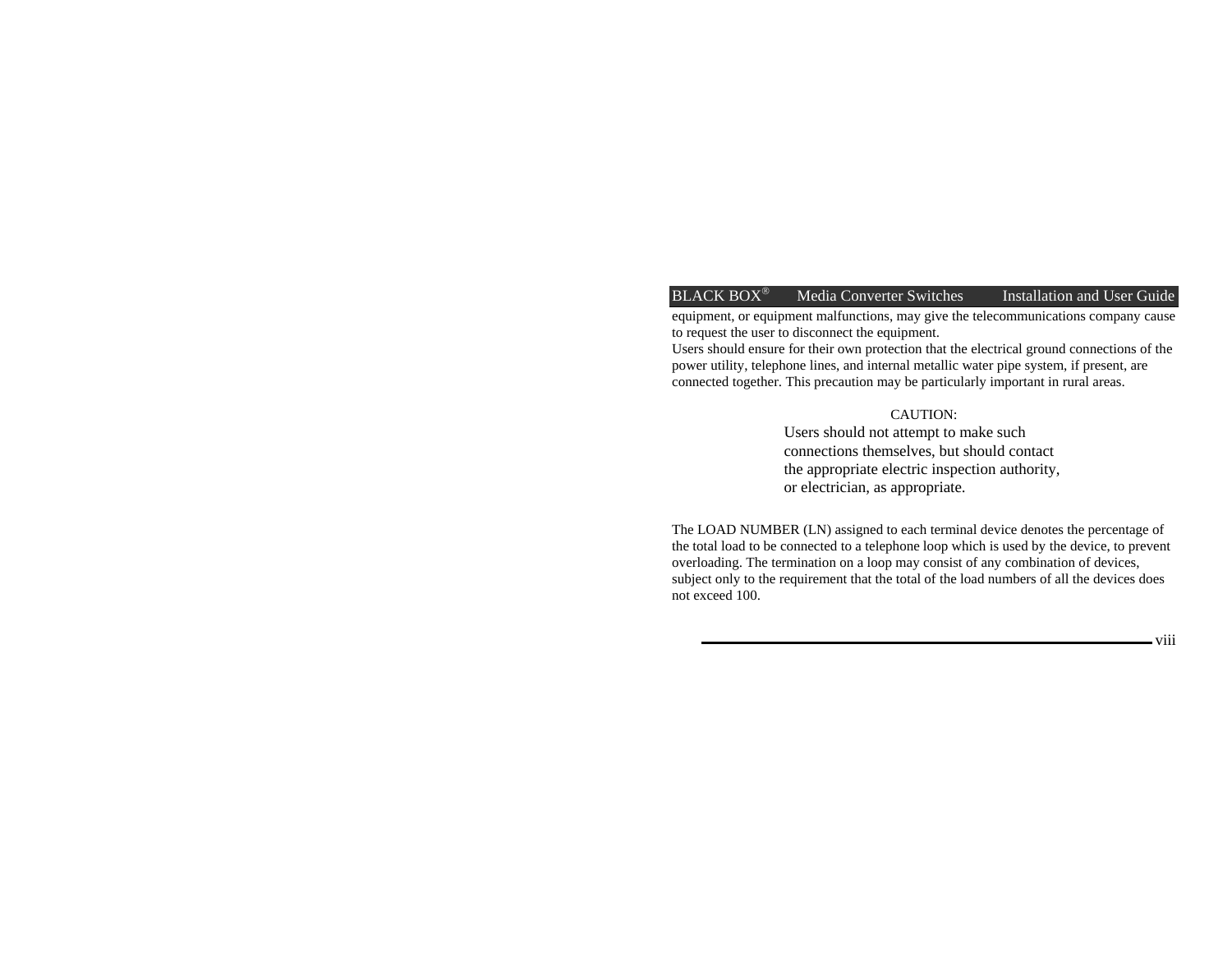|                                  | $BLACK$ $BOX^{\circledast}$ | Media Converter Switches                                    | Installation and User Guide |  |  |
|----------------------------------|-----------------------------|-------------------------------------------------------------|-----------------------------|--|--|
| <b>TABLE OF CONTENTS</b><br>Page |                             |                                                             |                             |  |  |
| 1.0                              |                             |                                                             |                             |  |  |
| 1.1                              |                             |                                                             |                             |  |  |
| 2.0                              |                             |                                                             |                             |  |  |
| 2.1                              |                             |                                                             |                             |  |  |
| 2.2                              |                             |                                                             |                             |  |  |
| 2.3                              |                             |                                                             |                             |  |  |
| 2.4                              |                             |                                                             |                             |  |  |
| 2.5                              |                             | Applications for LBH100A and LBH110A Media Converter  27    |                             |  |  |
| <b>3.0</b>                       |                             |                                                             |                             |  |  |
| 3.1                              |                             |                                                             |                             |  |  |
| 3.2                              |                             | LE1505-RACK for Rack Mounting of LBH100A and LBH110A 35     |                             |  |  |
| 3.3                              |                             | LH1505P-RACK for Rack Mounting Media Converter Switches  37 |                             |  |  |
| 3.4                              |                             |                                                             |                             |  |  |
| 3.5                              |                             | Power Requirements, Supply Types for LBH100A and LBH110A 40 |                             |  |  |
| 3.6                              |                             |                                                             |                             |  |  |
| 3.7                              |                             | LBH100H and P Series, DC-powered, Installation  44          |                             |  |  |
| iv                               |                             |                                                             |                             |  |  |

ix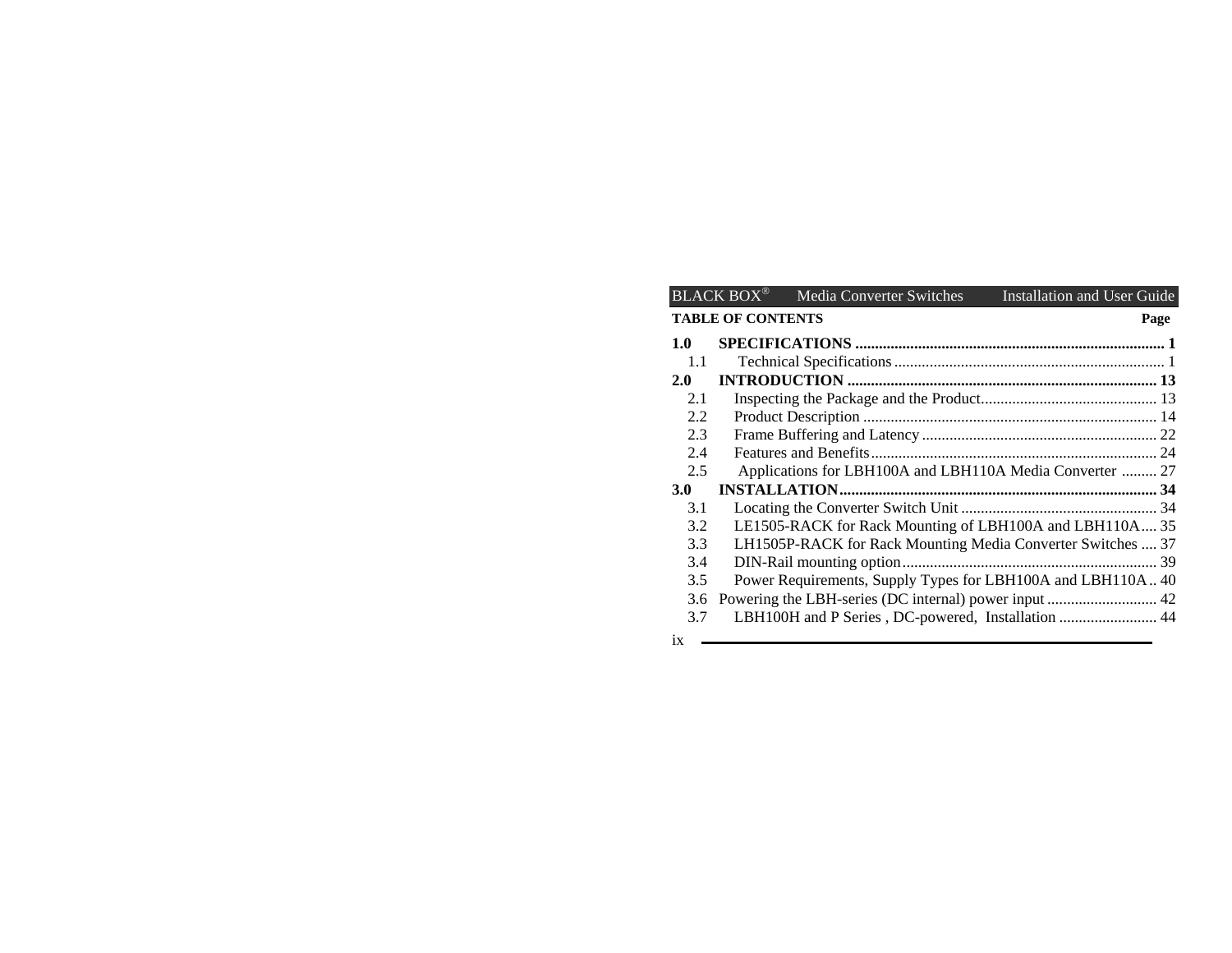|     | <b>BLACK BOX®</b> | Media Converter Switches                                             | Installation and User Guide |
|-----|-------------------|----------------------------------------------------------------------|-----------------------------|
| 3.8 |                   |                                                                      |                             |
|     | 3.8.1             |                                                                      |                             |
|     | 3.8.2             |                                                                      |                             |
|     | 3.8.3             |                                                                      |                             |
|     | 3.8.4             |                                                                      |                             |
|     | 3.8.5             | Power Budget Calculations for LBH100A and LBH110A 50                 |                             |
|     | 3.8.6             | Connections to NICs which support Auto-Negotiation,  52              |                             |
|     |                   |                                                                      |                             |
| 4.0 |                   |                                                                      |                             |
| 4.1 |                   |                                                                      |                             |
| 4.2 |                   |                                                                      |                             |
| 4.3 |                   | (F-H) Switch, Full-Duplex or Half-Duplex options for Fiber port #156 |                             |
| 4.4 |                   | Dual LEDs, Front and side-panel (LBH100A and LBH100A Series)56       |                             |
| 5.1 |                   |                                                                      |                             |
| 5.2 |                   |                                                                      |                             |

v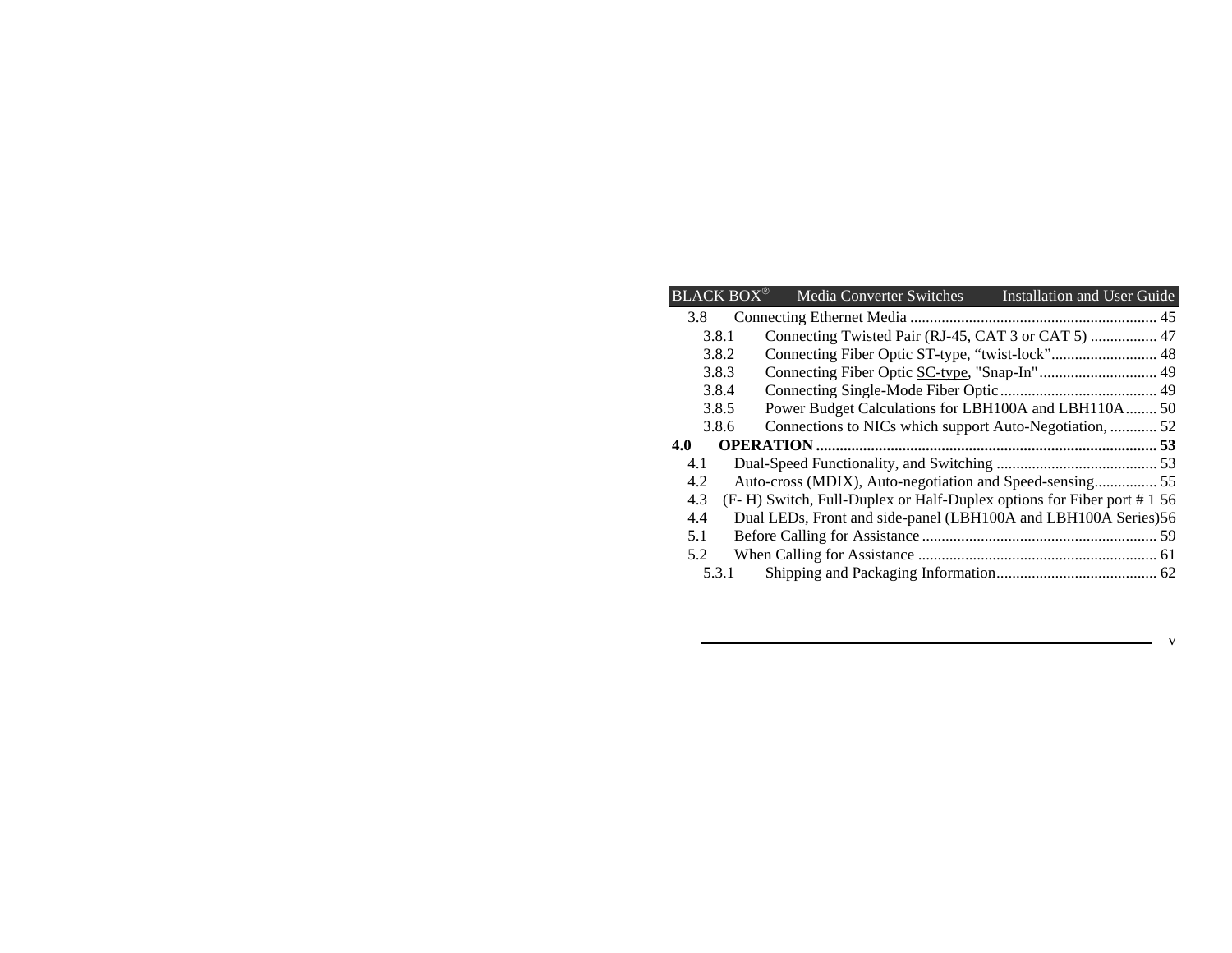Revisions

**Rev A 01/05:** Corrections on pages 30 & 33 **Rev A 10/04:** Minor editing correction on power supply options

**Rev A 09/04:** Initial release of this user manual for LBH100-series Media Converter Switches

**BLACK BOX**® Corporation. reserves the right to change specifications, performance characteristics and/or model offerings without notice.

v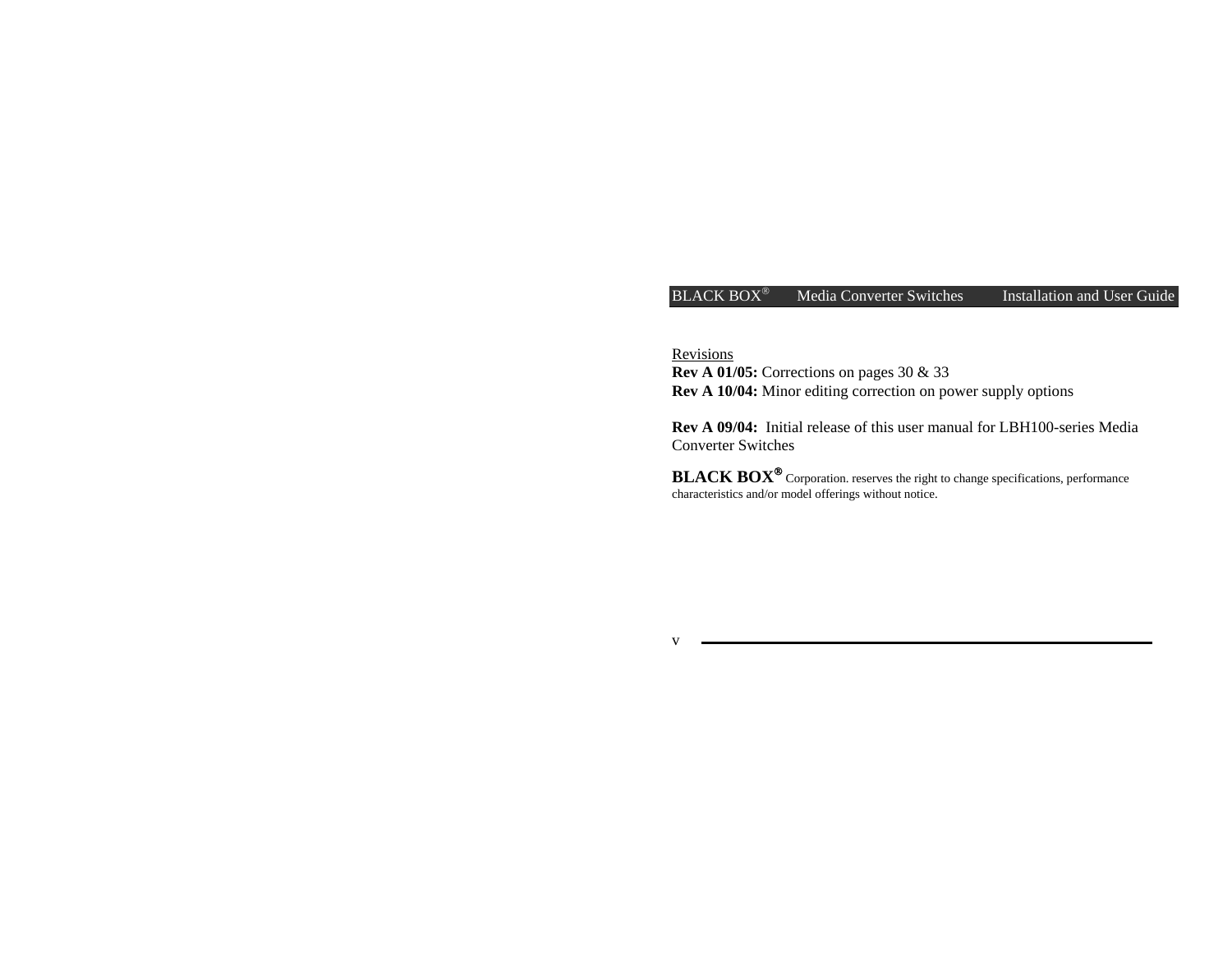1

#### **1.0 SPECIFICATIONS**

**1.1 Technical Specifications**

#### **Ports Performance**

 When a port is operating at 100Mbps: Data Rate: 100Mbps When a port is operating at 10 Mbps: Data Rate: 10 Mbps

#### **Network Standards**

 100Mb: Ethernet IEEE 802.3u, 100BASE-TX, 100BASE-FX 10 Mb: Ethernet IEEE 802.3, 10BASE-T Auto-sensing for speed: IEEE 802.3u

# **Packet-Processing Between Domains**

 Filter and Forward Rate from 100Mbps ports: 148,800 pps max Filtering and Forwarding Rate from 10 Mbps ports: 14,880 pps max. Processing type: Store and Forward, non-blocking Auto-learning: 2K address table Address buffer age-out time: 300 sec.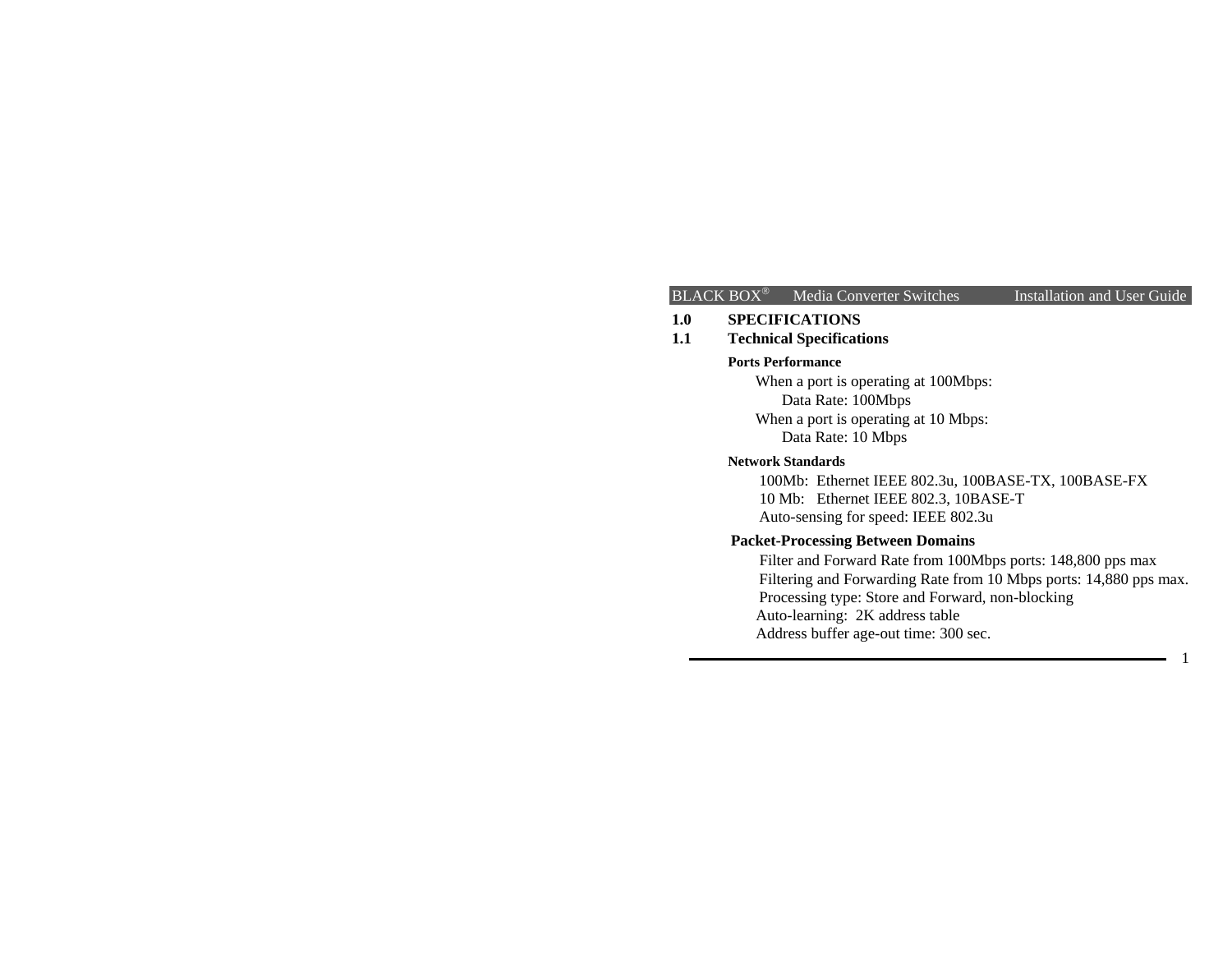Packet buffers memory: 128KB, dynamically shared on all domains Latency (not including packet time): 100 to 10 Mbps: 5µs 10 to 100Mbps: 15µ<sup>s</sup>

**Path Delay Value**: 50 BT on all ports

# **Maximum Ethernet Segment (or Domain) Lengths**

| 10BASE-T (Unshielded twisted pair)                                 | $-100$ m (328 ft)                     |
|--------------------------------------------------------------------|---------------------------------------|
| 100BASE-TX (CAT 5 UTP)                                             | $-100$ m (328 ft)                     |
| 100BASE-FX, half-duplex: (multi-mode, single-mode)-412 m (1350 ft) |                                       |
| 100BASE-FX, full-duplex: (multi-mode)                              | $-2 \text{ km } (6,562 \text{ ft})$   |
| 100BASE-FX, full-duplex: (single-mode)                             | $-20 \text{ km } (65,620 \text{ ft})$ |
| 100BASE-FX, full-duplex: (single-mode, long reach)                 | $-40 \text{ km}$ (131,240 ft)         |
| 10BASE-FL, Fiber optic                                             | $-2 \text{ km } (6,562 \text{ ft})$   |
| 10BASE-FL, Single-mode Fiber optic                                 | $-10 \text{ km} (32,810 \text{ft})$   |

# **Operating Environment**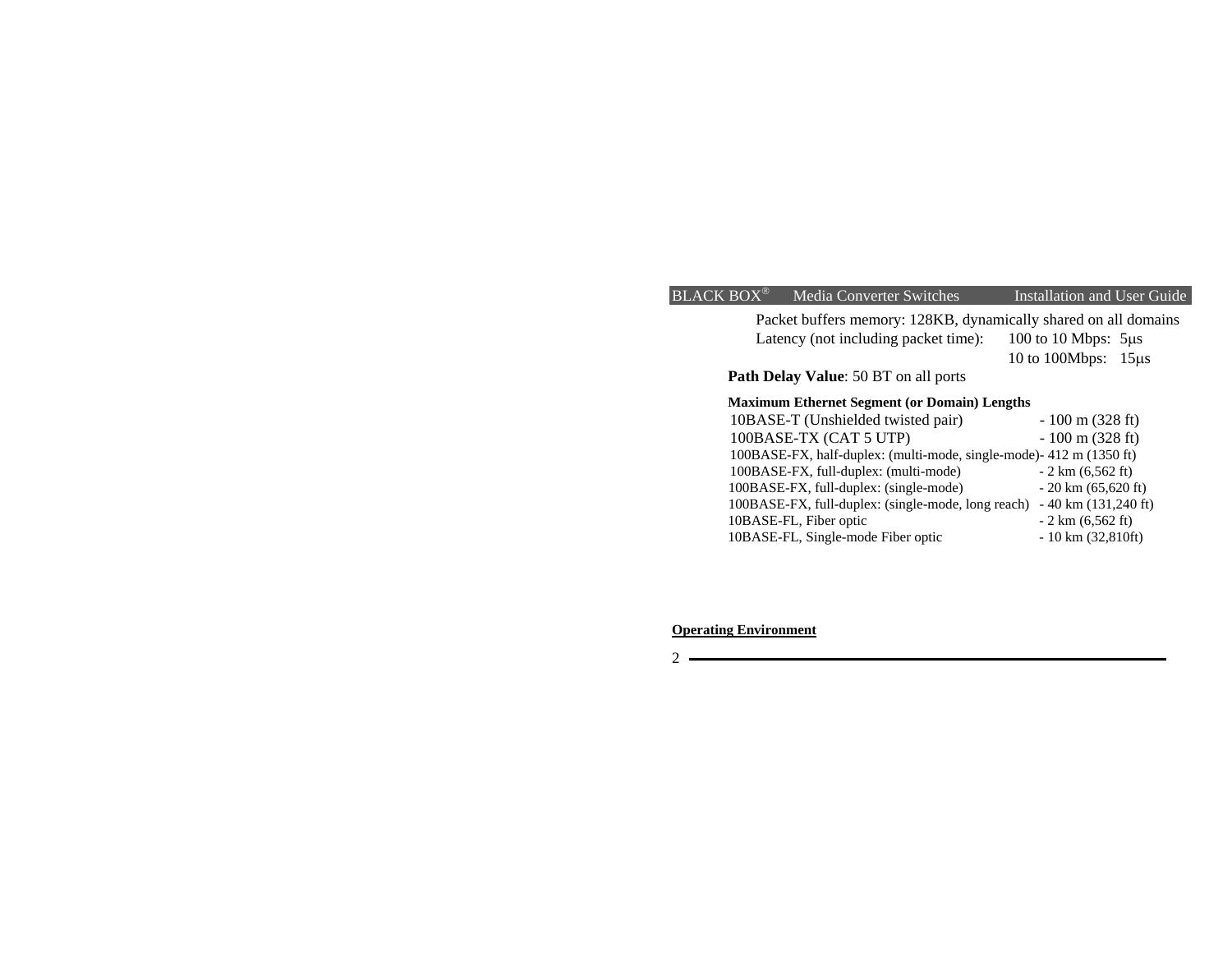# BLACK BOX<sup>®</sup> Media Converter Switches Installation and User Guide LBH100, LBH110 office:  $32^{\circ}$ F to  $104^{\circ}$ F (0 $^{\circ}$ C to  $40^{\circ}$ C) LBH100, LBH110: -15°F to 140°F (-25°C to 60°C) long term per agency tests (UL). -40ºF to 185ºF (-40ºC to 85ºC) Short term per IEC Type tests. LBH100, LBH110: -40°F to 167°F (-40°C to 75°C) Long term per agency tests (UL). -58ºF to 212ºF (-50ºC to 100ºC) Short term per IEC Type tests. **Storage Temperature**, All models:  $-40\degree \text{F}$  to  $185\degree \text{F}$  (-40 $\degree \text{C}$  to  $85\degree \text{C}$ ) **Cold Start:**  LBH100, LBH110 to -20ºC LBH100, LBH110 Extreme to -40ºC **Ambient Relative Humidity**: 5% to 95% (non-condensing) Altitude (All models):  $-200$  to 50,000 ft. ( $-60$  to 15,000 m) Conformal Coating (optionally available) for humidity protection Note: H and P models are designed for NEBS compliance for vibration, shock and altitude.

# **Packaging:**

3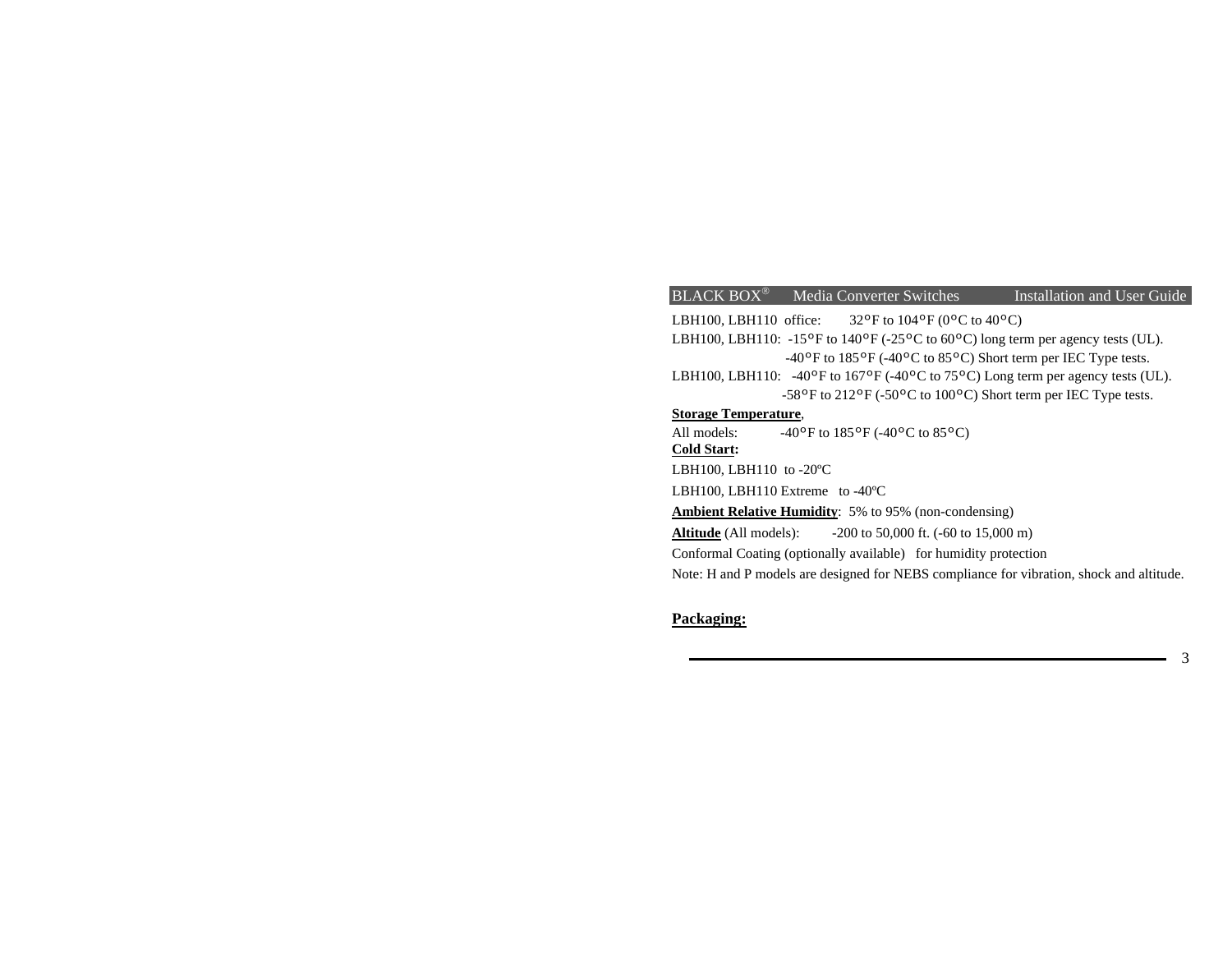Enclosure: Rugged sheet metal (steel). Dimensions of the Switch unit: 3.5 in H x 3.0 in W x 1.0 in D (8.9 cm x 7.6 cm x 2.5 cm) Weight: base unit, all models: 4.6 oz. (130g); Power supply: Office: 5.9 oz (170g) Hardened: 5.8 oz (165g) Extreme: 7.9 oz (225g)

#### **Cooling Method:**

 Convection on the regular model. The hardened (H) factory floor and extreme (P) temperature un-controlled location models have closed cases to withstand dirt, and use special thermal techniques to transfer heat to the outside of the case for cooling.

#### **POWER SUPPLY**

These products are intended to be supplied by a Listed, Direct Plug-In power unit, marked "Class 2", or a Listed ITE Power Supply, marked "LPS", which has suitably rated output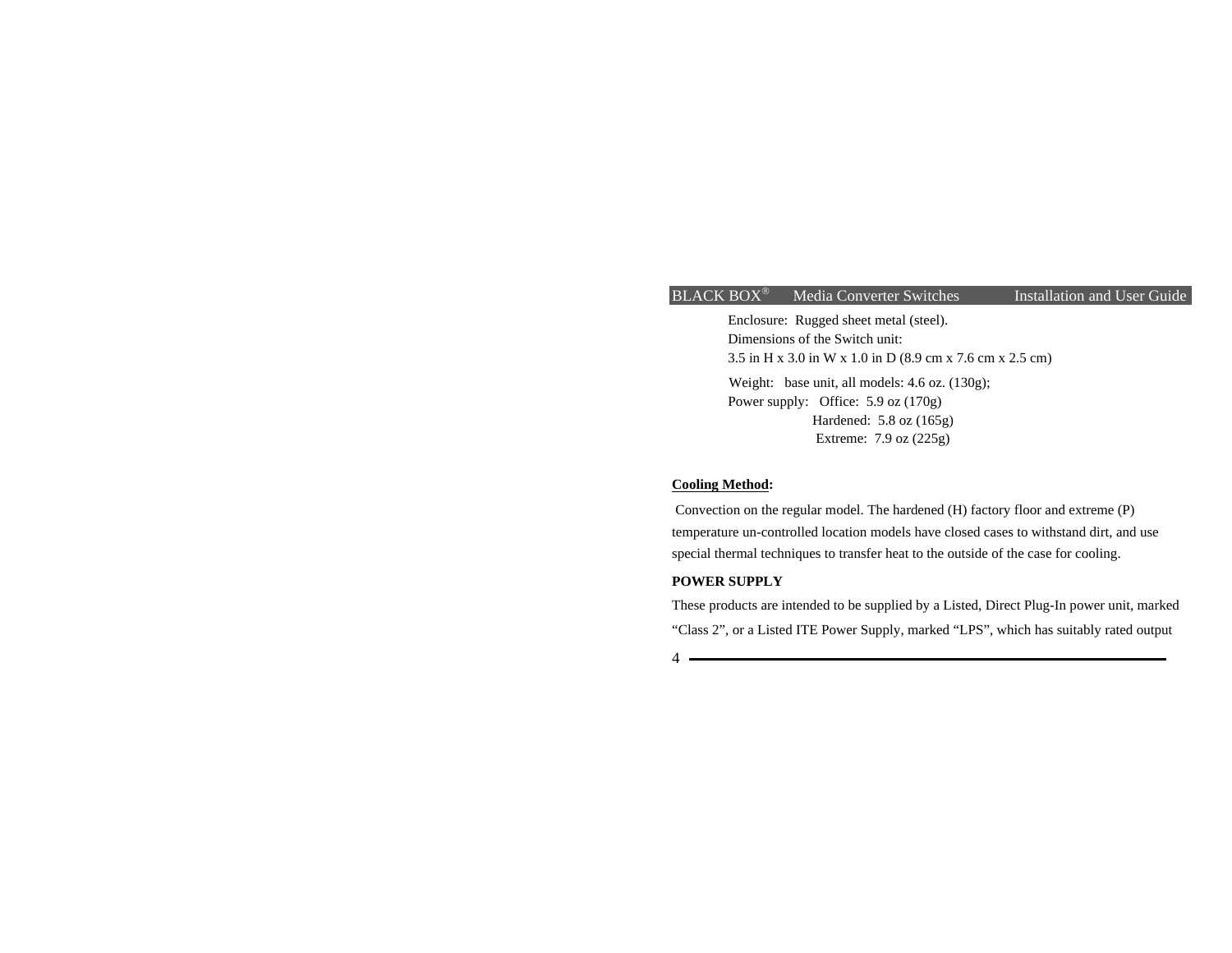5

voltage (i.e. 9vdc, 12vdc, 24vdc, 48vdc), and suitably rated output current (i.e. 100mA to

500mA).When connected to a 48 V centralized dc source these products shall be provided

with a Listed 5 A DC fuse in the supply circuit.

# **AC POWER SUPPLY ( using an external power adapter):**

All models have an (8-15)VDC output with 6ft long cord and a 2.5mm center +ve jack. The power supplies are temperature rated to match the Media Converter Switch ratings.

#### **Office Ratings (0 to 40°C)**

**North America models.** Input: wall plug, 12ovac at 60 Hz. **International models**. Input: 240vac at 50Hz with IEC 320 connector for the user-supplied AC power cord. Output:12vdc, 1Amps

#### **Factory Floor Ratings (-25 to 60°C)**

**North America(-Hd) models.** Hardened, factory floor temperature rated. Input: 6ft AC power cord to IEC 320 connector on the 100-240vac 47-63Hz external power adapter. Output:12vdc, 1.25Amps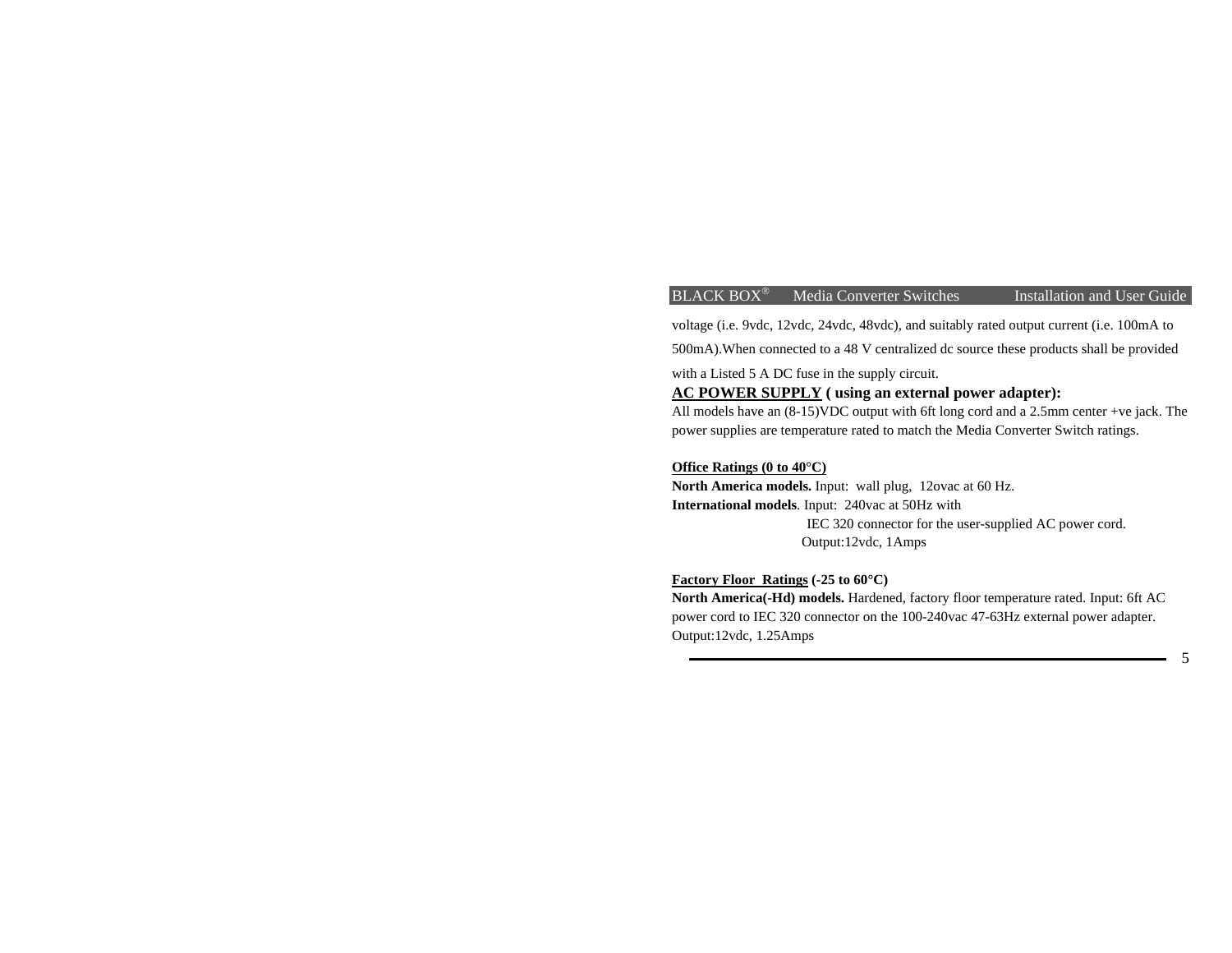### $BLACK$  BOX $^{\circ}$  Media Converter Switches

Installation and User Guide

**International models**. Factory floor temperature rated. Input: IEC 320 connector on the 100-240vac 47-63Hz external power adapter. Requires a user-supplied power cord. Output:12vdc, 1.25Amps

#### **Temperature un-controlled Extreme Ratings (-40 to 75°C)**

**North America(-Pd) models.** Outdoor temperature rated. Input: 6ft AC power cord to IEC 320 connector on the 100-240vac 47-63Hz external power adapter. Output:12vdc, 2Amps

**International models**. Outdoor temperature rated. Input: IEC 320 connector on the 100- 240vac 47-63Hz external power adapter. Requires a user-supplied power cord. Output:12vdc, 2Amps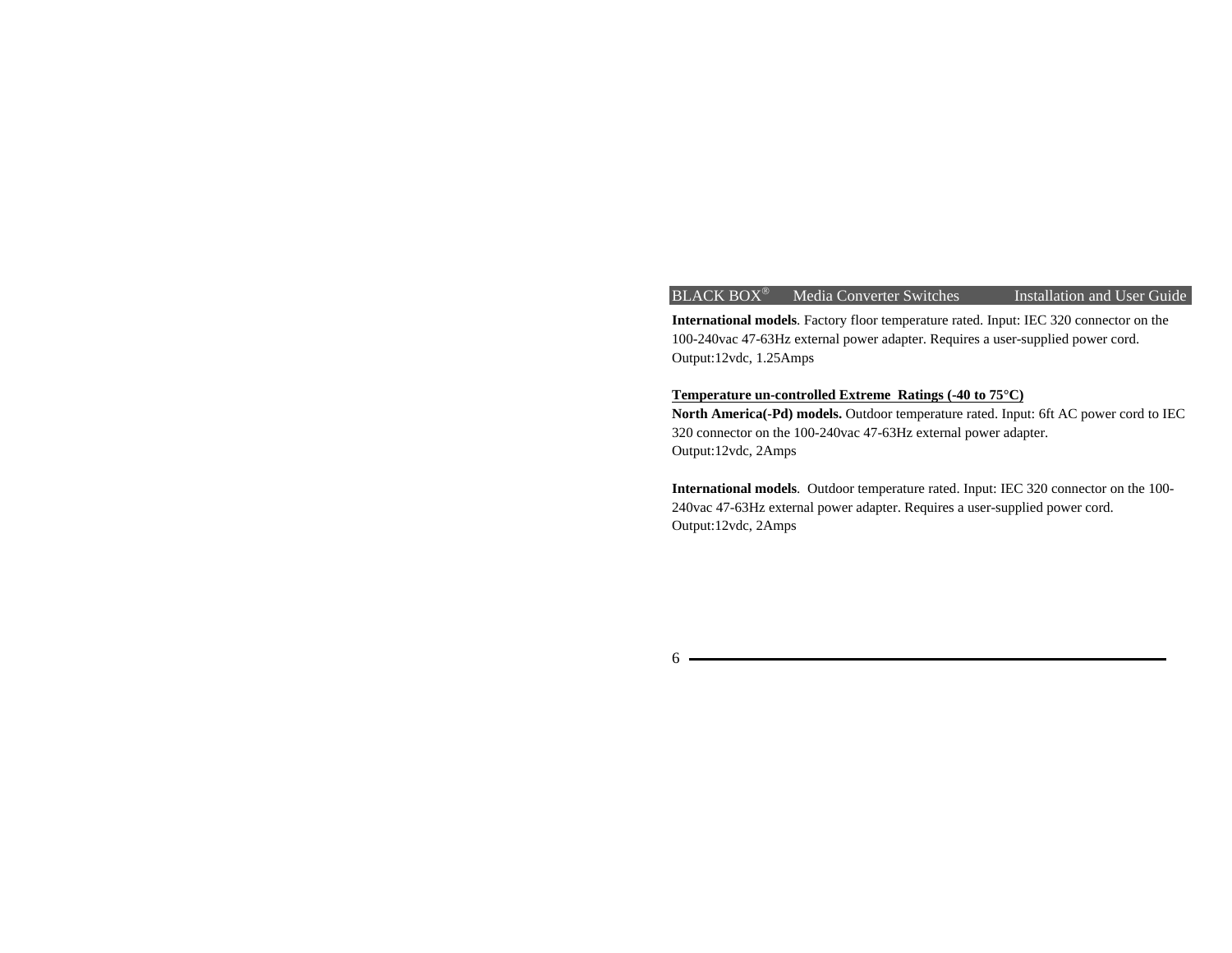# **Internal DC POWER SUPPLY : built-in terminal block for +, -, ground along with 12VDC jack**

**12V DC** internal (range of 8.0 to 15V DC),.

**24V DC** internal (range of 18 to 36V DC),.

**-48V DC** internal (range of 36 to 60V DC), , -, ground.



**Power Consumption:** See Section 3.6.

Note 1: the 8-15V DC jack can be used for dual source DC input using an AC adapter and the DC terminal block. Power supply protection is provided by internal diodes. Note 2: The Direct DC power floats. The user may ground either "+" or "-" if desired.

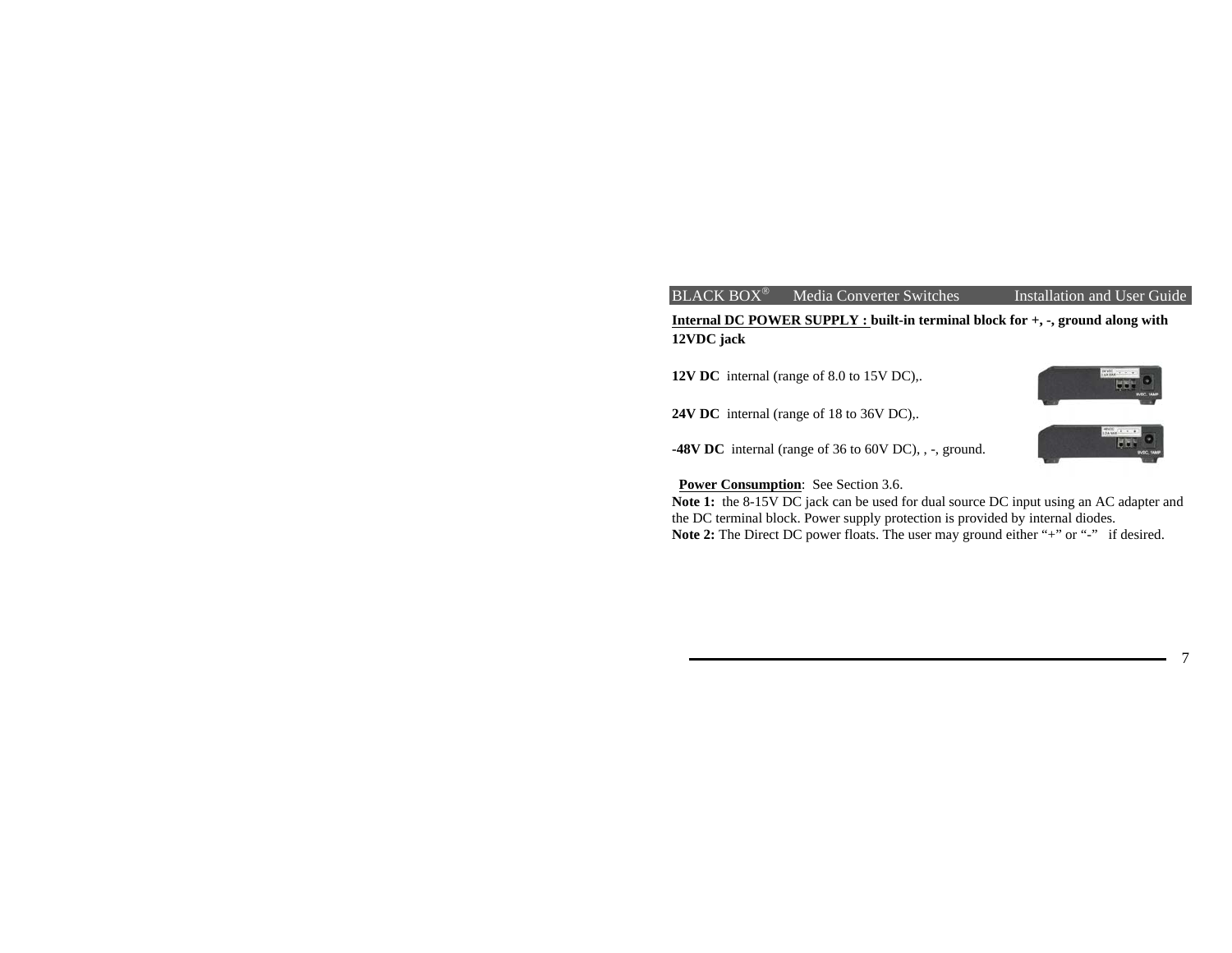#### **Port Connectors:**

Two RJ-45 Ports: support 100BASE-TX and 10BASE-T with auto-cross (MDIX). They are shielded 8-pin female connectors for shielded (STP) and unshielded (UTP) Cat 3, 4, 5 copper twisted-pair cable.

One Fiber optic port: On the LBH110 series, it is 10Base-FL with ST connector. On the LBH100 series, it is 100Base-FX with a "fiber flavor" choice of multimode SC, ST or MTRJ or single-mode SSC, SSCL, SST or SLC connectors.

For Power over Ethernet (POE) pass-through option on the RJ-45 connectors of the H and P models, request quote.

#### **Switches**

 The Fiber Port is controlled by an "F – H" switch, provided underneath it. "F" enables full-duplex mode and "H" enables half-duplex mode. The default setting is "F" for 100Mb fiber models, "H" for 10 Mb fiber models.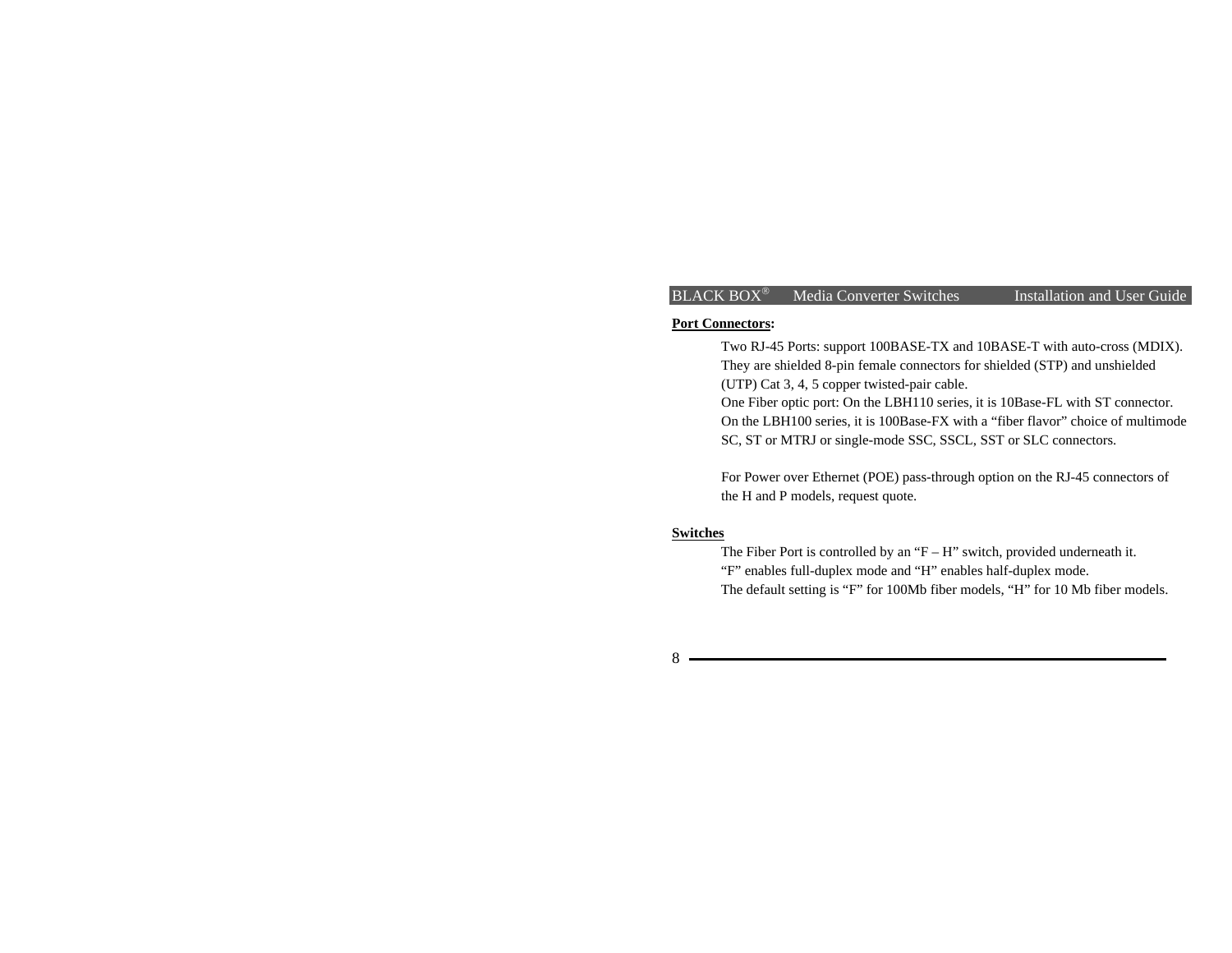#### **LED Indicators (Dual: front and top)**

POWER: Steady ON when power applied 10/100: Steady ON for 100Mbps; OFF for 10 Mbps LK/ACT: Steady ON for LINK (LK) with no traffic, BLINKING indicates port is transmitting / receiving (Activity). F/H: Steady ON for full-duplex, OFF for half-duplex

#### **Mounting options**

Metal mounting clips for panel mounting: included

DIN-Rail mounting option: Model # DIN-RAIL MC2 (see Section 3.4) Rack-mount option: LE1505-RACK, (see Section3.2/3.3) Rack-mount option with group AC power supply: LE1505P-RACK, (see Section3.2/3.3)

**Mean Time Between Failure (MTBF)** – over15 years, Telcordia (Bellcore) Method

9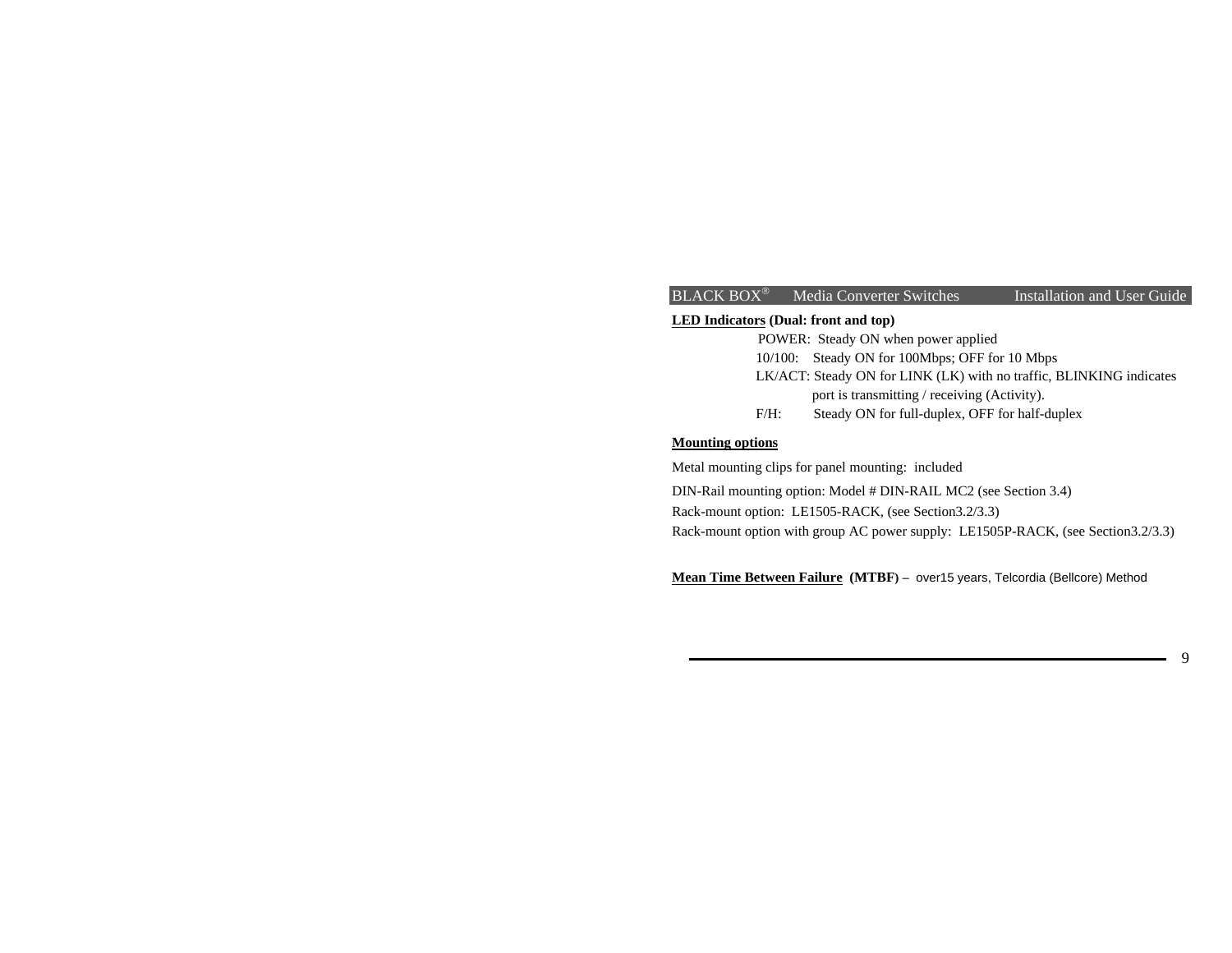# $BLACK$  BOX<sup>®</sup> Media Converter Switches

Installation and User Guide

# **Agency Approvals and Standards Compliance:**

 UL Listed (UL 60950), cUL, CE, Emissions meets FCC Part 15 Class A. NEBS L3 and ETSI compliant.

H and P models: IEEE P1613 Env. Std for Electric Power Substations

P models: NEMA TS-2 and TEES for traffic control equipment

P models: designed for above-the-ceiling (plenum) installation

IEC61850 EMC and Operating Conditions Class C Power Substations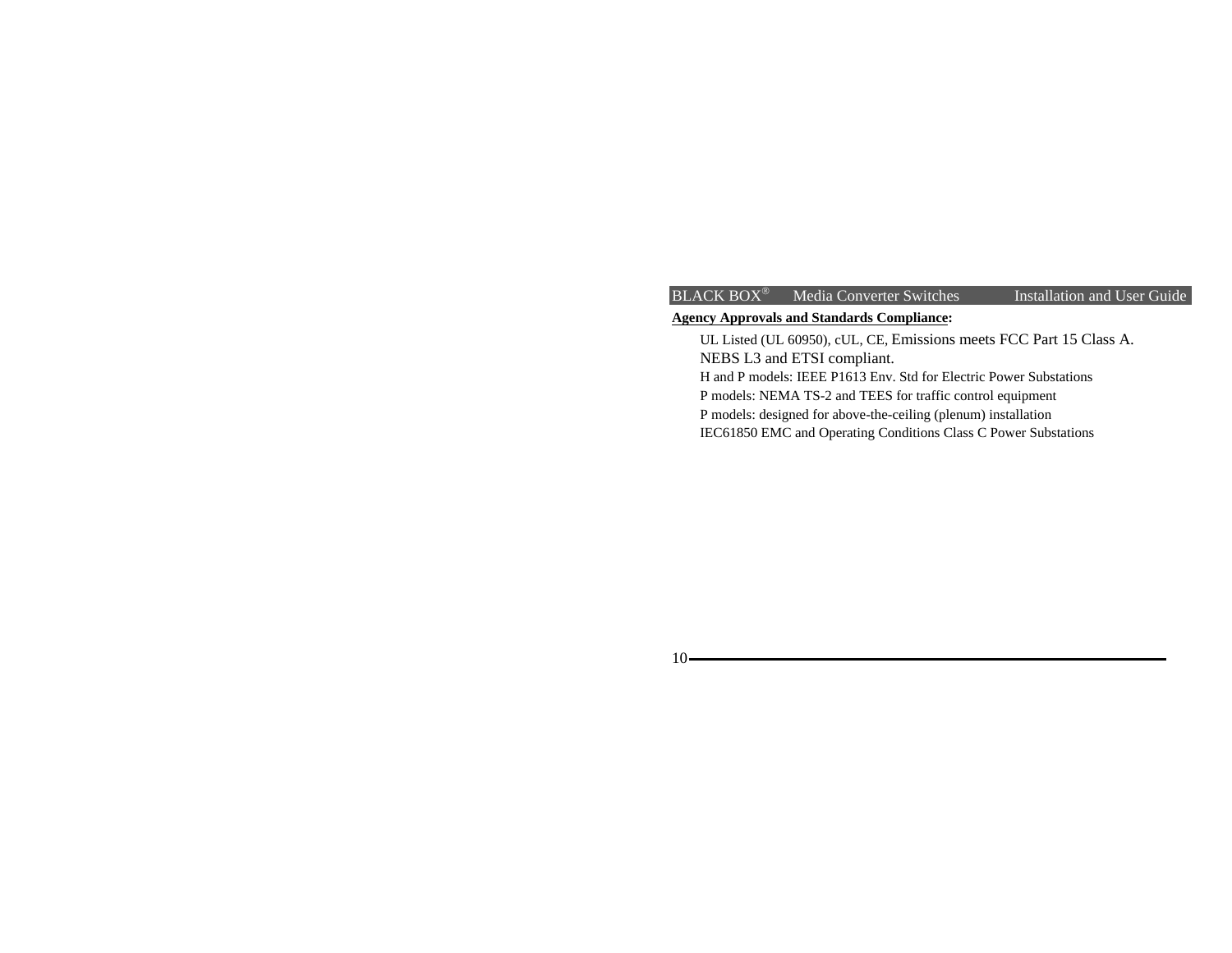#### **1.2 LBH100 Models (for 100Mb fiber).**

LBH100A-ff = two 10/100 RJ-45 ports + one 100 Mb "ff" Fiber port for office and wiring closet (0 to 40°C) using an external AC power supply.

LBH100A-H-ff = Hardened (H), two RJ-45 + one 100Mb "ff" Fiber port for factory floor

 (-25 to 60°C) using internal DC ( 8-15VDC) and/or external AC hardened power supply LBH100A-H-ff-12VDC = Same as LBH100A-H-ff model, except AC Hardened PS is not included LBH100A-H-ff-24VDC = Same as LBH100A-H-ff-12VDC model, except 24VDC replaces 12VDC LBH100A-HD-ff-24VDC = Same as LBH100A-H-ff-24VDC but includes DINRAILMC2 mounting LBH100A-H -ff-48VDC = Same as LBH100A-H-ff-24VDC model, except -48VDC replaces 24VDC LBH100A-P-ff = Extreme (P), two RJ-45 + one 100Mb "ff" Fiber port for un-controlled (outdoor) (-40 to 75°C) using internal DC (8-15VDC) and/or external AC extreme PS

LBH100A-P-ff-12VDC = Same as LBH100A-P-ff model, except AC Extreme PS is not included LBH100A-P-ff-24VDC = Same as LBH100A-P-ff-12VDC model, except 24VDC replaces 12VDC LBH100A-PD-ff-24VDC = Same as LBH100A-P-ff-24VDC but includes DINRAILMC2 mounting LBH100A-P -ff-48VDC = Same as LBH100A-P-ff-24VDC model, except -48VDC replaces 24VDC

The "ff" field is for selection of the desired "fiber flavor" as listed below. "SC" = 100Base-FX-SC: multi-mode fiber optic with SC type connector, 2km. "SSC"= 100Base-FX-SSC: single-mode fiber optic with SC type connector, 20km. "SSCL"= 100Base-FX-SSCL: single-mode fiber optic with SC type connector, 40km. "ST" = 100Base-FX-ST: multi-mode fiber optic with ST type connector, 2km.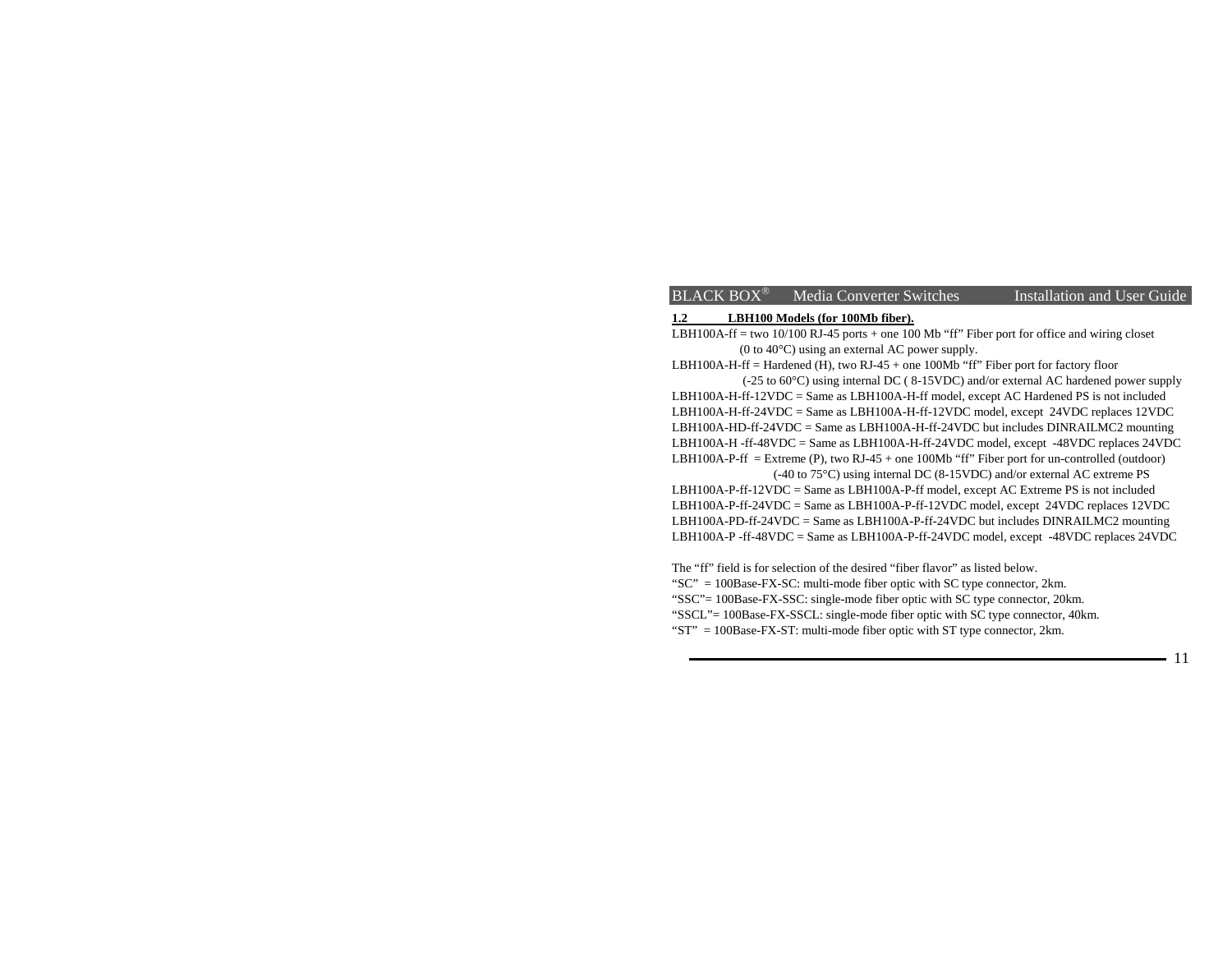"SST" = 100Base-FX-ST: single-mode fiber optic with ST type connector, 20km. "SLC"= 100Base-FX-SLC: single-mode fiber optic with LC type connector, 15km. "MTRJ"= 100Base-FX-MTRJ: multi-mode fiber optic with MTRJ type connector, 2km.

#### **Accessories**

LE1505-RACK = 19" Rack-mount tray for LBH-series Switch models, up to 16 units Other Tray configurations with power supplies and power cabling included - see Section 3.3

DIN-RAIL-MC2 = Metal DIN-Rail mounting bracket for one LBH-series Switch - see Section 3.4 Conformal Coating (for high humidity and "tropical" applications) - request quote.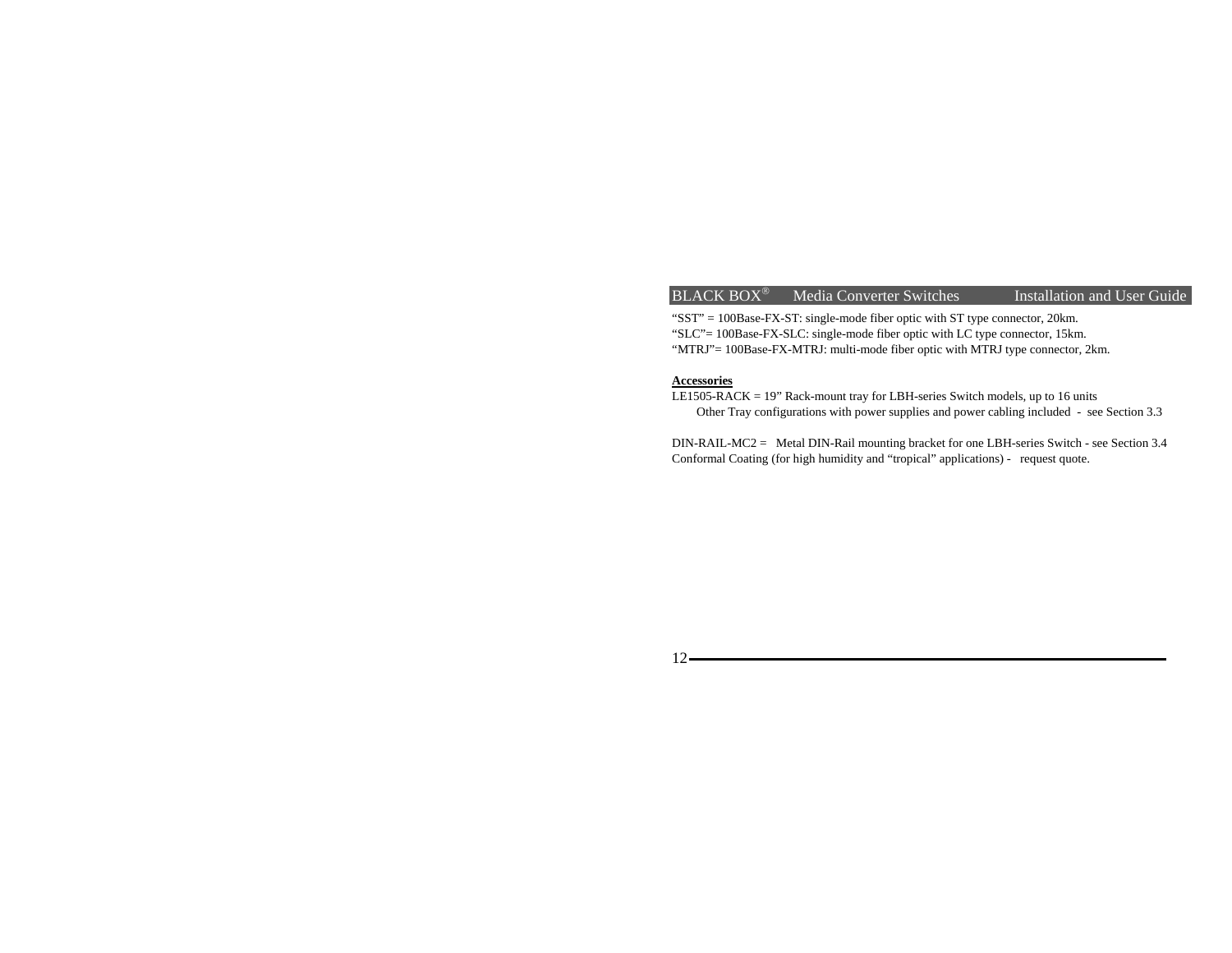#### **2.0 INTRODUCTION**

This section describes LBH100- and LBH110-series models, including appearance, features and typical applications.

#### **2.1 Inspecting the Package and the Product**

 Examine the shipping container for obvious damage prior to installing this product; notify the carrier immediately of any damage which you believe occurred during shipment or delivery. Inspect the contents of this package for any signs of damage and ensure that the items listed below are included.

This package should contain:

- 1 LBH100- or LBH110-series Media Converter Switch unit,
- 1 External AC Power Supply, (for selected models only, see Section 1.2)
- 1 set Metal panel mounting clips and screws (2 each)
- 1 User Guide (this manual)

Remove the LBH100A or LBH110A-series Media Converter Switch from the shipping container. Be sure to keep the shipping container should you need to ship the unit at a later date. In the event there are items missing or damaged, contact Black Box. If you need to return the unit, use the original shipping container. Refer to Section 5 Troubleshooting, for specific return procedures.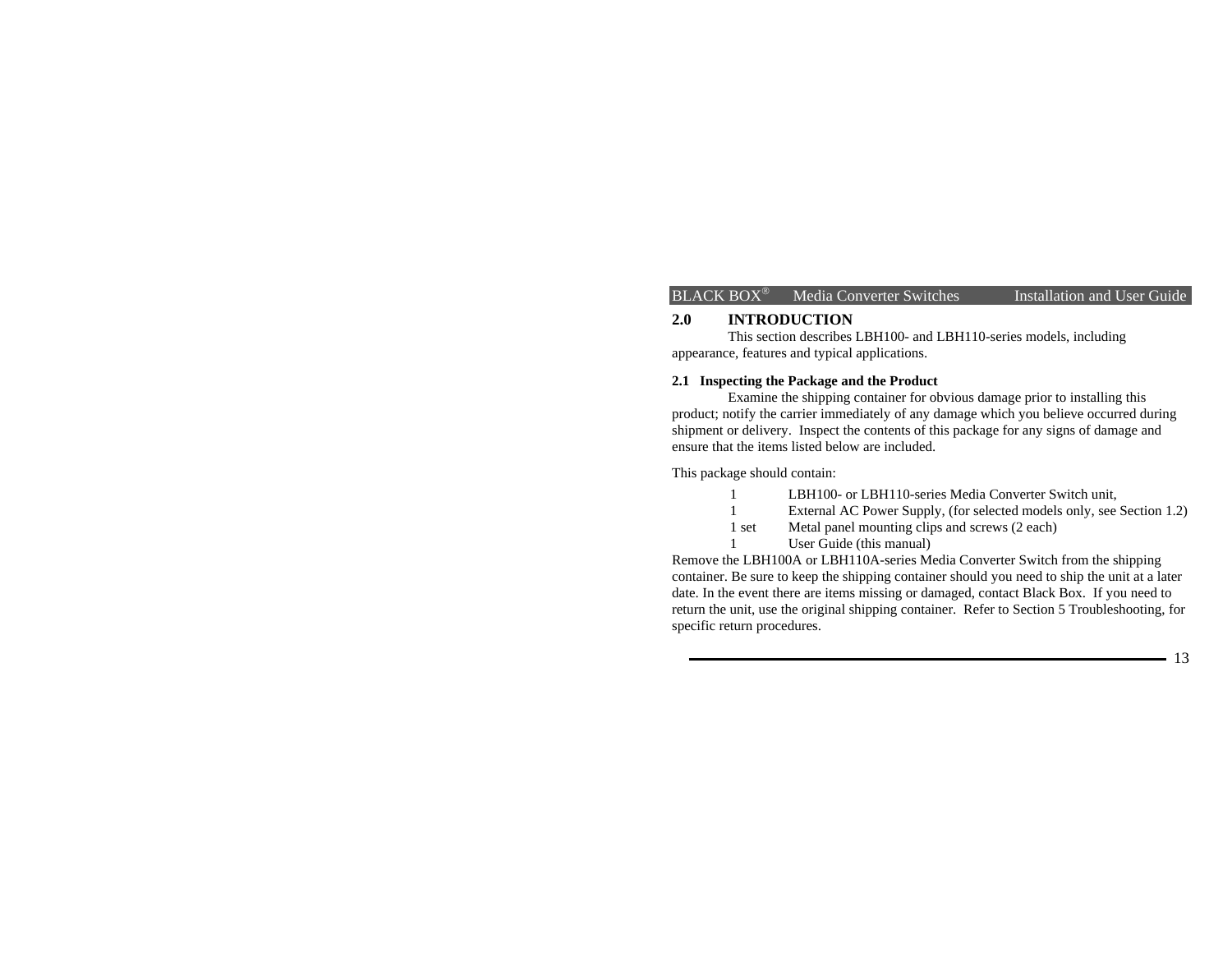#### **2.2 Product Description**

 Combine a 10 or 100 Mb Fiber Media and a two-port 10/100 copper Switch, and you have the Media Converter Switch, a flexible edge-of-the-network Ethernet product which function as both a media converter and a switch. Add in fiber port choices for all multi-mode and single-mode fiber connector types plus AC or DC input power selection and multiple application environments, and you have the Black Box's LBH100A, AE and LBH110A, AE-series Media Converter Switch family*.*

 The LBH100A and LBH110A family of Media Converter Switches with a 100 Mb or 10Mb Fiber port built in is tough enough to withstand any application environments, with regular (office), Hardened (factory floor), and Extreme-rated (outdoor) versions. Extra features for heavy-duty and extended temperature operation ranges are included selectively in the Hardened factory-floor and Extreme-rated outdoor models. This selection of models and fiber port types offers the best price-to-value ratio for each user and installation. Where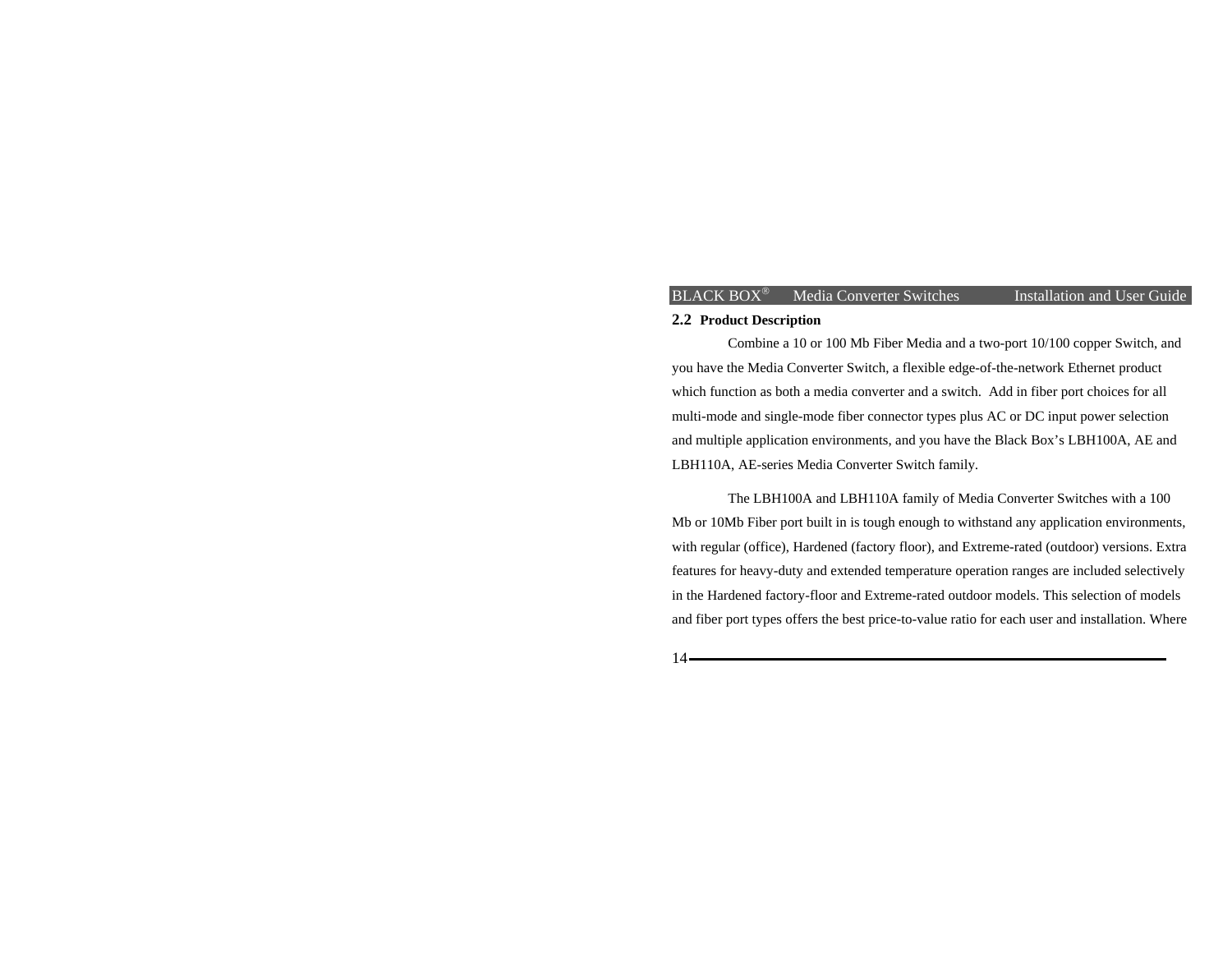a Media Converter might have been used, a Converter Switch offers a better value. The compact package is ideal for network edge installations, and is able to be conveniently mounted to suit any application.

 The LBH100A and LBH100A Series regular-package units are for office and indoor wiring closet environments. These are the economical base units in the LBH100A and LBH100A Series Switch family. An external AC power supply for either North America (A, 115vac 60Hz) or international (AE, 230vac 50Hz) is included. The ambient temperature rating is 0°C to 40°C, office grade. A robust metal case with convection cooling is featured. Metal mounting clips are included, and rack-mount tray options are available.

 The LBH100A-H and LBH110-H Series Hardened units are for factory floor applications. The LBH100A-H and LBH110A-H models are built with high-grade

15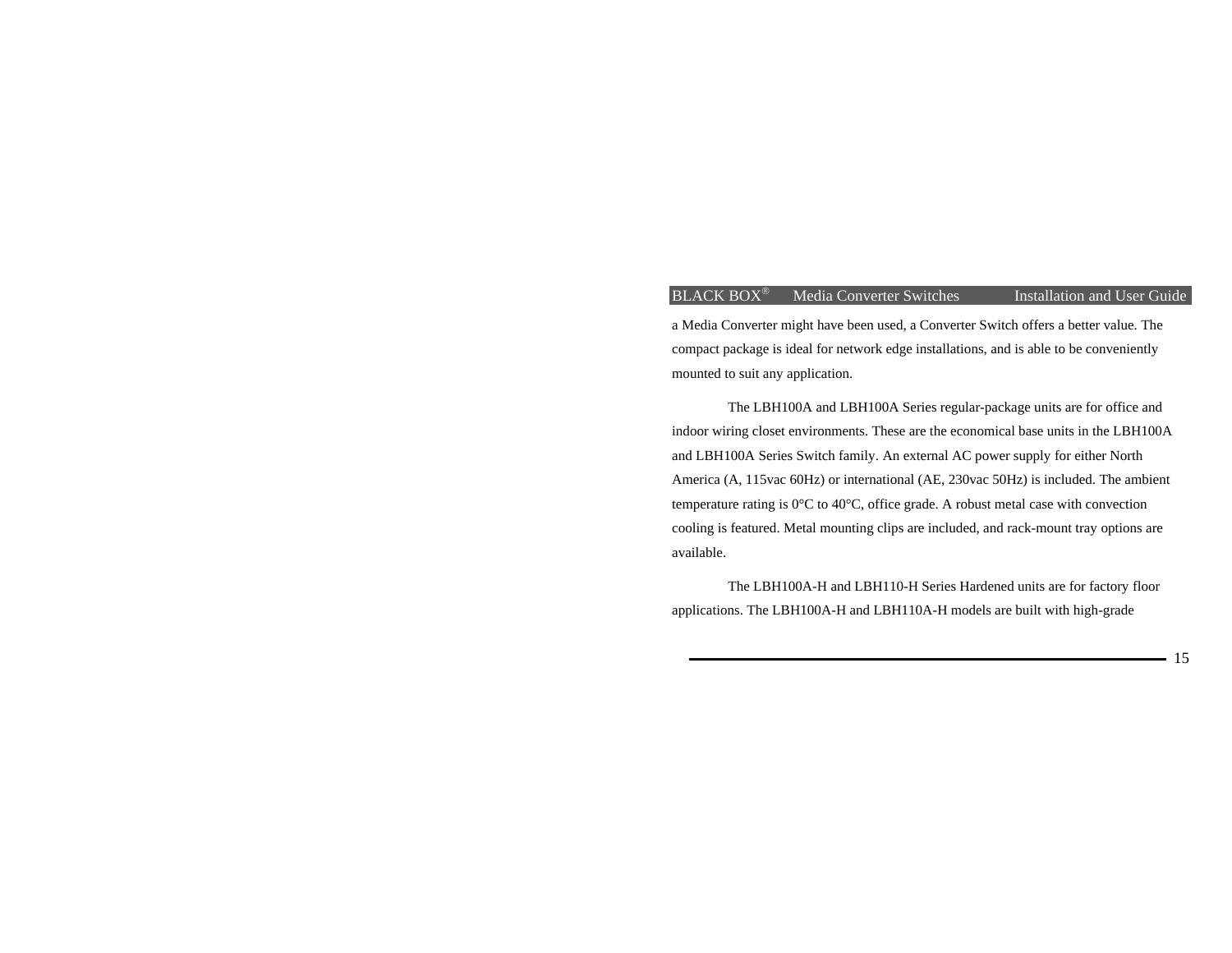# $BLACK$   $BOX^{\circledast}$  Media Converter Switches

Installation and User Guide

components and are constructed using special thermal techniques and a metal case for heavy duty industrial jobs. In addition to a Hardened AC power option and jack, terminals for internal DC power choices at 8 to15V, 24V or -48V DC are included. The ambient temperature rating of –25 to 60C is for industrial use. No internal air flow is required for cooling, so it resists dust, dirt, moisture, smoke and insects. Mounting options include stand-alone panel-mounting, DIN-Rail, or rack-mount tray.

 The LBH100A-P and LBH110A-P Series Extreme-rated units are for temperature un-controlled applications (-40 to 75C), typically located outdoors. The LBH100A-P and LBH110A-P Series models are built with extreme-grade extended temperature components, and use similar thermal techniques as the LBH100H Hardened units. In addition to a Extreme-rated AC power option and jack, terminals for internal DC power choices at 8 to15V, 24V or -48V DC are included. When used outdoors, the LBH100P should be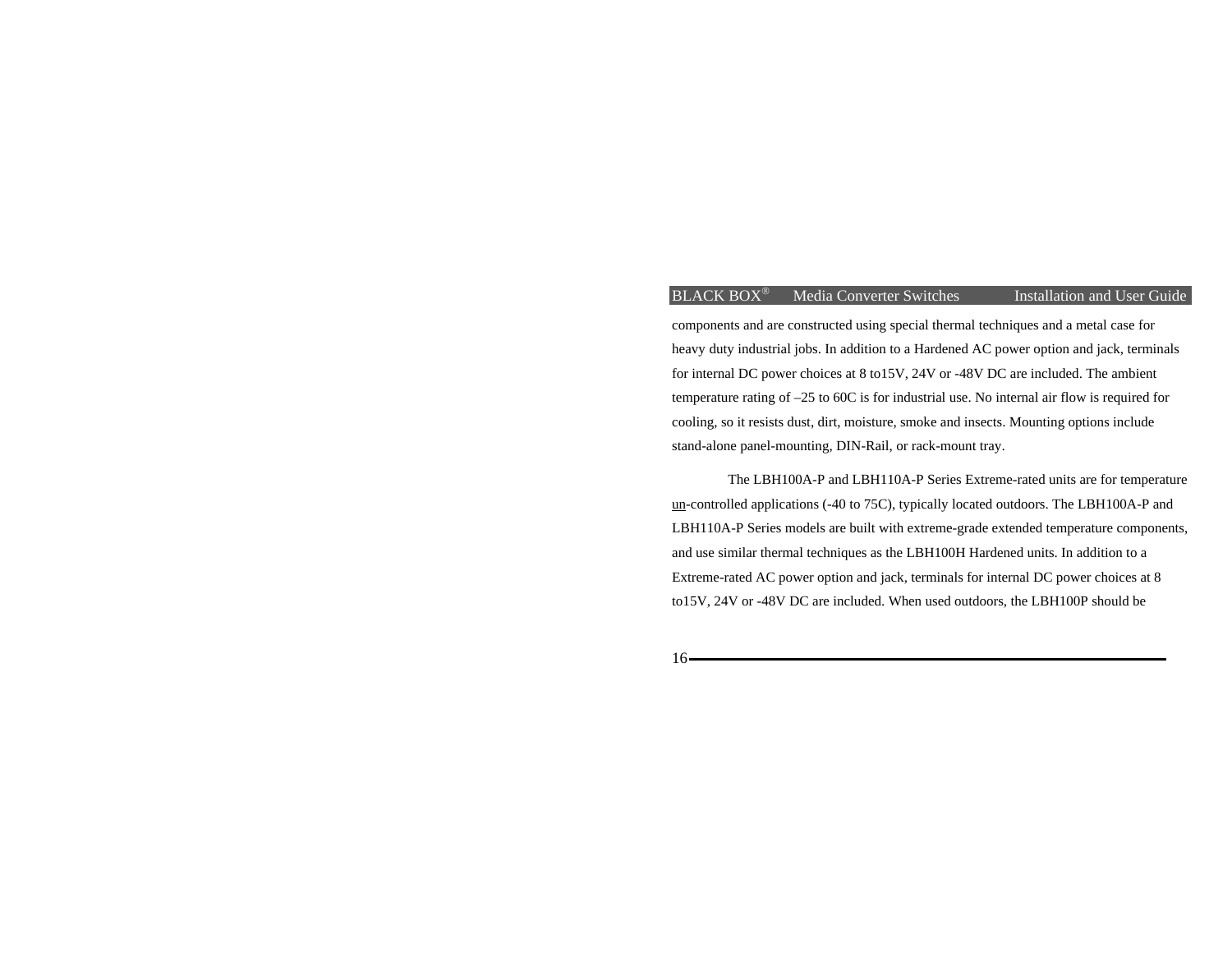17

protected from falling rain. Mounting options include stand-alone panel-mounting, DINrail, or rack-mount tray.

The LBH110-series provides switching between two 10/100 auto-negotiating copper ports and one 10Mb ST fiber port and the LBH100 series provides switching between two 10/100 auto-negotiating copper ports and one 100Mb fiber port which may be SC, ST, MTRJ or LC multi-mode or single-mode. The plug-and-play, energy-efficient, and flavor rich fiber features make this sleek multi-purpose Switch convenient and cost-effective for the user. The selection of various temperature ranges enable easy deployment in various environments and qualify the Media Converter Switch as a flexible option, which provides multiple solutions using very small space. Providing the combination of Media Converter with Switch, the LBH100A and LBH110A Series is an ideal choice for edge-of–thenetwork applications.

The LBH100A and LBH100A Series models (as shown in Fig 2.2.a) units are for office and wiring closet environments and use an external AC power supply. A ventilated

Fig 2.2 a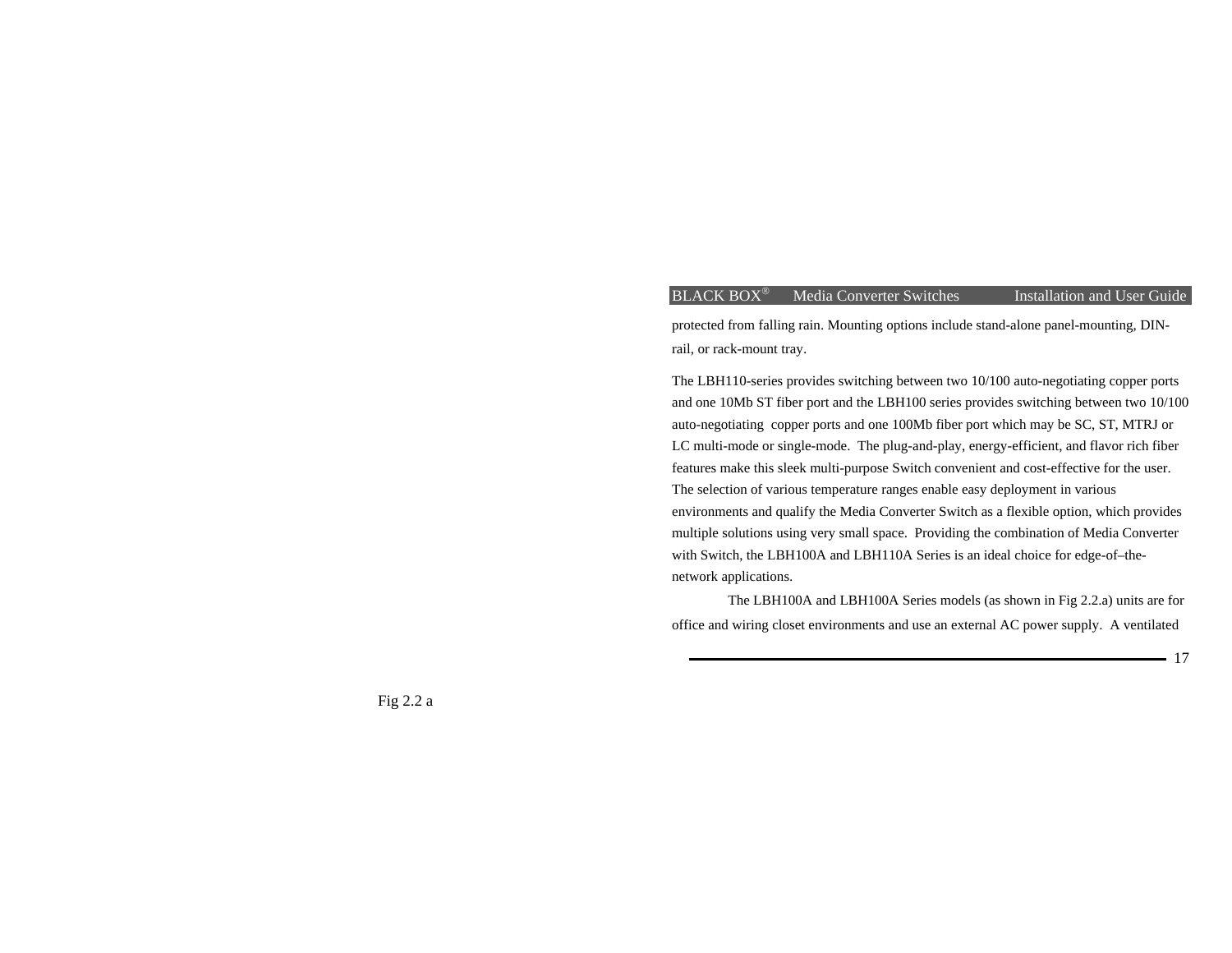metal case for convection cooling is featured. Ambient operating temperature is 0° to 40°C. Storage temperature rating is -40°to 85°C. Metal clips are included for secure panel mounting.

#### **Fig 2.2a LBH100A with 100Mb ST connector**

The LBH100A-H and LBH110A-H hardened units (as shown in Fig 2.2b) are designed for factory floor/Industrial applications. Using special thermal techniques and a sealed rugged metal case for heavy duty industrial applications no air inflow is required for cooling, so the LBH100A, AE-H and LBH110A, AE-H resist dust, dirt, moisture, smoke



and insects. Choices of models for external AC or internal DC power are available. Ambient operating temperature is  $-25^{\circ}\text{C}$  to  $+60^{\circ}\text{C}$  depending on the power source used. Storage temperature rating is  $-25^{\circ}\text{C}$  to  $+85^{\circ}\text{C}$ 

 $18-$ 

Fig 2.2b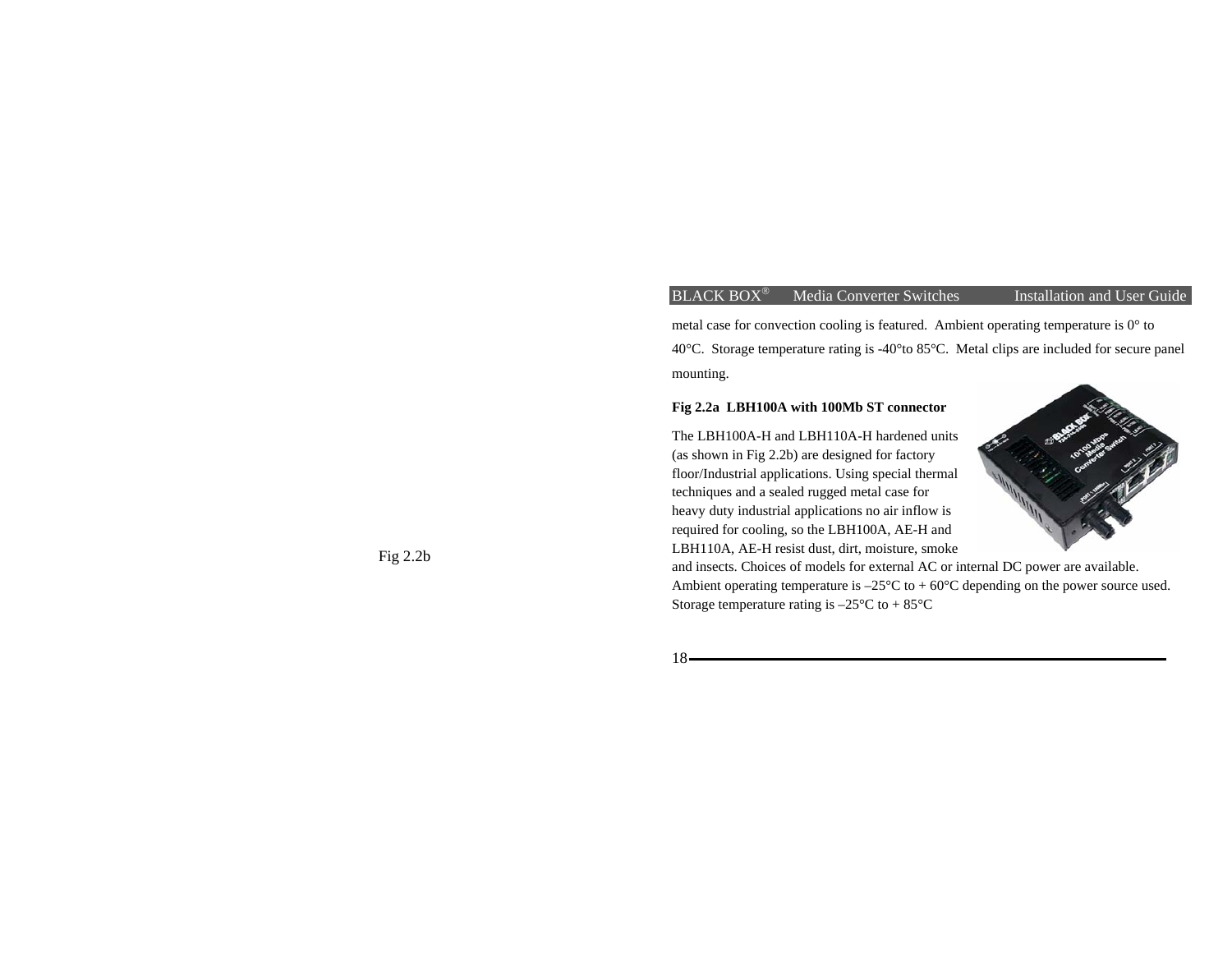# **Fig 2.2.b LBH100A-H with**

#### **100Mb SC connector**

The LBH100A-P and LBH110A-P series (as shown in Fig. 2.2c) are extreme rated units suitable for temperature un-controlled outdoor applications. Specially designed with extreme-grade extended temperature components, the LBH100P and LBH110A-P units use similar thermal techniques to the LBH100A-H hardened units for cooling. Mounting options include panel-



mounting, DIN-rail, or rack-mount tray. Choices of models for external AC or internal DC power are available. Ambient operating temperature is between –40°C to +75°C depending on the power source used. Storage temperature rating is between –40°C to +85°C.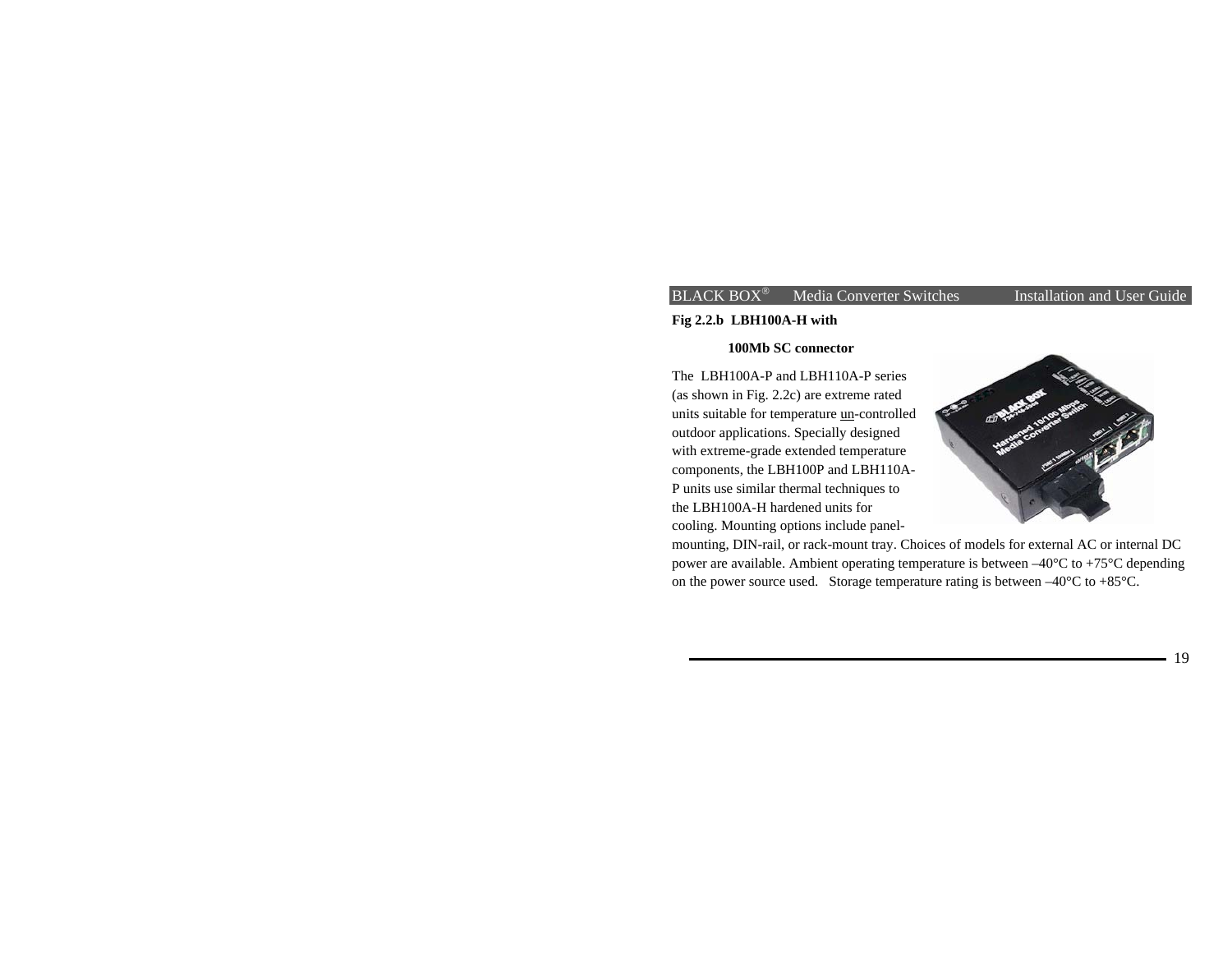# **Fig 2.2c LBH100A-P with 100Mb SC Connector**

The front side of the unit has two twisted-pair 10/100Mb switch ports and one 10 or 100Mb

fiber port. Both the RJ-45 ports of the LBH100A and LBH110A Series Media Converter Switches support auto-cross (MDIX) operation performing the auto-cross function under auto-negotiation mode only. The 10Mb fiber (LBH110 models) are factory configured at Half-duplex, and 100Mb (LBH100 models) are factory configured at Full-Duplex.

Fig 2.2c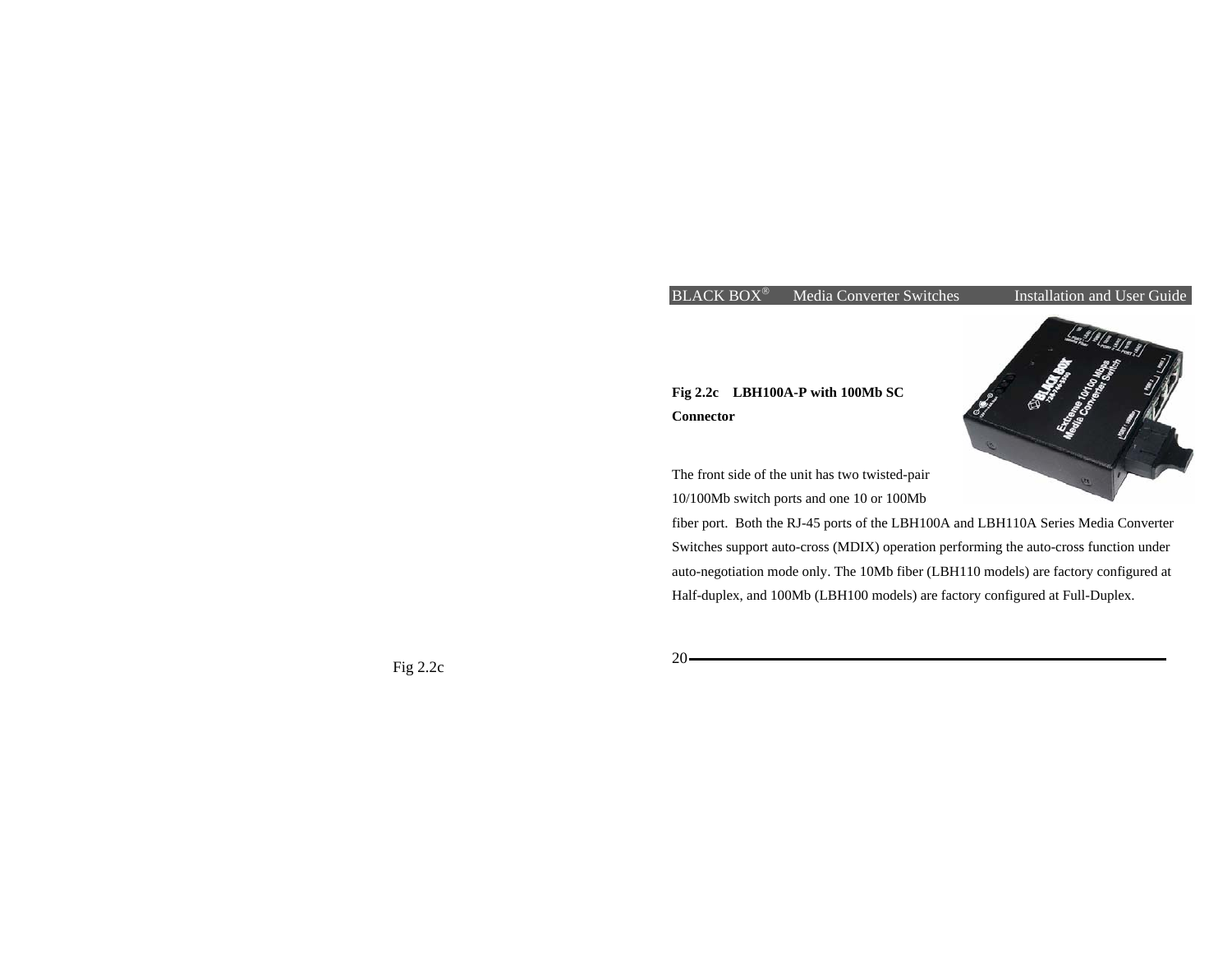Two sets of LEDs to indicating the operating status of ports are mounted on the top and front (for extra viewing advantage while rack-mounted). For each port, there are Link and Activity (LK/ACT) LED's on the top indicating that the media cables are connected correctly and showing, by blinking, when there is traffic. The LK/ACT LED's are repeated on the front as LA1 (port 1), LA2 (port 2), and LA3 (port 3). There is a power (PWR) indicator on the front of the unit to validate that the unit is turned ON.

The single fiber port on the LBH110's is multi-mode with an ST connector and , on the LBH100's, it is an SC, ST or small form-factor connector (MTRJ multi mode or LC single-mode). The Full Duplex/Half Duplex ("F- H") manual switch provided underneath the fiber port allows the user to fix the fiber port at Full or Half Duplex mode as required.

The external DC power plug connector and/or "jack" and the internal DC input terminal is provided on the rear of the unit.

21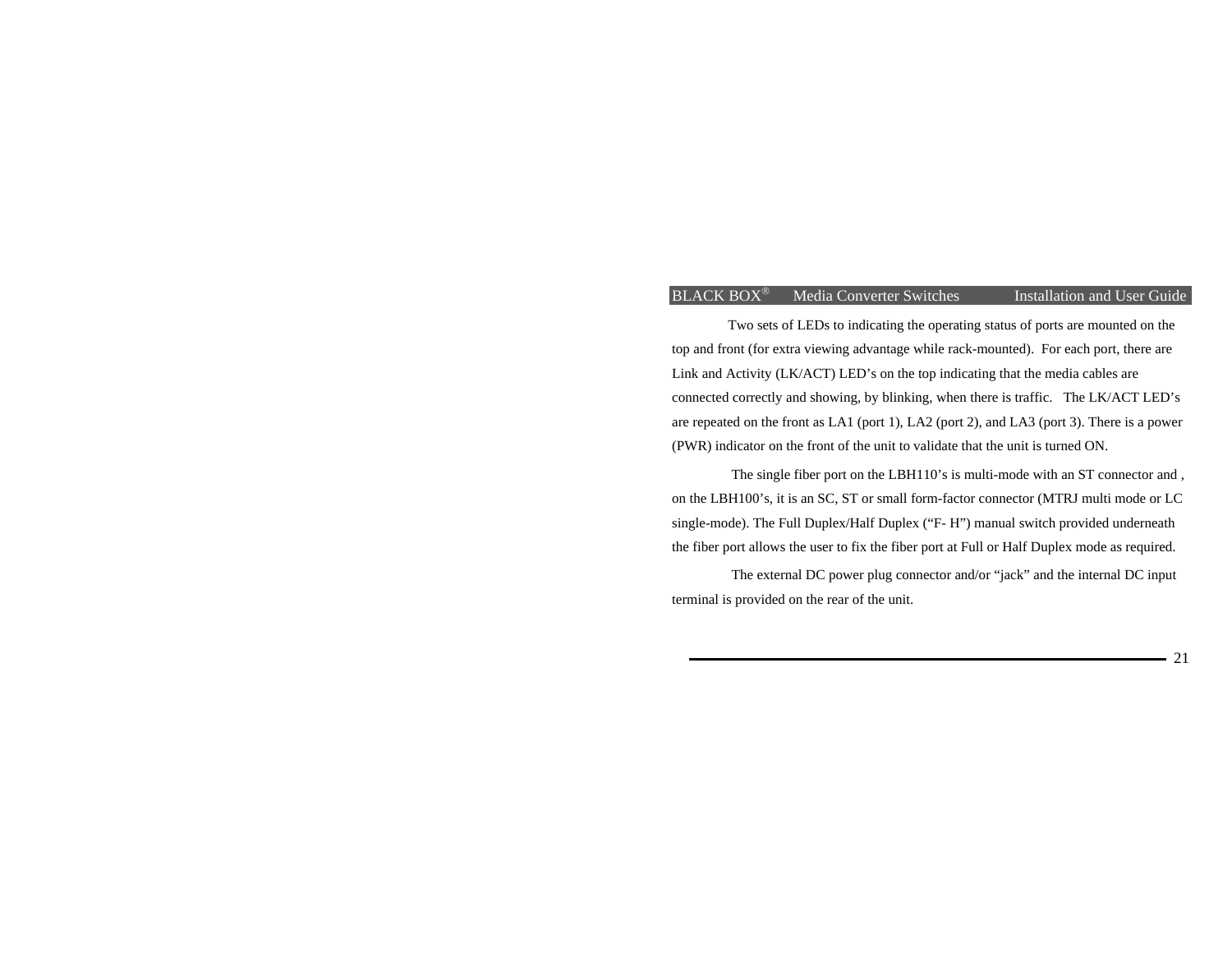#### **2.3 Frame Buffering and Latency**

The LBH100A and LBH110A Series Media Converter Switches are store-andforward switches. Each frame (or packet) is loaded into the Switch's memory and inspected before forwarding can occur. This technique ensures that all forwarded frames are of a valid length and have the correct CRC, i.e. they are good packets. This eliminates propagation of bad packets, enabling all of the available bandwidth to be used for valid information.

 While other switching technologies such as "cut-through" or "express" impose minimal frame latency, they will also permit bad frames to propagate out to the Ethernet segments connected. The "cut-through" technique permits collision fragment frames, which are a result of late collisions, to be forwarded to add to the network traffic. Since collisions and bad packets are more likely when traffic is heavy, the result of store-andforward operation is that more bandwidth is available for good packets when the traffic load is greatest.

To minimize the possibility of dropping frames on congested ports, each LBH100A and LBH110A Series Media Converter Switch dynamically allocates buffer space from 128Kb memory pool, ensuring that heavily used ports receive very large buffer space for packet storage. (Many other switches have their packet buffer storage space divided evenly across all ports, resulting in a small, fixed number of packets to be stored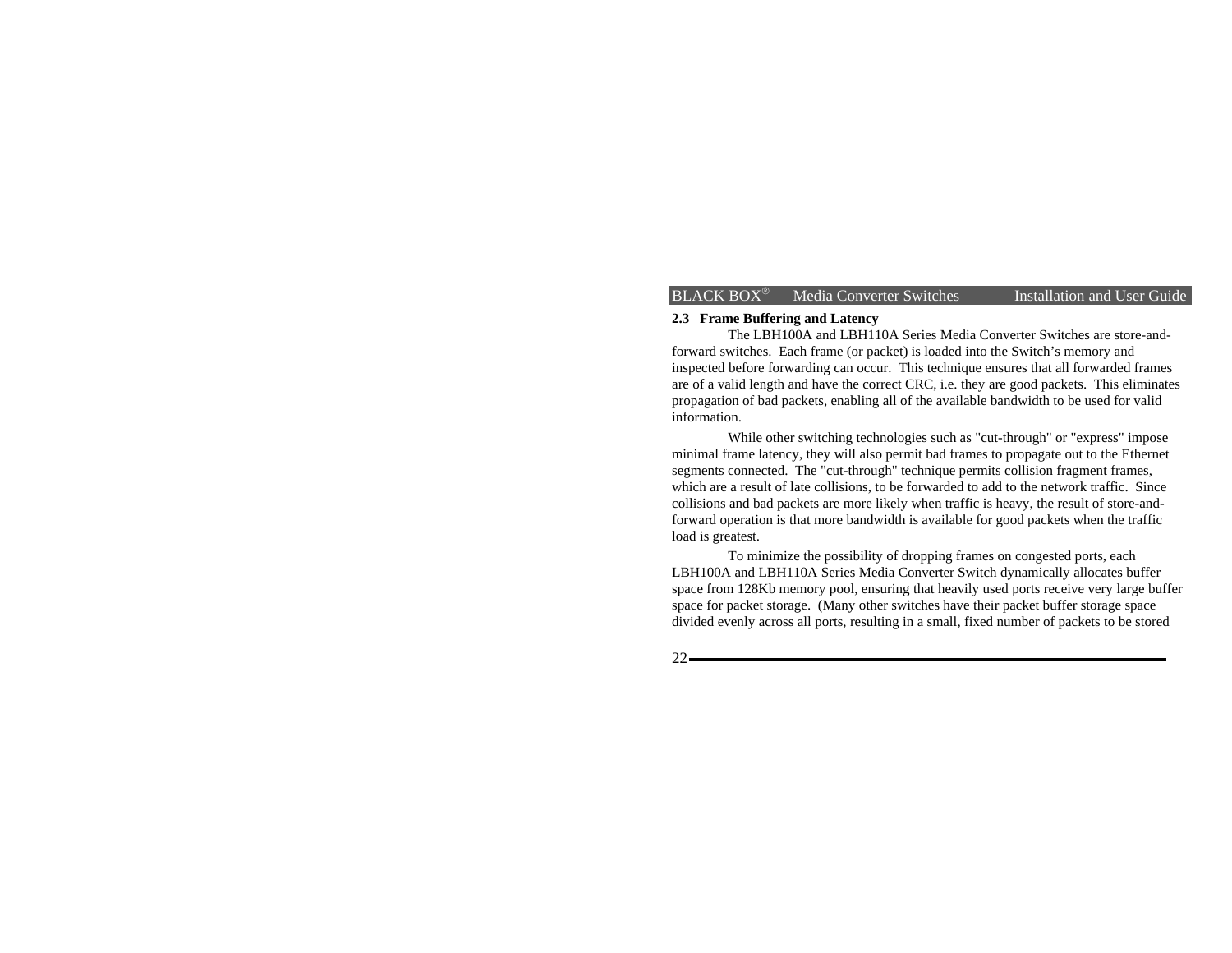per port. When the port buffer fills up, dropped packets result.) This dynamic buffer allocation provides the capability for the maximum resources of the LBH100A and LBH110A Series unit to be applied to all traffic loads, even when the traffic activity is unbalanced across the ports. Since the traffic on an operating network is constantly varying in packet density per port and in aggregate density, the LBH100A and LBH110A Series Media Converter Switches are constantly adapting internally to provide maximum network performance with the least dropped packets.

When the Converter Switch detects that its free buffer queue space is low, the Switch sends industry standard (full-duplex only) PAUSE packets out to the devices sending packets to cause "flow control". This tells the sending devices to temporarily stop sending traffic, which allows a traffic catch-up to occur without dropping packets. Then, normal packet buffering and processing resumes. This flow-control sequence occurs in a small fraction of a second and is transparent to an observer. See Section 4.6 for details.

 Another feature implemented in LBH100A and LBH110A Series Media Converter Switches is a collision-based flow-control mechanism (when operating at halfduplex only). When the Switch detects that its free buffer queue space is low, the Switch prevents more frames from entering by forcing a collision signal on all receiving halfduplex ports in order to stop incoming traffic.

23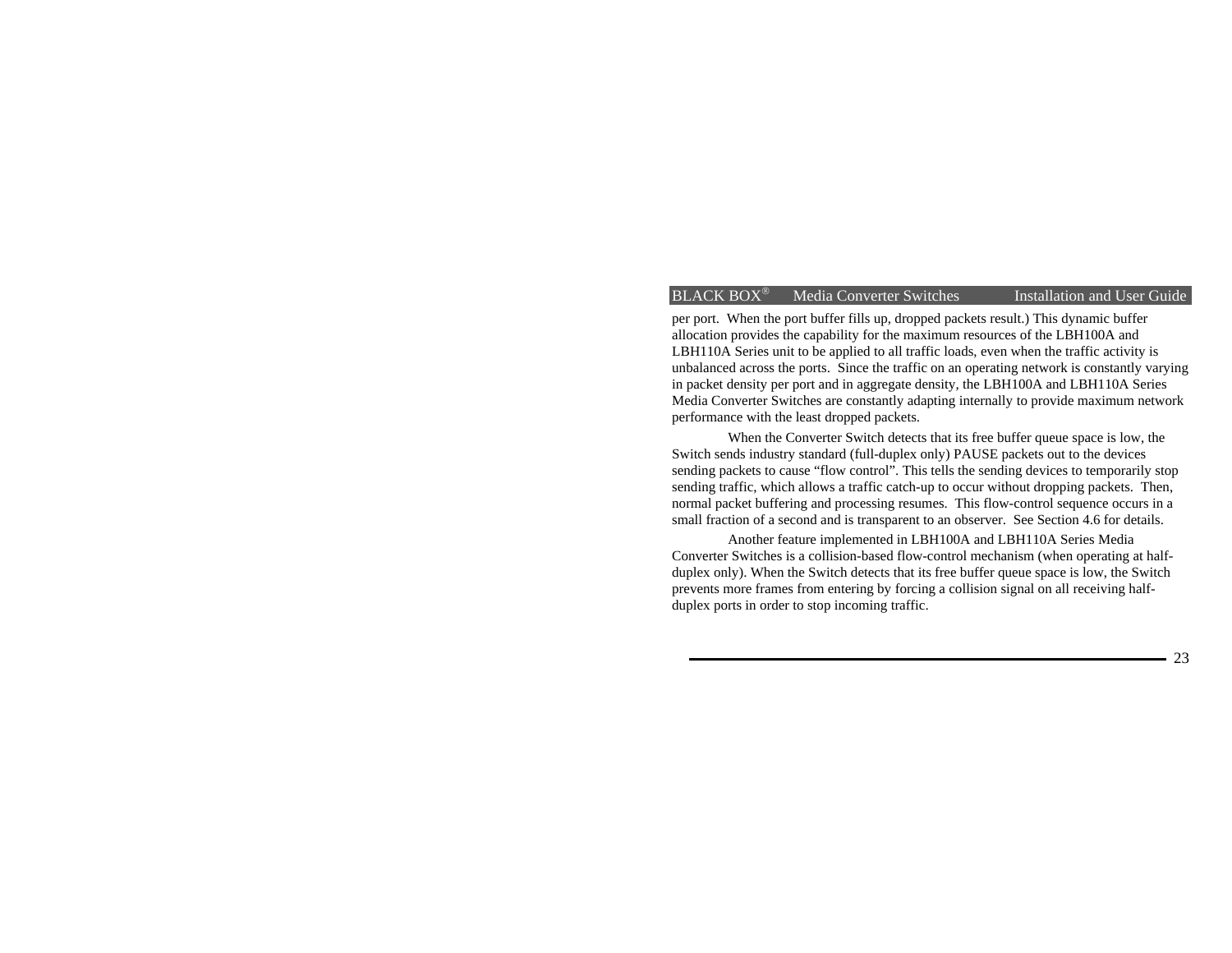#### **2.4 Features and Benefits**

- **Full 100Mb or 10 Mb switching services for high performance LANs**  LBH100A and LBH110A Series Switches provide Fast Ethernet switching on all ports. They perform high speed filter/forward operations on the traffic, giving each port's segment a full 100Mb (or 10 Mb) of bandwidth.
- Reduces Network Costs and provide economical solution LBH100A and LBH110A Series Switches offer the ideal solution to efficiently and inexpensively connect a Twisted Pair and fiber network with 10Mb or 100Mb and help to expand the Ethernet network in a very convenient and economical way.
- **Choice of 10 or 100Mb Fiber option, more efficient than media converter** Designed as a multi-purpose media converter and Switch, the 10 or 100Mb fiber port allows the user to convert the media from copper to fiber and the other RJ-45 port can be used as diagnostic port or for more connectivity.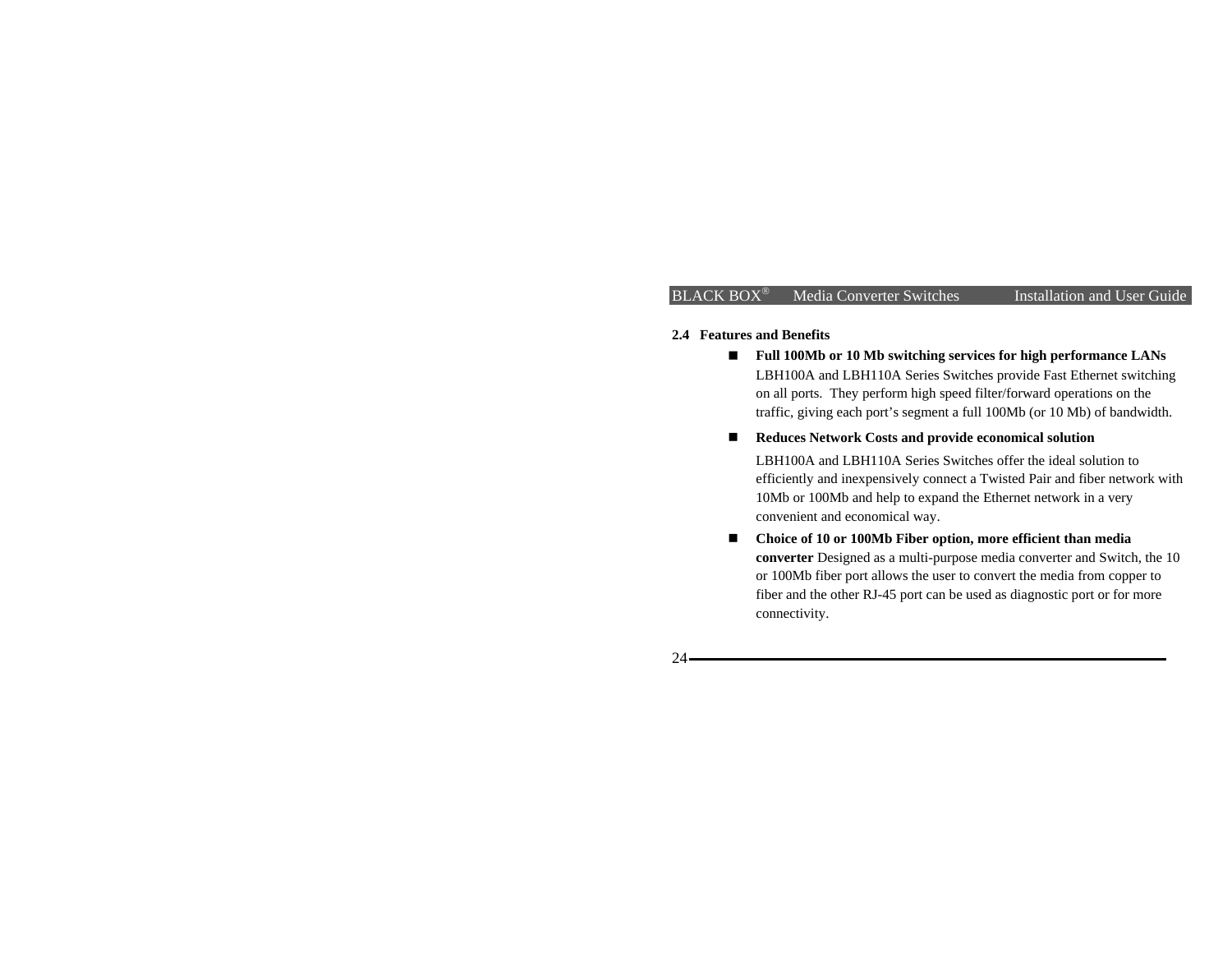- Installation is "Plug and Play", operation is transparent to software The LBH100A and LBH110A Series Switches operate as hardware switches, only forwarding those packets from each domain that are needed on the other domains. Internal address tables are self-learning, enabling users to change port connections or 10/100 domains without affecting operations.
- Two sets of LEDs for viewing status from any angle.

Each LBH100A and LBH110A Series Converter Switch is equipped with two sets (front and top) of LEDs to provide status information when viewed at almost any angle or mounting arrangement whether rack (MC14- Tray) or wall-mounted**.**

**Rugged metal case, Industrial grade** 

LBH100A and LBH110A Series have a robust design and are packaged in a rugged sheet metal enclosure to ensure high reliability and durability even when placed in industrial or outdoor applications.

25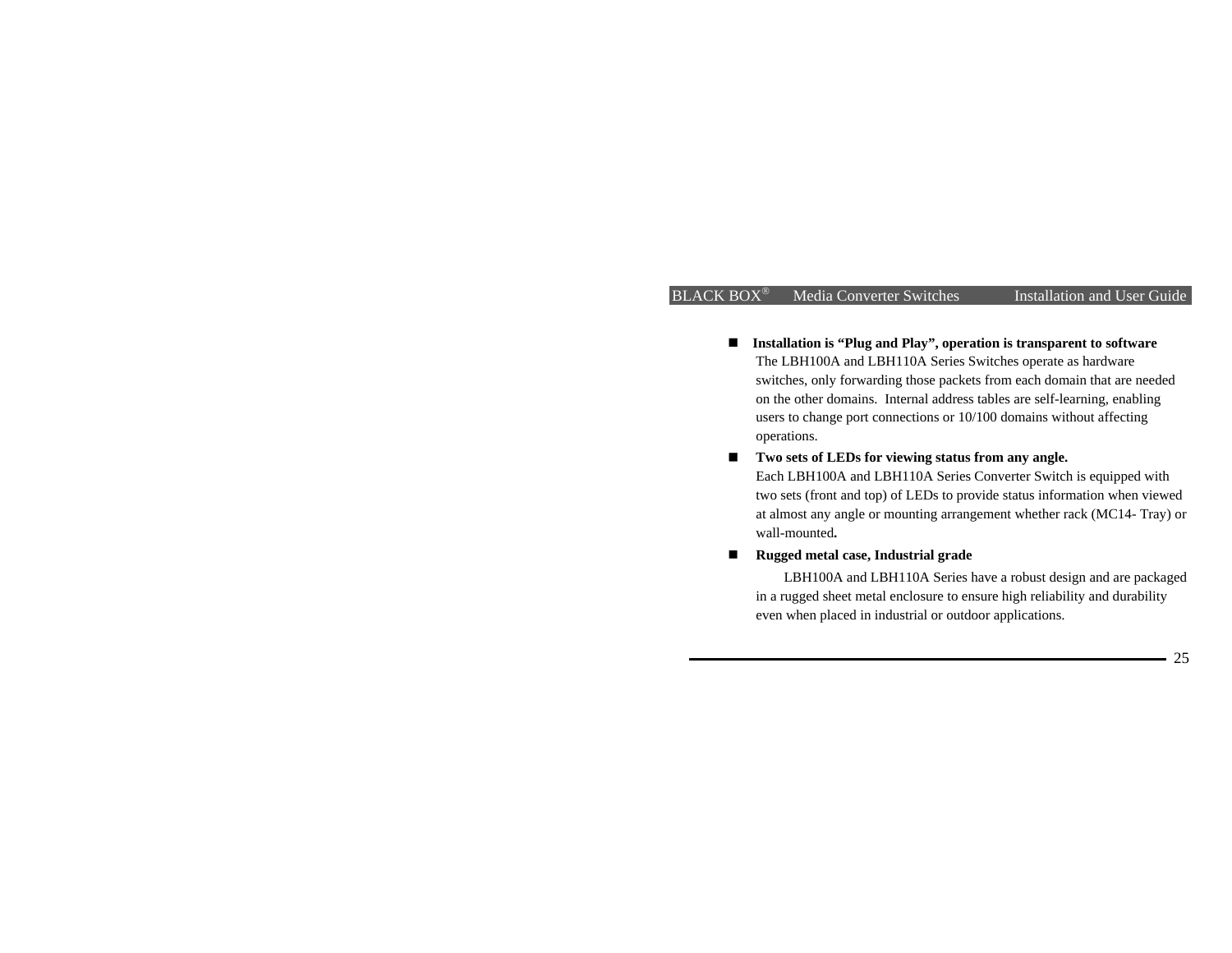#### ■ Qualified to use for temperature un-controlled "outdoor" application

The LBH100A-P and LBH110A-P Extreme rated versions of Media Converter Switches have an ambient temperature rating between –40C to +75C for DC models and qualify for temperature un-controlled "outdoor" application.

#### ■ Efficient Compact design, for all purpose convenient mounting

Featuring a compact steel case with an external AC and internal DC power supply, LBH100A and LBH110A Series of Media Converter Switches can be installed in small spaces in cabinets, on table tops, in racks, wall or DIN rail mounted and in trays such as the LE1505-RACK.

**MDIX ports to eliminate cross-over cable while cascading** 

All the LBH100A and LBH110A Series Switches are featured with MDIX (autocross), which easily allow cascading with other Switch Hubs or media converters, without using the cross-over cable.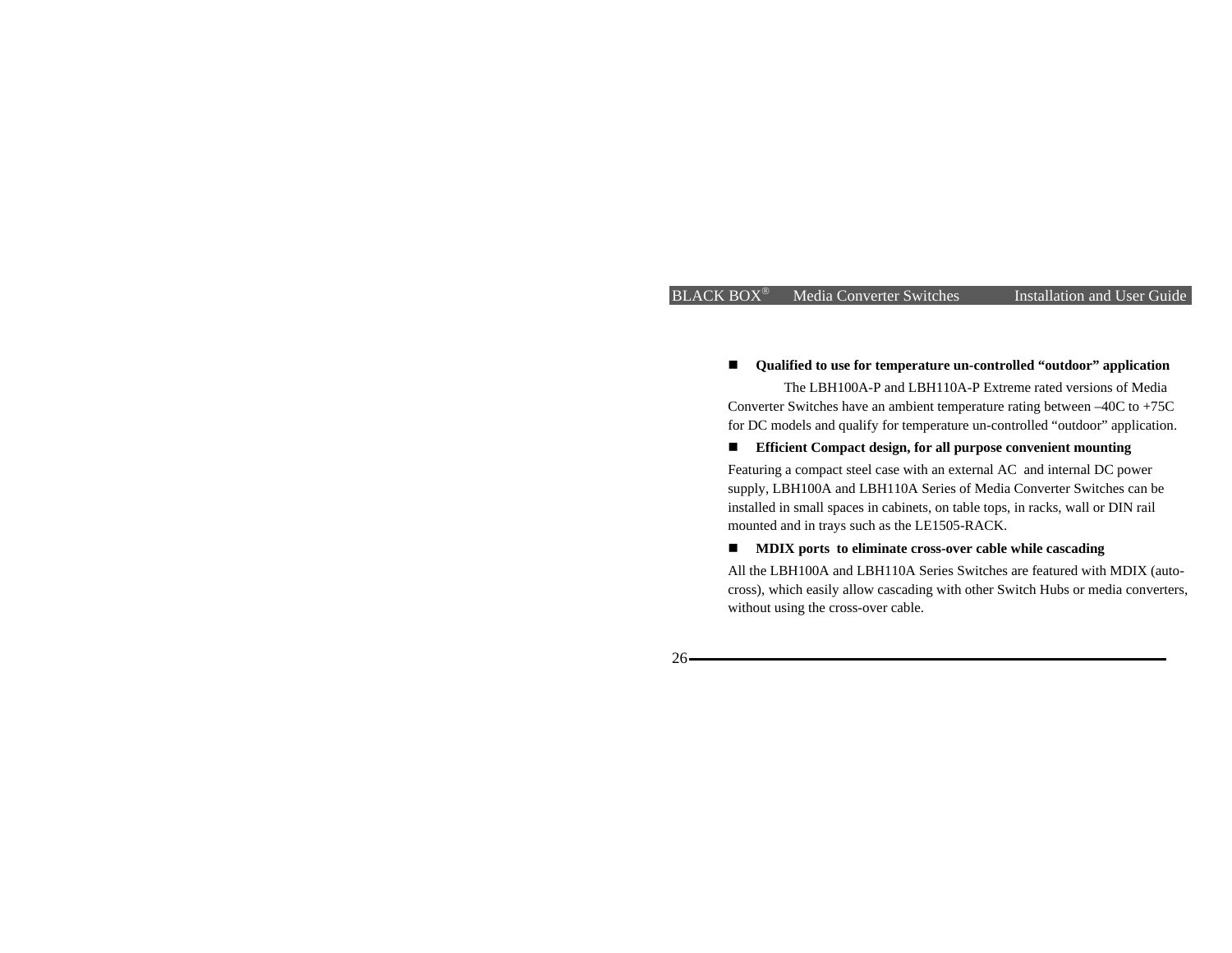**2.5 Applications for LBH100A and LBH110A Series Media Converter Switches**  Enriched with the three tier hardness rating flavors "office", "Hardened", and "Extreme" (outdoor), the multifunctional, multi-media and multi-environmental, LBH100A and LBH110A Series Media Converter Switches fit very well in almost any environment enabling users to scale their networks quickly and cost effectively. The edge-of-thenetwork connectivity solutions offered by Media Converter Switches are focused on providing easier, more economical and ultra-reliable industrial application products. The compactly designed LBH100A and LBH110A Series act as very useful tools in the modern life of fast expanding network requirements. The Dual-Speed and Dual-media functions support a mixed environment of 10 Mbps and 100Mbps users with copper and fiber media. The switched full / half duplex capability on fiber ports provides high bandwidth performance. The up-link choice of 10 or 100Mb fiber on Port# 1 enables easy expansion for the on-going demand of Ethernet networks. The 10/100Mbps auto-negotiating copper ports together with the 10 or 100Mbps fiber port choices and the availability of all of the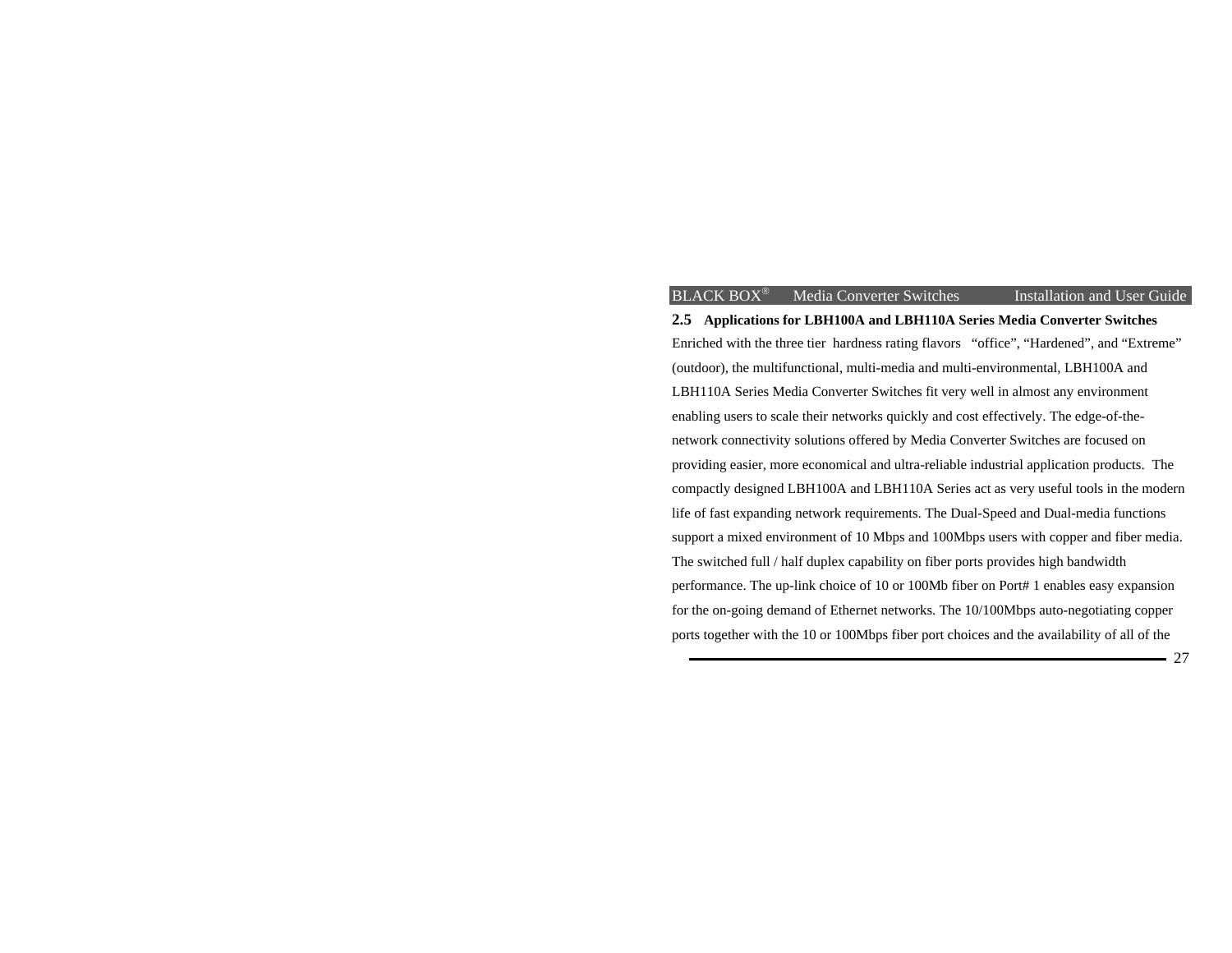industry standard fiber connectors, enable easy interfacing with existing cable plant and equipment.

The LBH100Ps and LBH110Ps fit very well in high temperature locations experiencing a need to scale the LAN quickly and cost effectively. With its half / full duplex switching capability on fiber port # 1, the LBH100Ps provide a very economical high bandwidth solution at each cable user access point of copper, and also easily solve long distance requirements. The ruggedness of the LBH100P's steel case and the high reliability of the design compliments the temperature controlled packaging to provide an exceptional Ethernet product.

## **Example1. Indoor Office LBH100A or LBH110A**

In this example, the indoor office location is a Data Mining function with an ongoing demand to grow the network. This need can be easily met using the economical LBH100A or LBH110A Converter Switch. Additional functionality includes the ability to transfer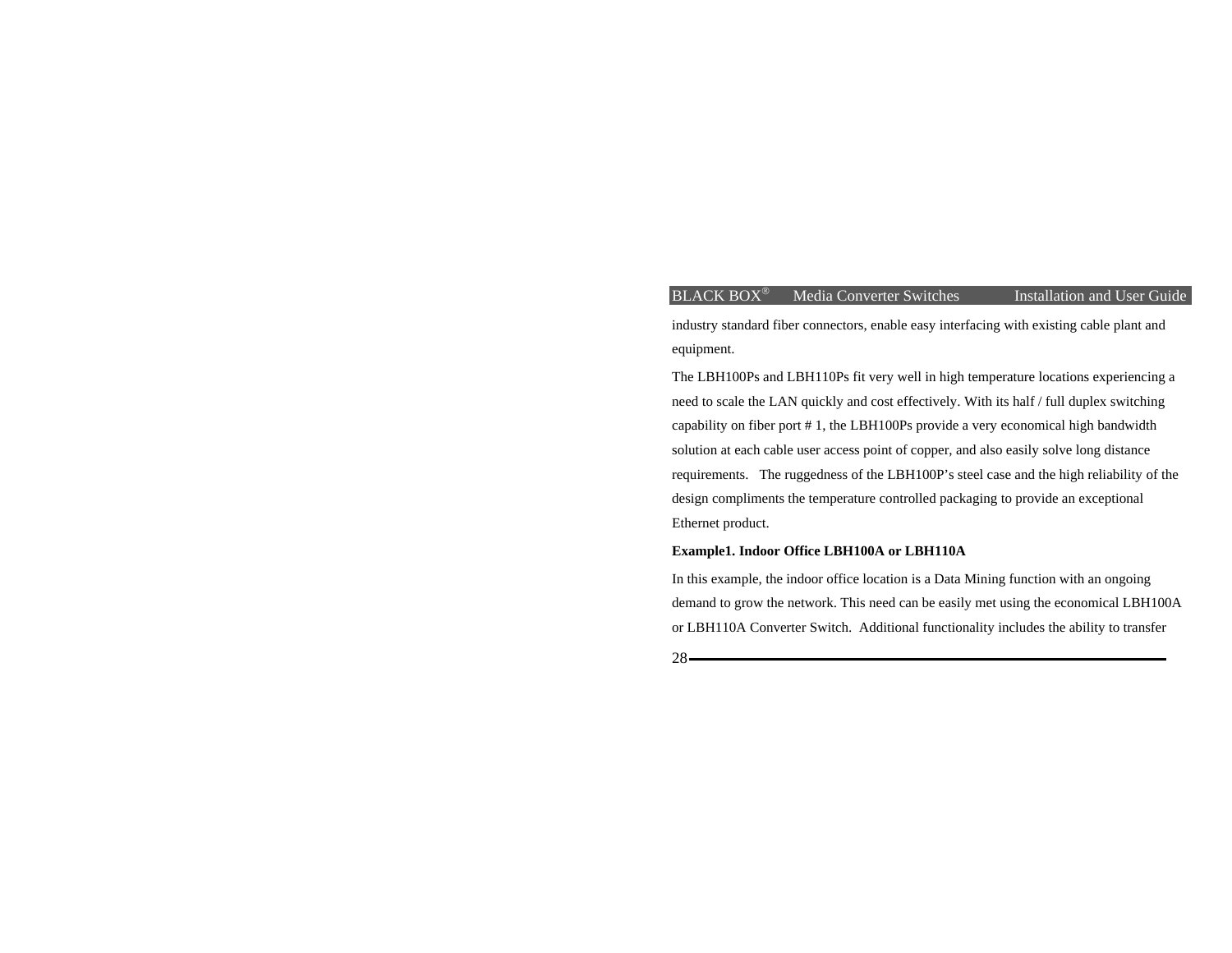data across large distances with multi- or single–mode fiber while securing the LAN from EMI and wire tapping.

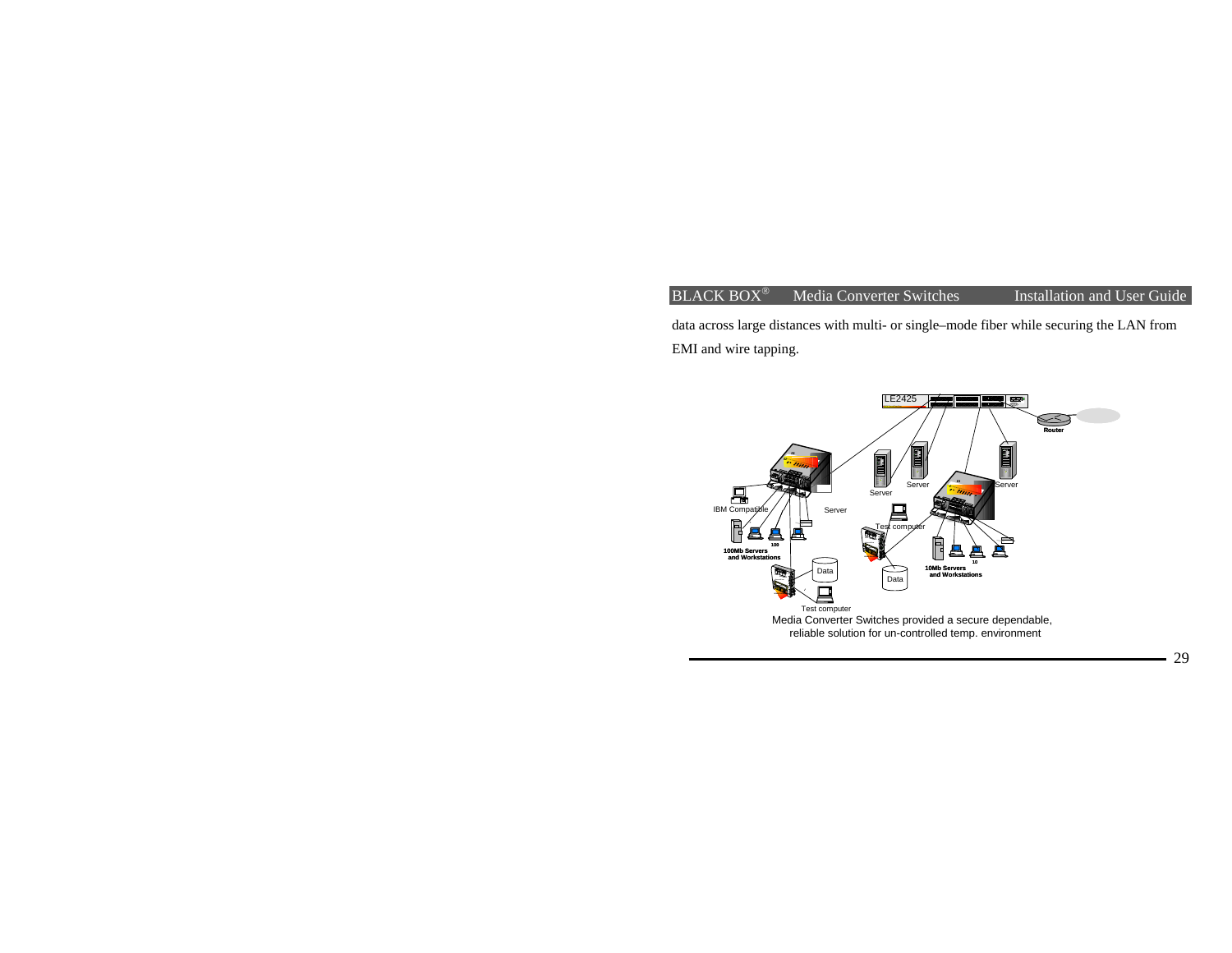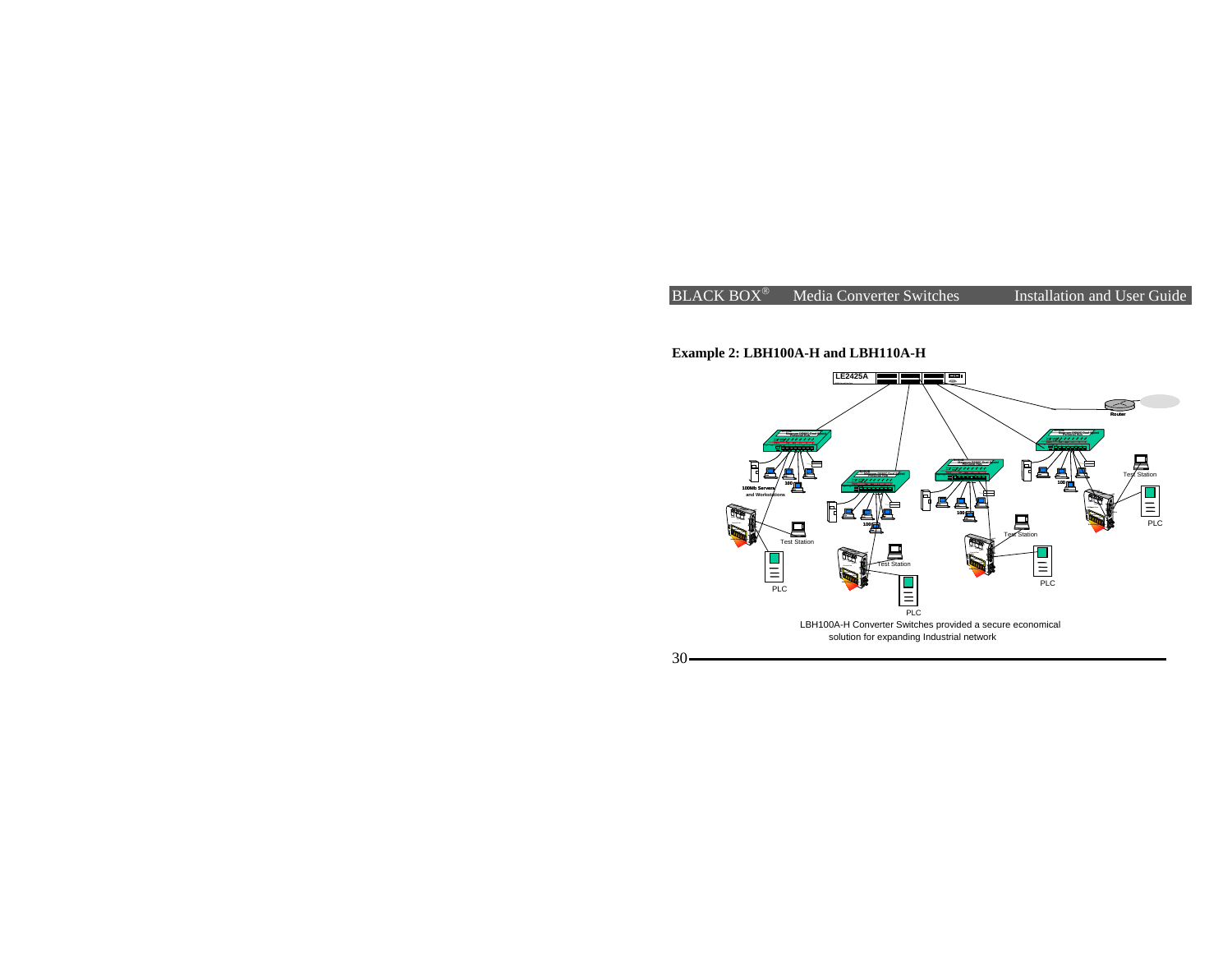## $BLACK$  BOX<sup>®</sup> Media Converter Switches

Installation and User Guide

31

In this application, where in expanding an industrial network environment, the new PLC units are deployed on an existing network and each needs one (or two for redundancy) Ethernet ports to carry status and control data to the control center the hardened version of LBH100A-H or LBH110A-H is typically used. . The Fiber port on the Media Converter Switches is ideal for secure data communications over long distances that may be encountered in this edge of network application. Built with high-grade components, efficient cooling techniques and having no openings for dirt to enter, the LBH100A and LBH110A Series Media Converter Switches provide the very effective solution for this need.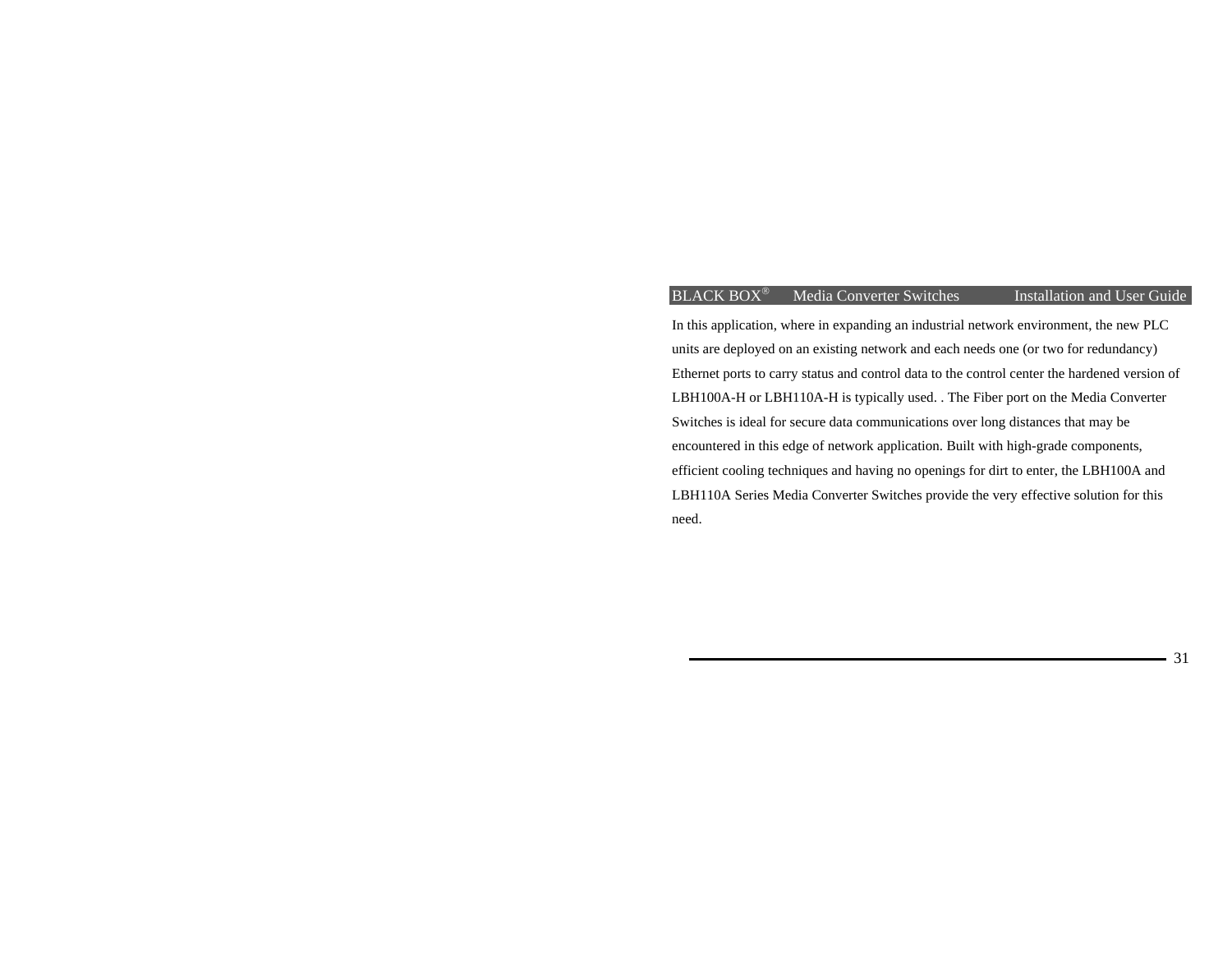

**Example 3: LBH100A-P or LBH110A-P**



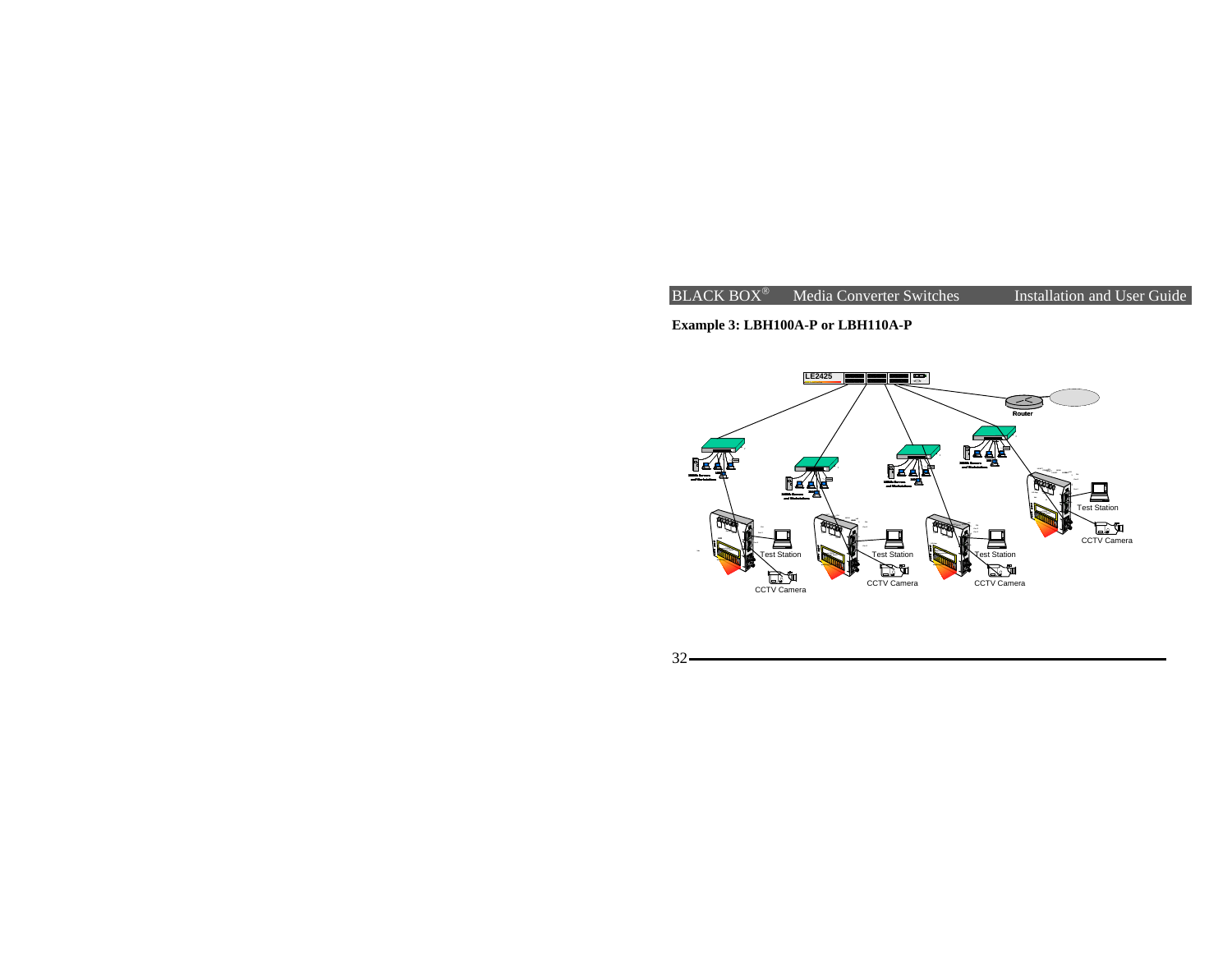In this example, the LBH100A-P or LBH110A-P Series extreme Media Converter Switches are deployed to serve as a secure corporate or transportation surveillance system. CCTV cameras may be spread out over many miles in temperature un-controlled locations and with pan, tilt and zoom (PTZ) controlled through an Ethernet copper port .The extreme Media Converter Switches are ideally suited to providing copper to fiber media conversion for secure long distance (2-40km) communication while being installed in temperature uncontrolled cabinets and allowing a full range of AC and DC power options. The second copper port at the remote location provides access for other Ethernet equipment such as motion detectors or will act as a test port for maintenance personnel with up-link for access to a central LAN and central file servers.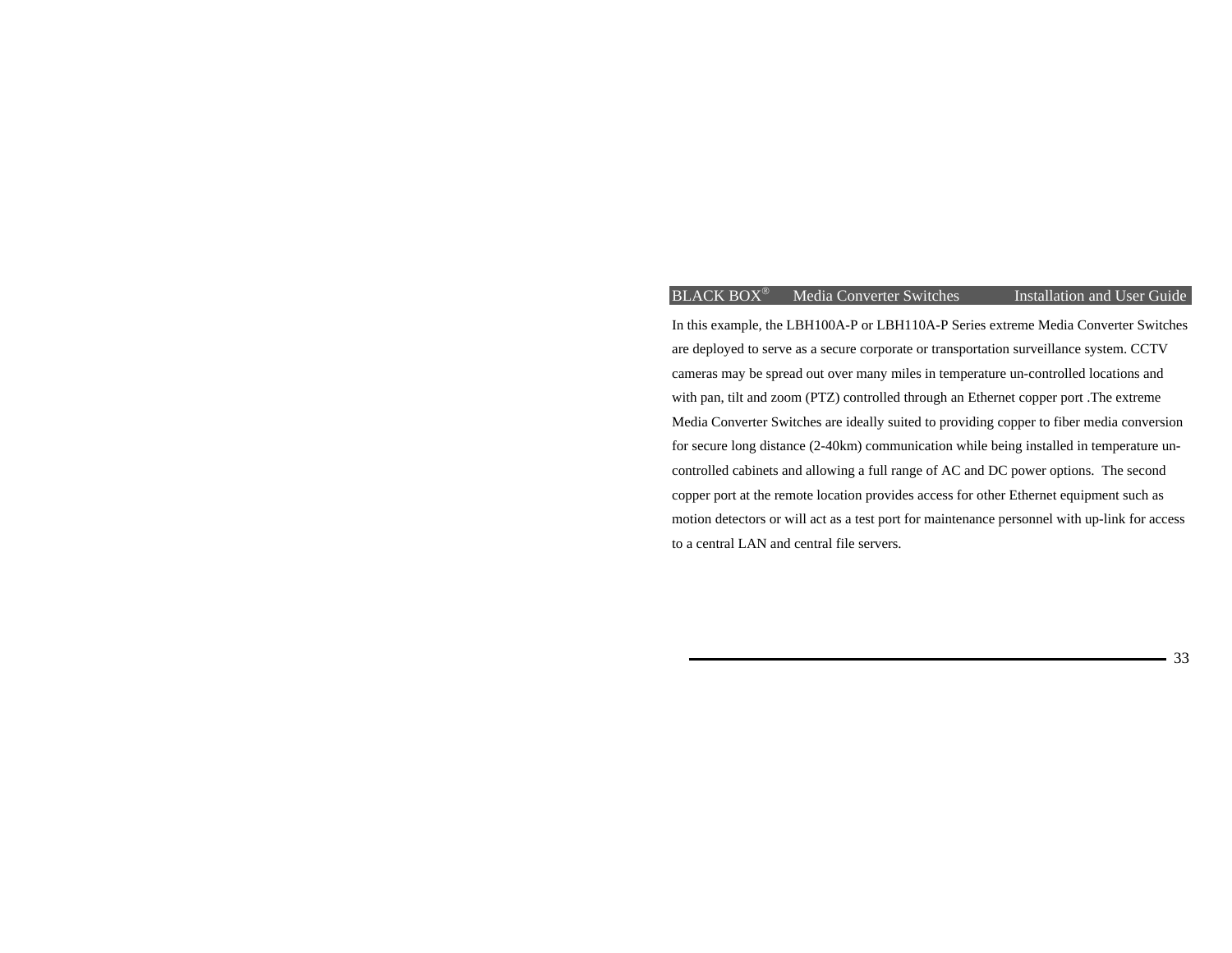#### **3.0 INSTALLATION**

 This section describes the installation of the LBH100A and LBH110A Series Media Converter Switches, including location, mountings, power supply options and media connection.

## **3.1 Locating the Converter Switch Unit**

The compact and lightweight design of the LBH100A and LBH110A Series allows it to be easily installed in almost any location. Metal mounting clips and screws are included for a rugged and secure mounting in any orientation. Alternatively, a Velcro strip may



**Secure attachment of mounting clips for panel - mounting**

be used for mounting the unit on a vertical surface such as a wall or cabinet, or for securing the unit on a table-top or shelf.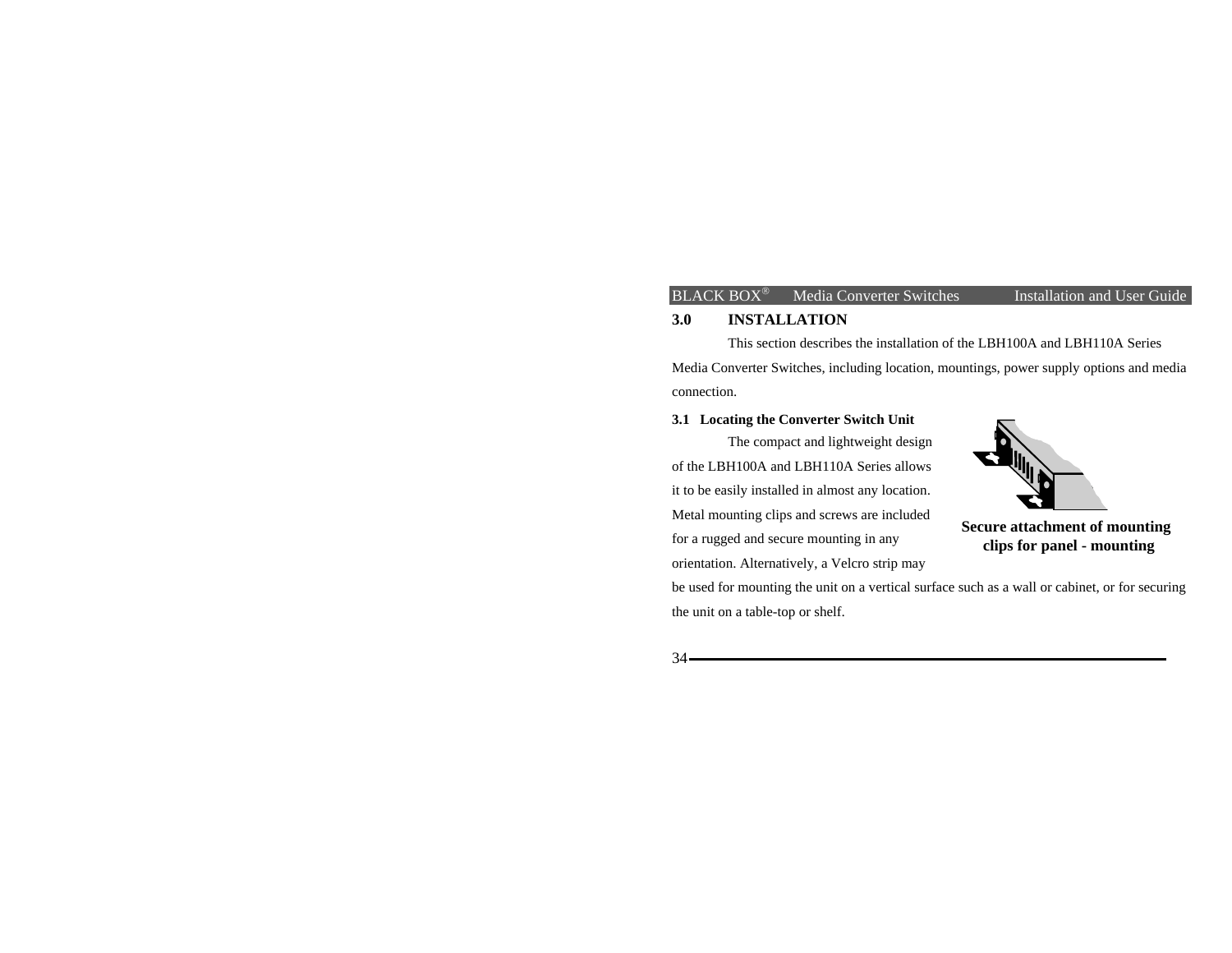Installation of the LBH100A and LBH110A Series Media Converter Switches is a simple procedure. The installation location is dependent upon the physical layout of the Ethernet network and associated cabling. Make sure the unit is installed in a location that is easily accessible to an AC power outlet or the appropriate DC source and where cooling is not inhibited. The green Power (PWR) LED must turn ON when power is applied.

#### **3.2 LE1505-RACK for Rack Mounting of LBH100A and LBH110A Series Switches**

For 19" rackmounting of LBH100A and LBH110A series Media Converter Switches, a rackmount tray is available, the LE1505-RACK. The Media Converter Switches are

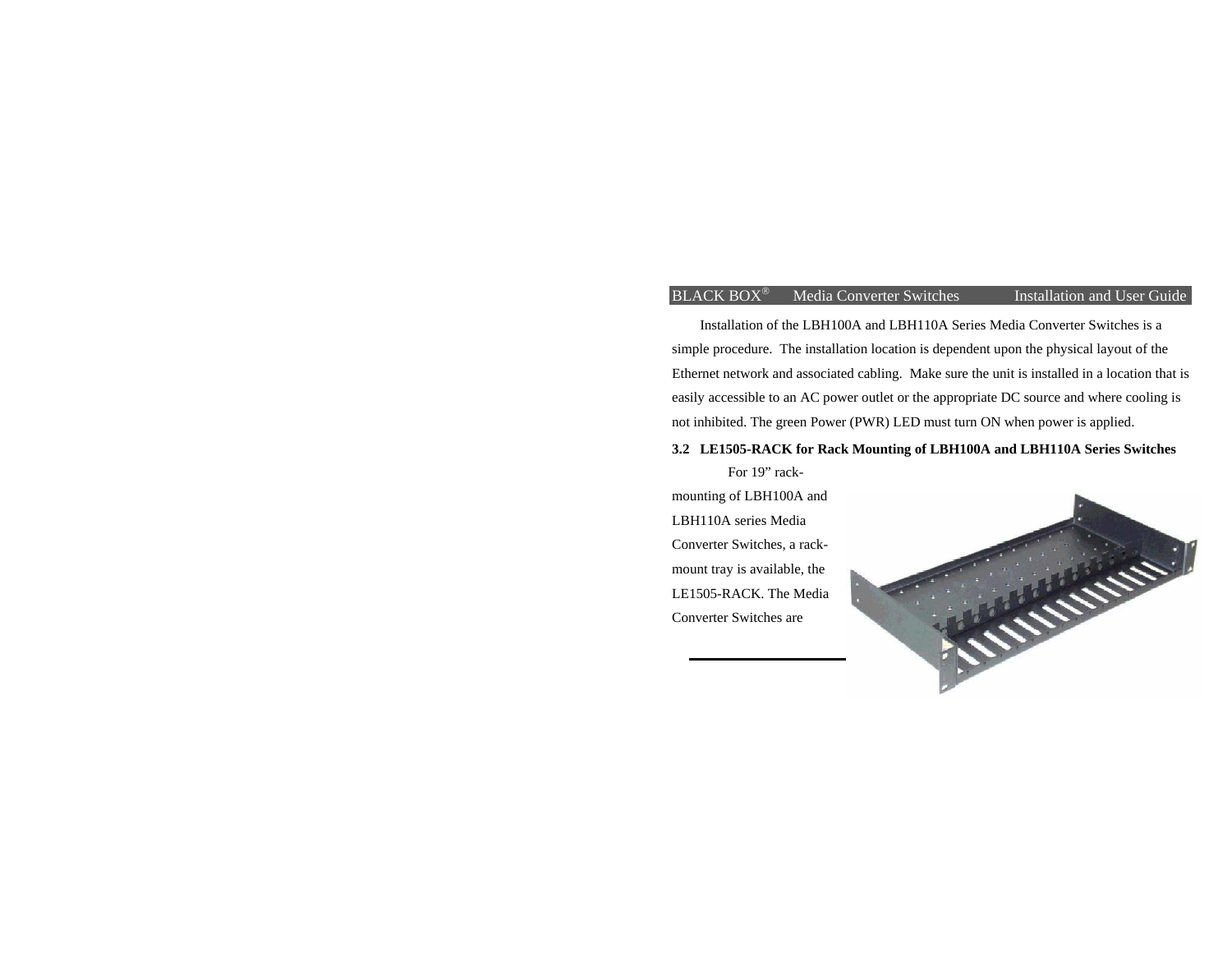mounted with the DC power jack in the back, with the fiber and the RJ-45 connectors in the front. Any mix of the Media Converter Switches and/or Media Converters may be placed on a tray, up to a maximum of 16 units. (The mounting spaces of the LE1505-RACK are specific to the products and will not permit other models to be properly mounted).

In a typical installation, the LE1505-RACK, 19" rack-mount tray will hold a few (three to eight) LBH100A and LBH110A Series Media Converter Switches, with their power supplies plugged into power strips (not included) in the rear area of the tray. Metal mounting screws in the bottom-front hold the Media Converter Switches firmly in place. The beveled-top edge of the units permits the LEDs of each unit to be viewed for operational status, even when the units are very close together.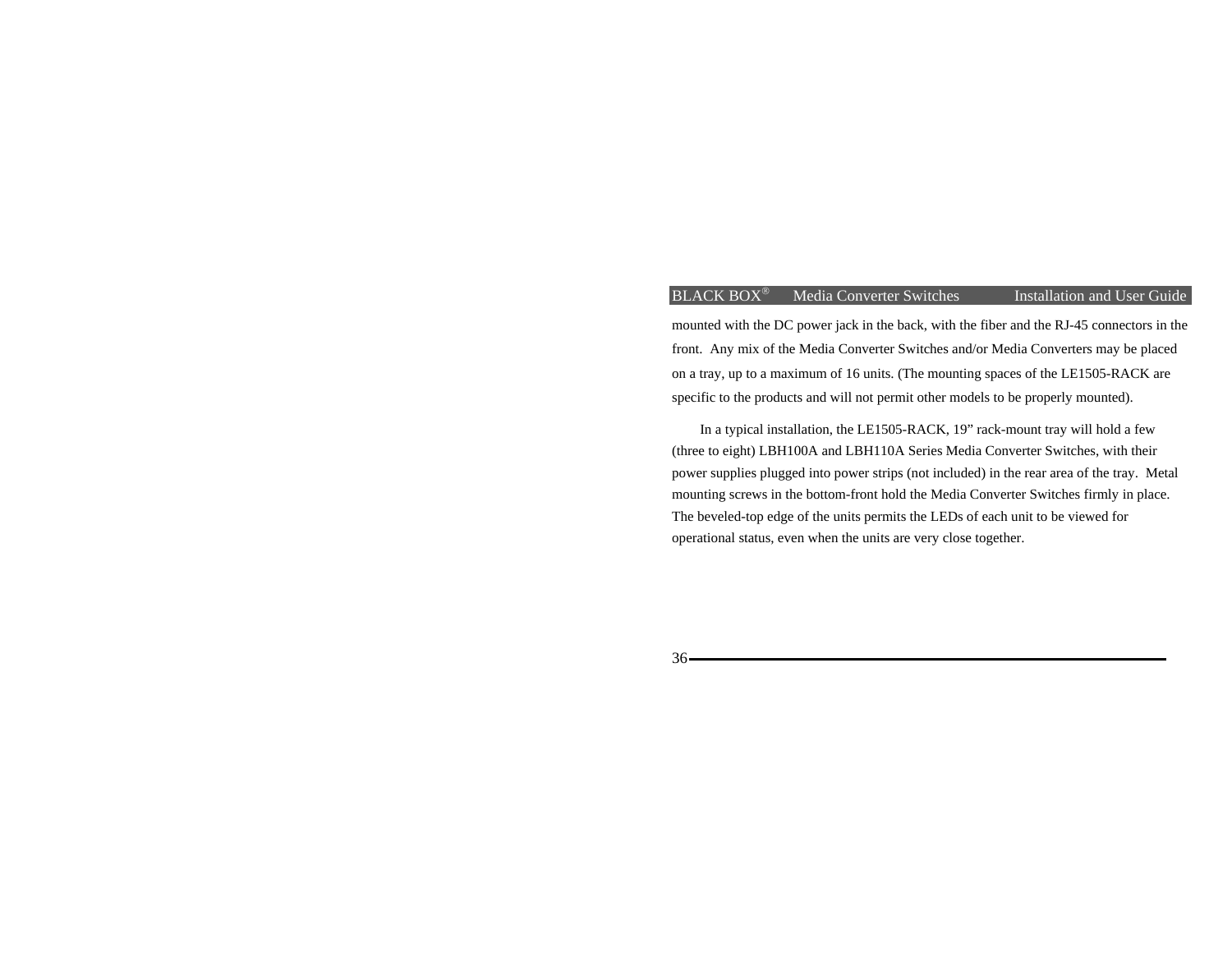#### **3.3 LH1505P-RACK for Rack Mounting Media Converter Switches**

The LH1505P -RACK is another option available for Rack Mounting the mix-match of LBH100A and LBH110A Series Media Converter Switches together in 19" rack-mount tray. The LH1505P-RACK model comes with built-in common universal AC power supply rated at 40 watts at 50C ambient, 12VDC output, and supporting up to 10 MC units. (Six tray positions for MC's are not wired for power). Typically, 3 to 8 MC units are in use with a LH1505P-RACK, with expansion space left available.

The LH1505P-RACK holds up to 10 mix-match of 10Mbps and 100Mbps Black Box Media Converter Switches. (The MC mounting spaces of the LH1505P-RACK are specific to the 10Mb "LBH110A"- series and the 100Mbps "LBH100A" series, and do not permit other models or other sizes to be put in the tray).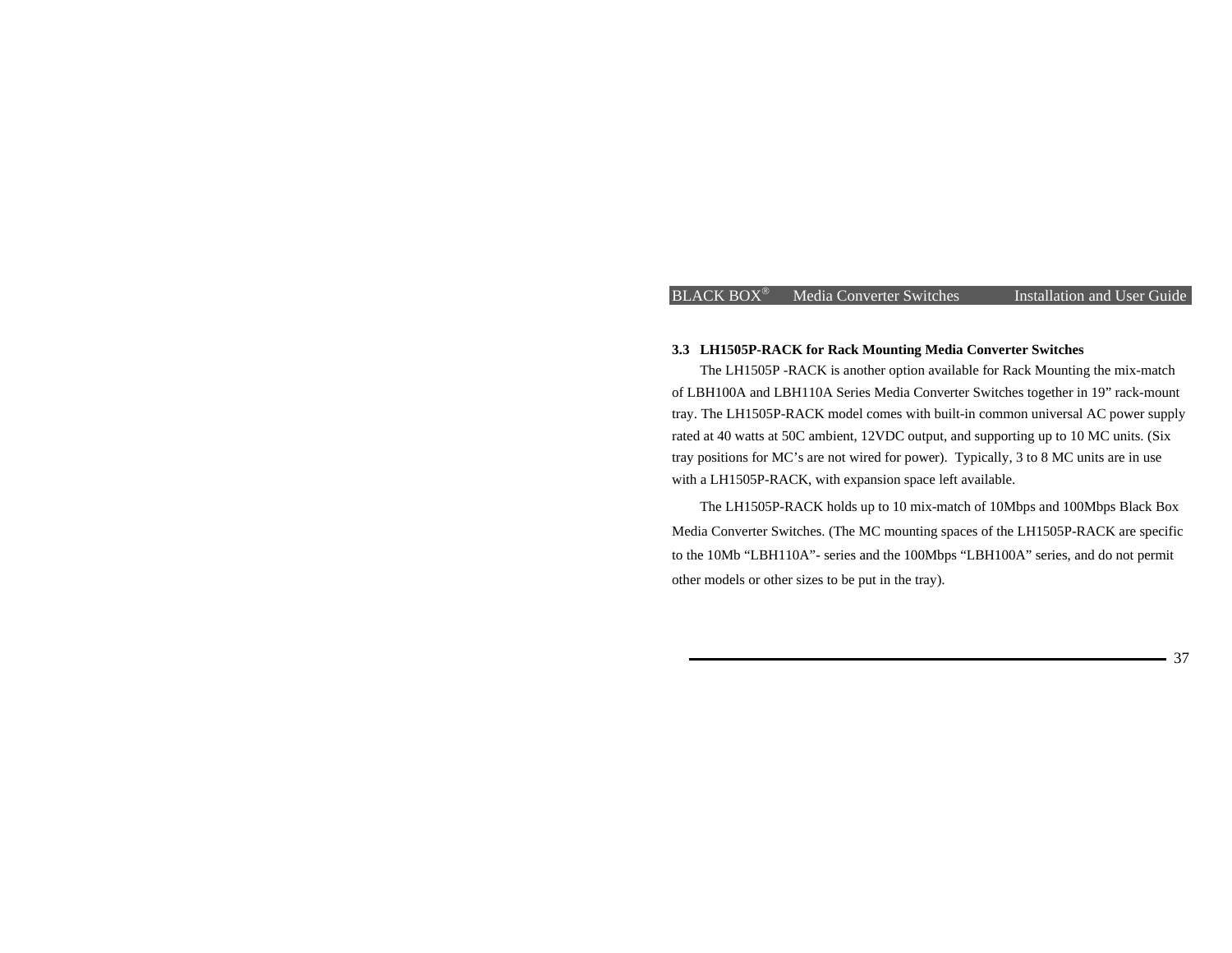The side-view picture shown here is an example of an installation of the model LH1505P-RACK, 19" rack-mount tray, holding a few 10 and 100Mbps Media Converter Switches, each with their power input plugged into the built-in common AC power supply in the rear area of the tray. (PS units that come with the MC's are not used)..



Metal mounting screws in

the bottom-front hold each of the media converters and converter Switches secure in the tray, separately removable for service. The dual LEDs permit viewing operating status of the Media Converters and Converter Switches from any angle.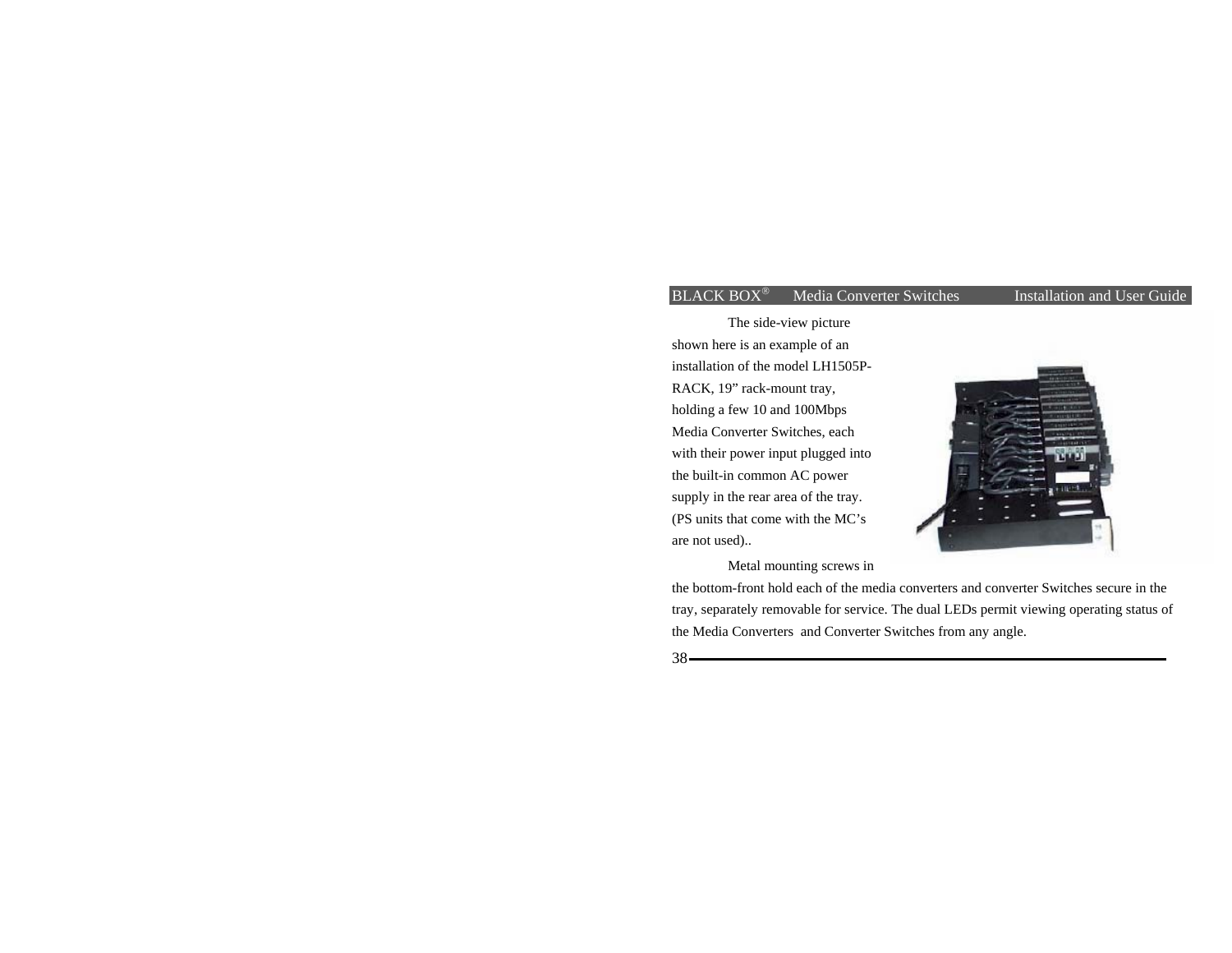# **3.4 DIN-Rail mounting option**

The LBH100A and LBH100A Series Media Converter Switches, designed for use in "Factory Floor" Industrial Ethernet environments, are also available for DIN-Rail mounting in an enclosure having DIN Rails.

## **An LBH100 is shown alongside the DIN-Rail-MC2 bracket**

The metal DIN-Rail mounting hardware is optional and needs to be ordered as a separate item, e.g. Model #DIN-RAIL-MC2.

 It comes with four screws to attach the bracket to the MC unit. The rail clip is spring-loaded with a pull-up latch at the top for easy "snap-on" attachment and removal. The LBH100A and LBH100A Series models with "HR" have 24VDC power, and

have the DIN-Rail-MC2 bracket included and assembled with the MC unit at the factory.

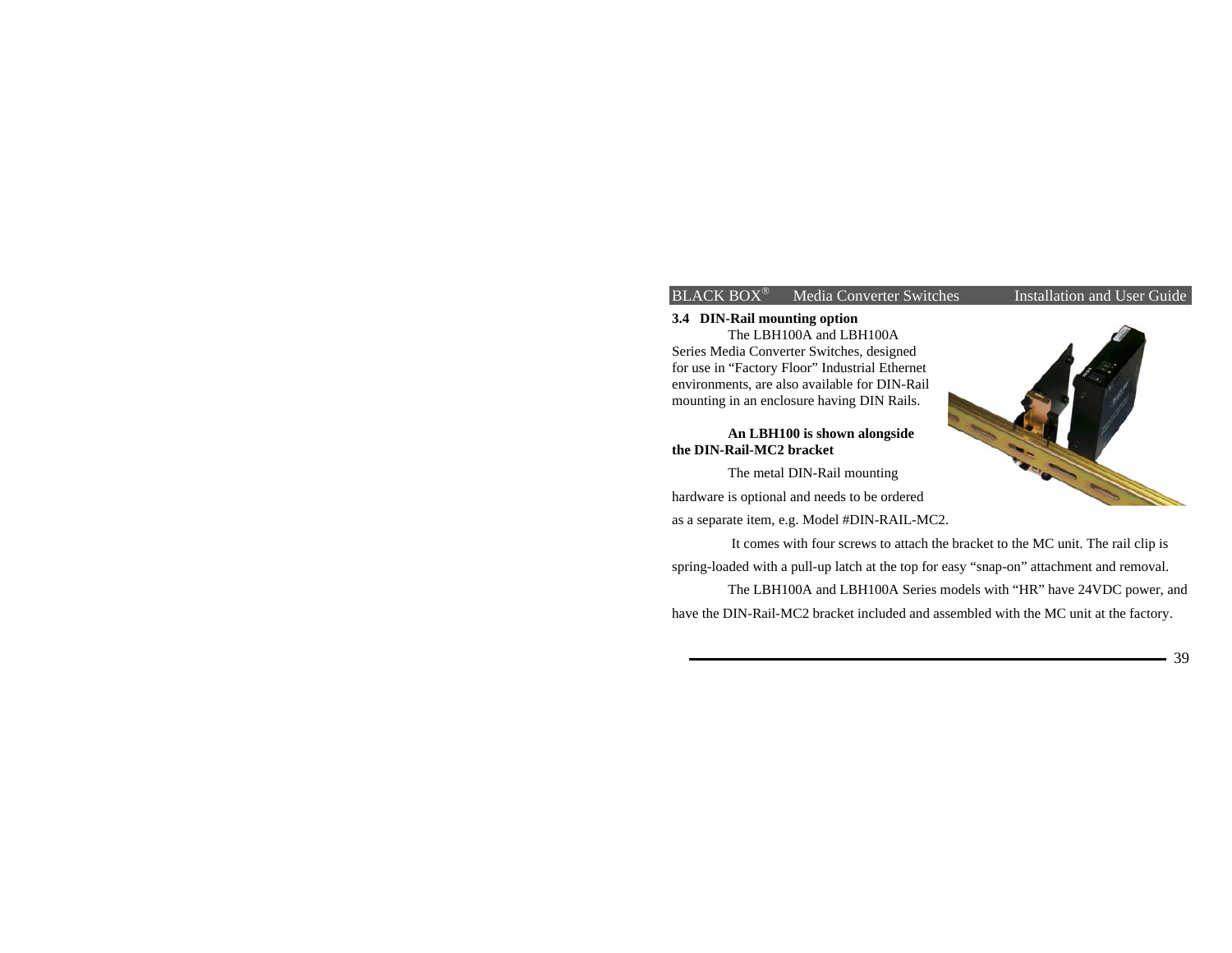## **3.5 Power Requirements, Power Supply Types for LBH100A and LBH110A Series**

 LBH100A and LBH110A Series Switches are power-efficient and can work with an external AC power supply. LBH100A and LBH110A Series require a nominal 12VDC input version. The extended temperature (H and P) versions are used for heavy duty industrial applications.

The 12V DC power input has a plug of 2.5mm, center +ve , with 6 ft. cord. All the AC power supply info detail is provided in Technical Specifications Section 1.1.

 The LBH100A and LBH110A Series are designed to be used with UL listed Class II power supplies. The LBH100 hardened Media Converter Switches provide reliable operation, withstand higher temperature environments, and provide the DC power choices to the user to deploy in uncontrolled temperature environments.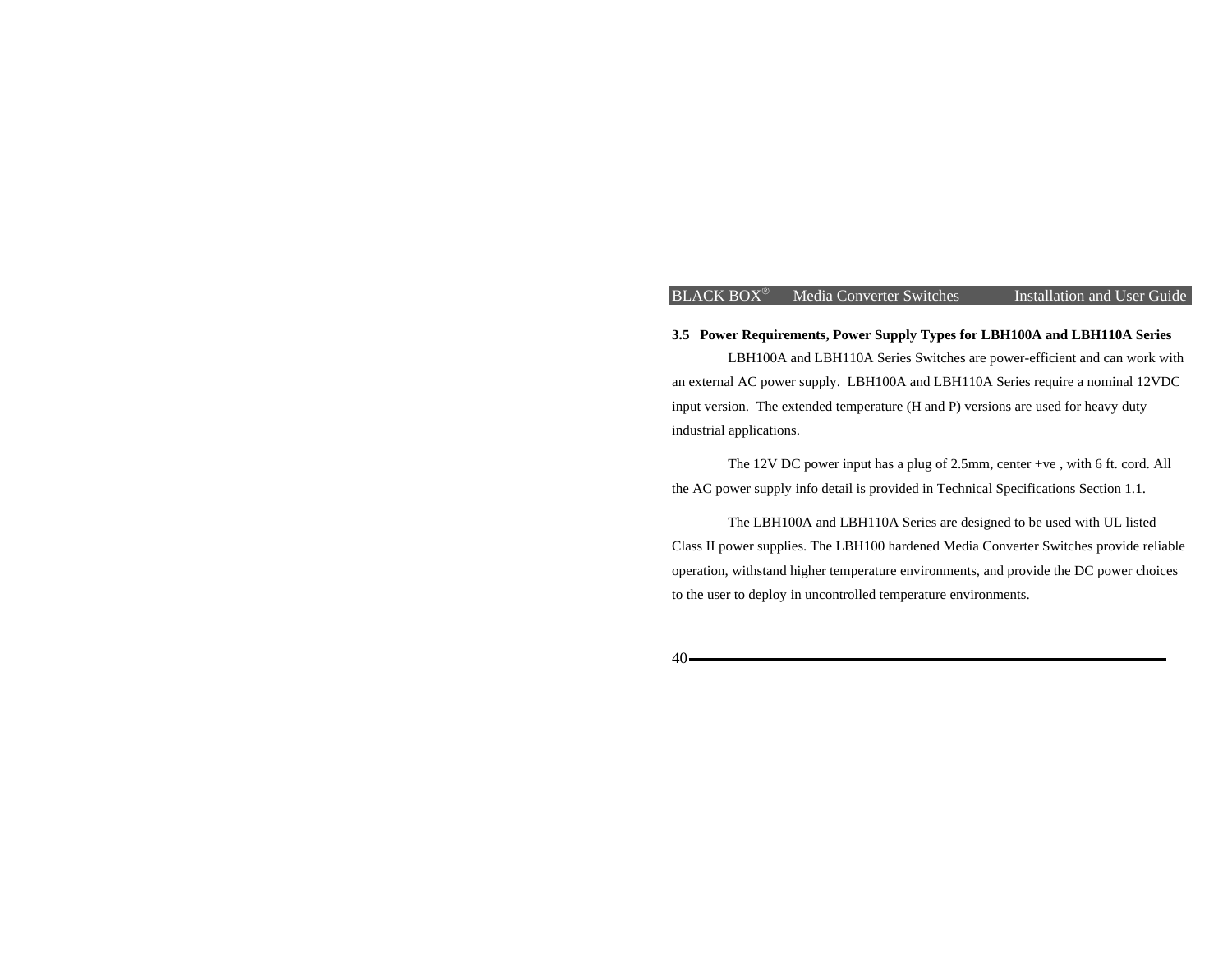

The Direct DC (Internal) 12V DC (8 – 15V DC) has a built-in terminal block for +, -, ground. The 9V DC jack is also present. Detail information about the 12 VDC, the 24V DC and the –48V DC is provided in the Technical Specifications Section 1.1.

The various models of DC power type and extended ambient temperature power supplies are numerous and your choice needs to be called out on your order.

*Note: When connected to a - 48 V centralized dc source, these products are to be installed only in Restricted Access Areas (dedicated equipment rooms, electrical closets or the like).*

41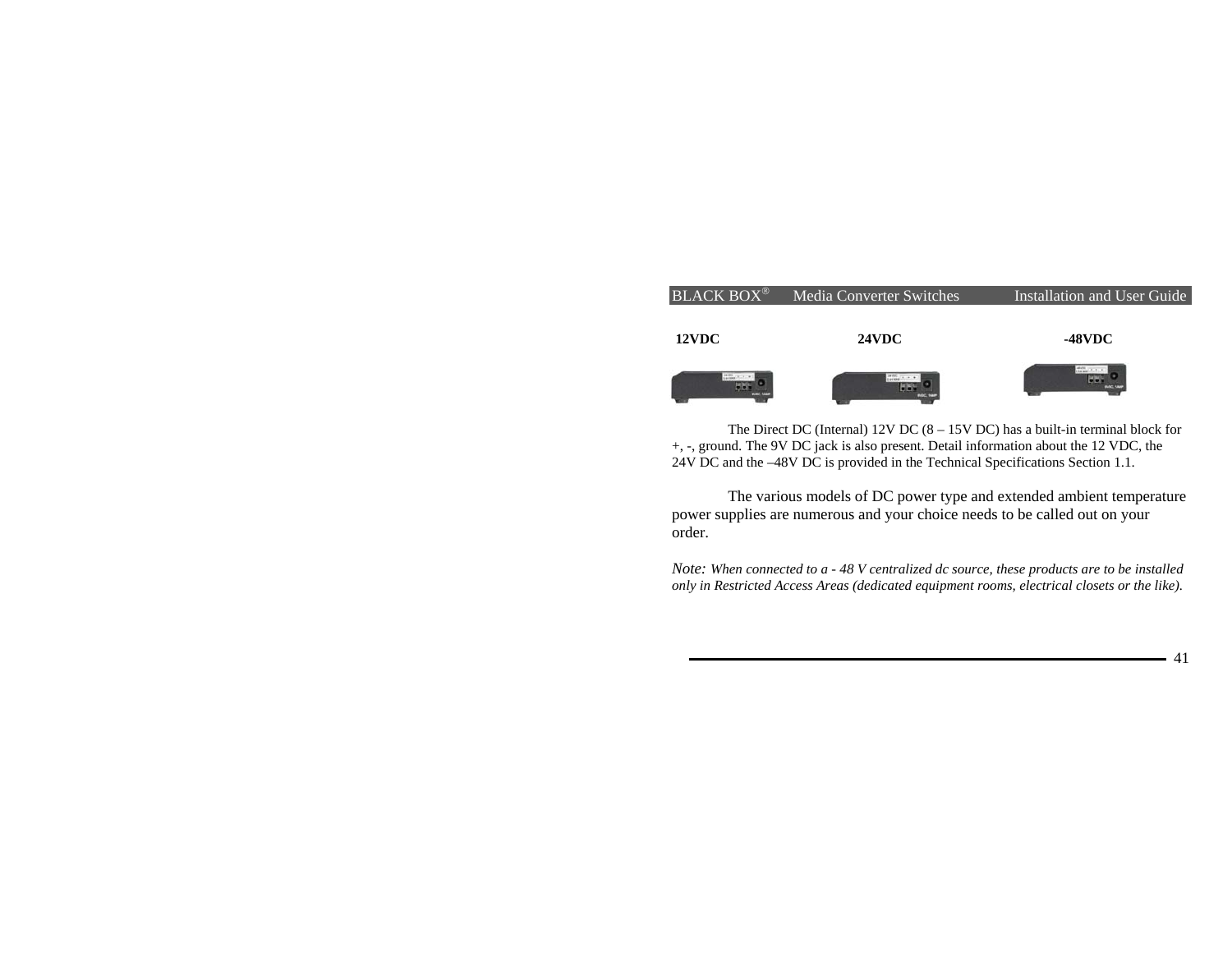## **3.6 Powering the LBH-series (DC internal) with 12V, 24V or –48VDC power input**

Many models of the LBH100-Series MC's are equipped with an internal DC power supply, and have built-in screw terminals for secure attachment of the power leads.

Three models support a range of power input types. The three model choices are for use with 12VDC, 24VDC or -



48VDC power. DC power input may be chosen for high-availability.

 The extended temperature capability of the DC-powered hardened LBH100's can go temperature uncontrolled environments, rated at  $-40^{\circ}$ C to  $+75^{\circ}$ C. If indoors, the DC jack is also present and optionally can be used with an external AC power supply.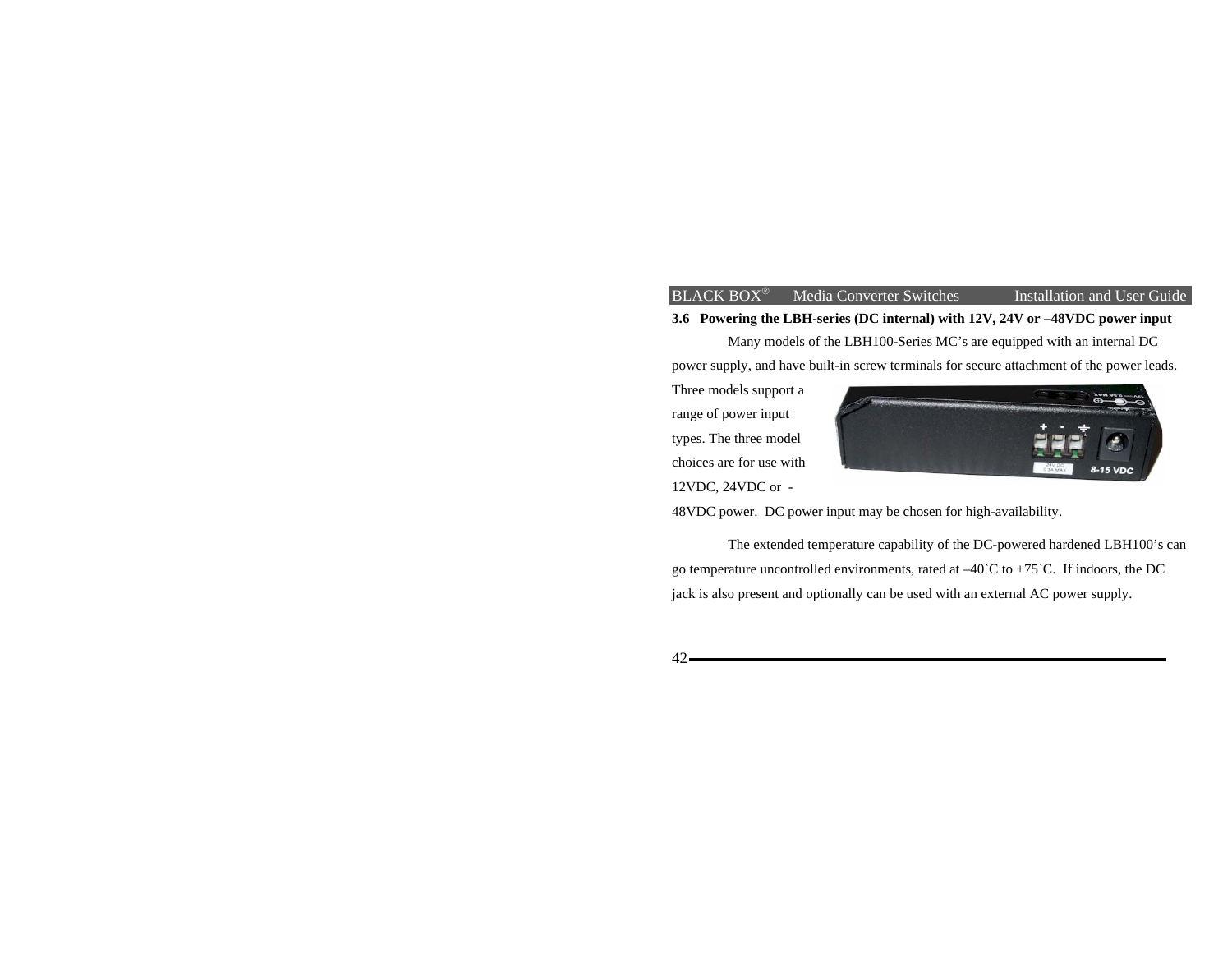| <b>BLACK BOX®</b>                 | Media Converter Switches                                                         | Installation and User Guide |  |  |  |  |  |
|-----------------------------------|----------------------------------------------------------------------------------|-----------------------------|--|--|--|--|--|
| DC Power Terminals: "+", "-", gnd |                                                                                  |                             |  |  |  |  |  |
|                                   | <b>GND:</b> Terminal for "earth" or ground wire connection to the LBH100 chassis |                             |  |  |  |  |  |
| <b>Input Voltage:</b>             | 8 - 15V DC (12V DC)                                                              |                             |  |  |  |  |  |
|                                   | $18 - 36V$ DC (24V DC)                                                           |                             |  |  |  |  |  |
|                                   | 36 - 60V DC (-48V DC)                                                            |                             |  |  |  |  |  |
|                                   |                                                                                  |                             |  |  |  |  |  |
| Input current:                    | $0.8$ amp. $(12V)$ DC                                                            |                             |  |  |  |  |  |
|                                   | $0.4$ amp max. $(24V)$ DC                                                        |                             |  |  |  |  |  |
|                                   | $0.2$ amp max. $(-48V)$ DC                                                       |                             |  |  |  |  |  |
|                                   | Power Consumption: 4.8 watts typical, 6 watts max.                               |                             |  |  |  |  |  |
|                                   |                                                                                  |                             |  |  |  |  |  |

43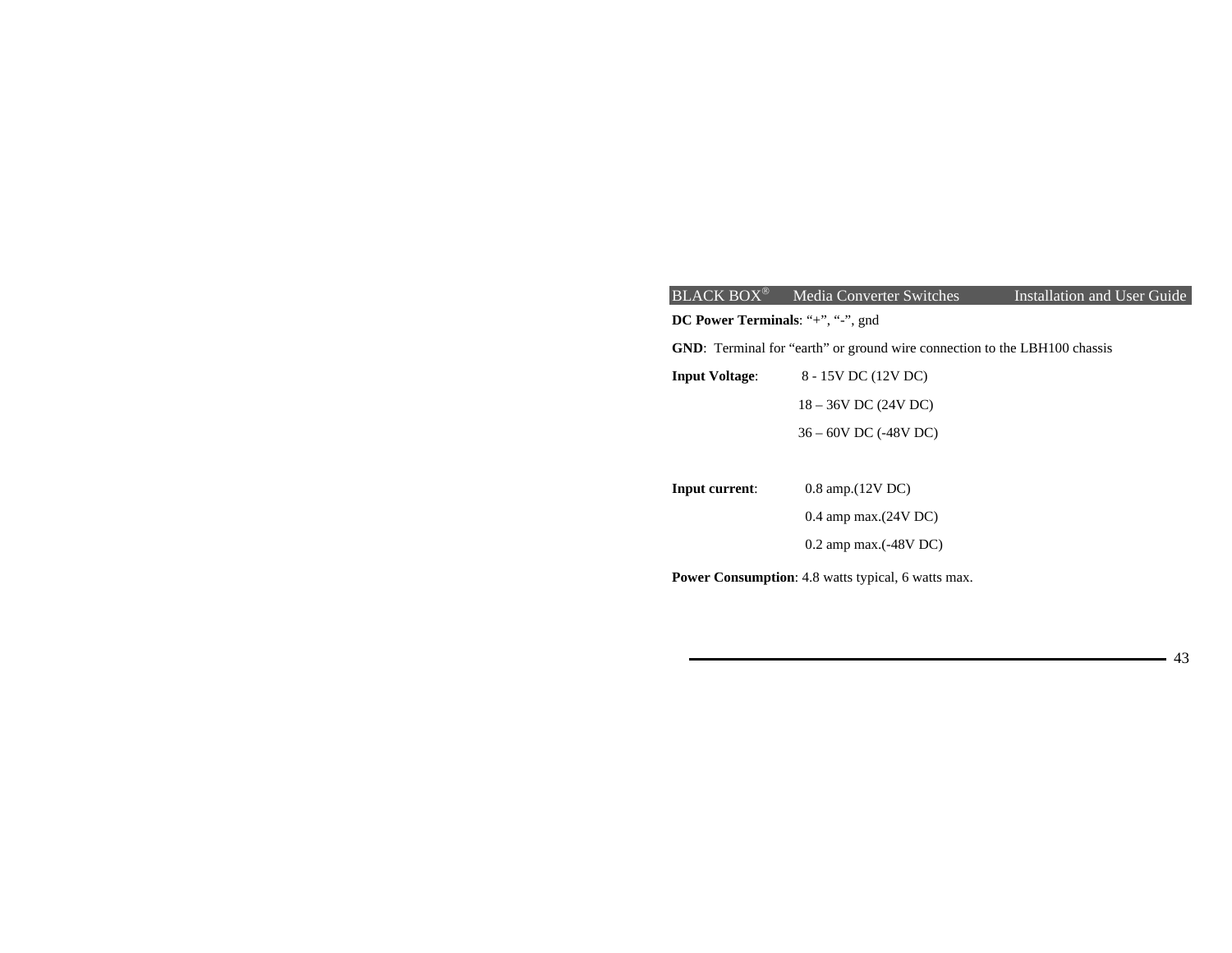## $BLACK$  BOX<sup>®</sup> Media Converter Switches

**3.7 LBH100H and P Series , DC-powered, -48VDC, 24VDC and 12VDC Installation** 

 This section describes the proper connection of the - 48VDC leads (or 24VDC, 12VDC leads) to the DC power terminal block on the LBH100 hardened media converter (as shown in Figure )**.** The DC terminal block on the LBH100H



Installation and User Guide

is located on the left side of the unit and is equipped with three (3) screw-down lead posts. The power terminals are identified as positive (+) and negative (-), and they are floating inside the unit so that either of the terminal may be grounded by the user if desired. The chassis is "earth" or ground (GND).

44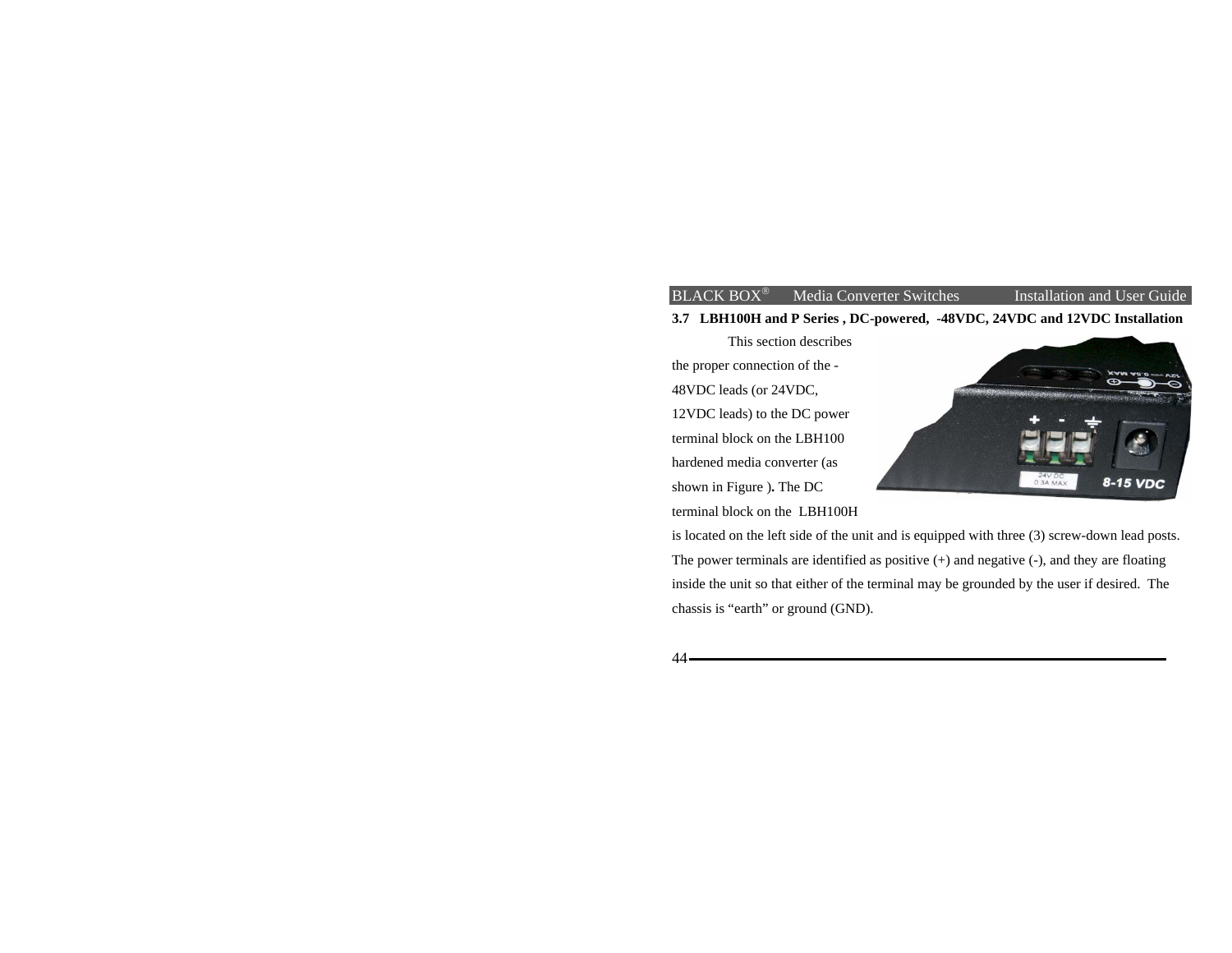The connection procedure is straightforward. Simply insert the DC leads to the LBH100H's power terminals, positive (+) and negative (-) screws. The use of Ground (GND) optional; it connects to the LBH100H chassis. Ensure that each lead is securely tightened from the top, as shown here.

*NOTE: Always use a voltmeter to measure the voltage of the incoming power supply and figure out the +ve potential lead or -ve potential lead. The more +ve potential lead will connect to the post labeled "+ve" and the rest to the "-ve".* 

*The GND can be hooked up at the last.* 

When power is applied, the green PWR LED will illuminate.

### **3.8 Connecting Ethernet Media**

The LBH100A and LBH110A-series Media Converter Switches can be connected to two media types i.e. fiber and copper (RJ-45) types, runt at 100BASE-TX, 10BASE-T and 100BASE-FX, or 10BASE-FL. CAT 5 cables should be used when making 100BASE-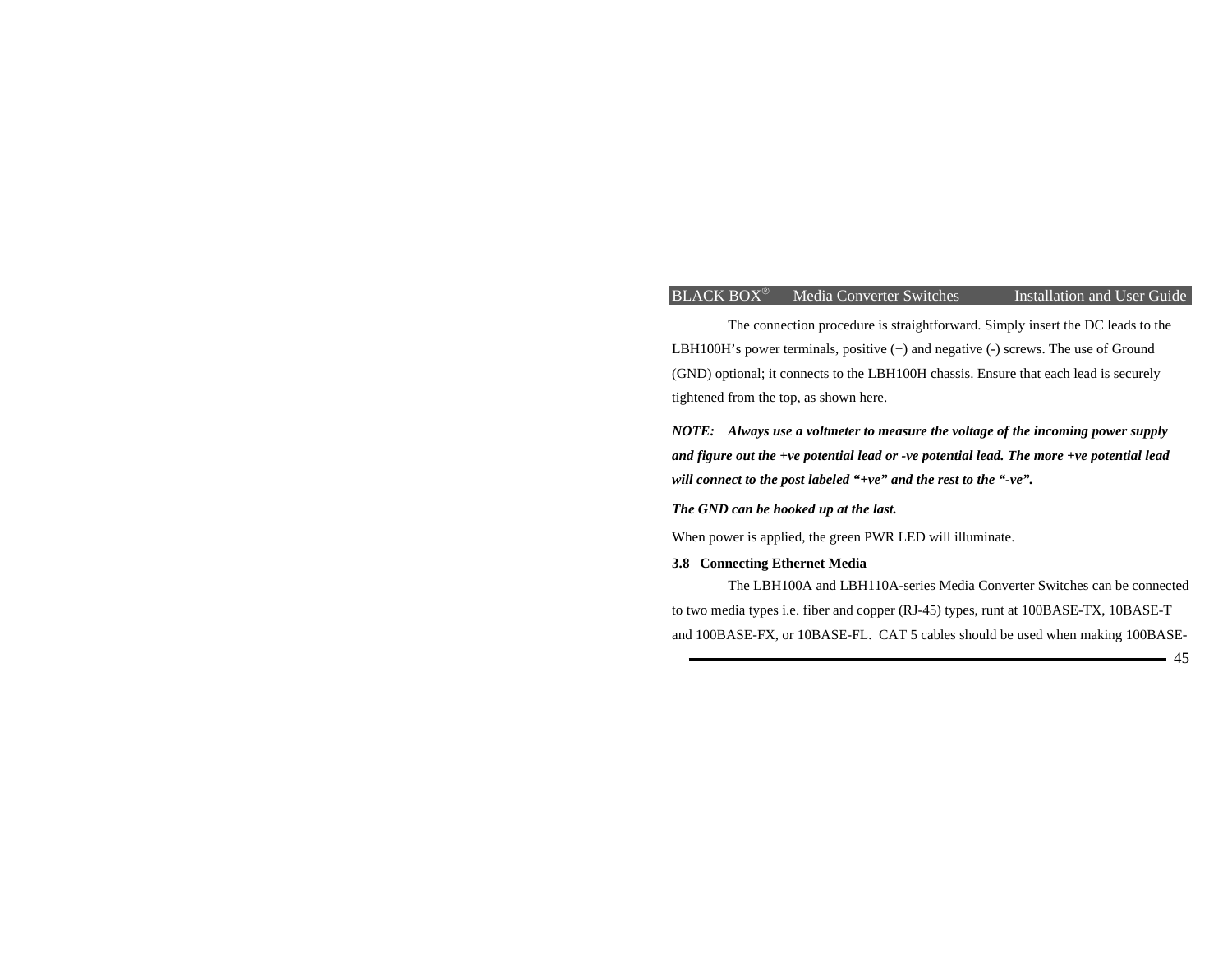# BLACK BOX<sup>®</sup> Media Converter Switches

Installation and User Guide

TX connections. When the ports are used as 10BASE-T ports, CAT 3 may be used. In either case, the maximum distance for unshielded twisted pair cabling is 100 meters (328 ft). For fiber port 10BASE-FL or 100BASE-FX multi-mode, 50/125 or 62.5/125 microns cabling can be used, whereas for single-mode, 9/125 microns cabling should be used. Fiber cabling supports much longer cable distance and higher bandwidths as compared to copper wiring.

| Media                            | <b>IEEE Standard</b> | <b>Connector</b> |  |  |
|----------------------------------|----------------------|------------------|--|--|
| Twisted Pair (CAT 3 or 5)        | 10BASE-T             | $RJ-45$          |  |  |
| Twisted Pair (CAT 5)             | 100BASE-TX           | $RI-45$          |  |  |
| Fiber (Multi-mode, Single -mode) | 10BASE-FL            | SТ               |  |  |
| Fiber (Multi-mode)               | 100BASE-FX           | ST, SC           |  |  |
| Fiber (Single-mode)              | $100$ BASE-FX        | SC, LC           |  |  |
| Fiber (Multi-mode)               | 100BASE-FX           | <b>MTRI</b>      |  |  |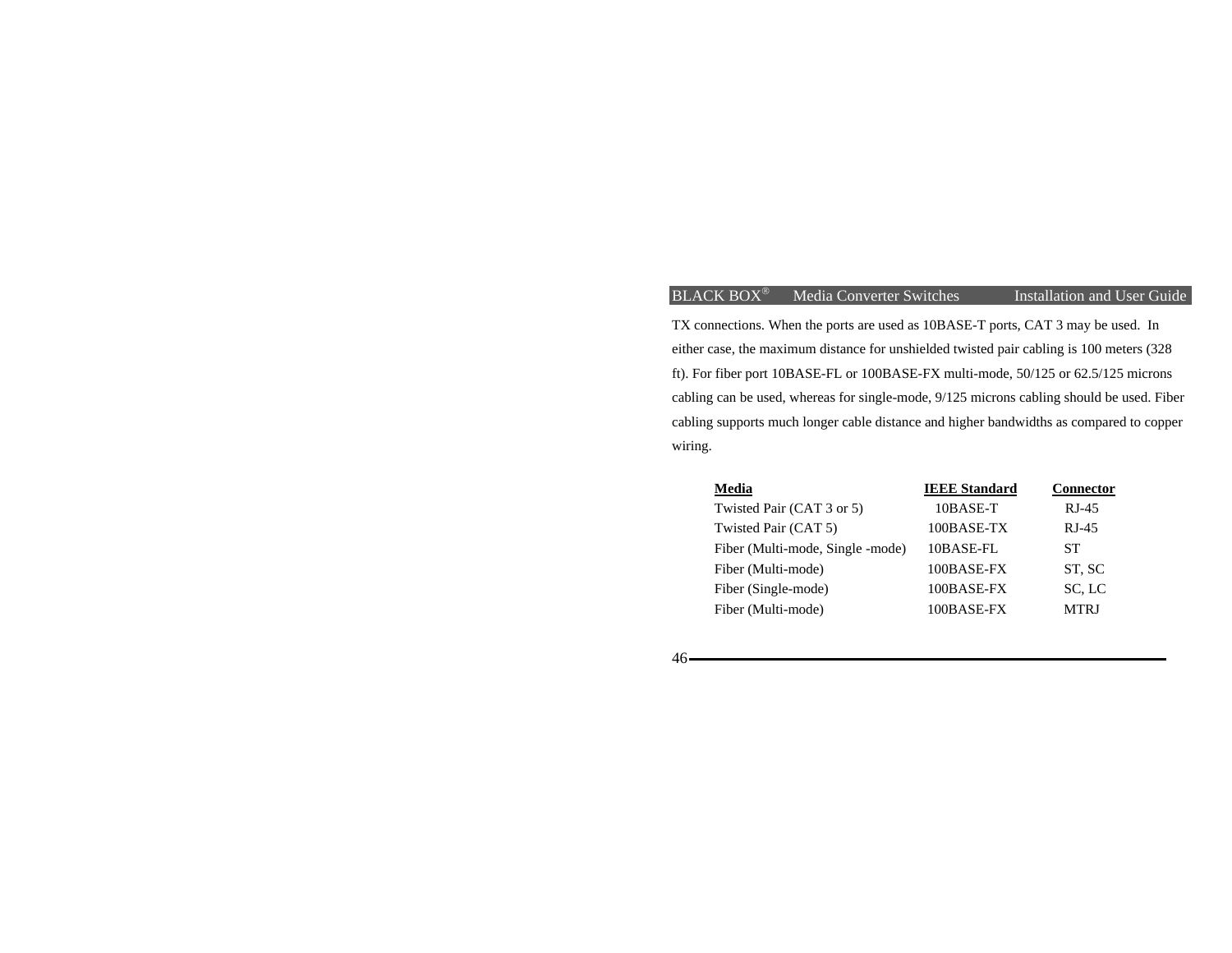**NOTE :** *It is recommended that high quality CAT. 5 cables (which work for both 10 Mbps and 100Mbps) be used whenever possible in order to provide flexibility in a mixed-speed network, since P80-series switch ports are auto-sensing for either 10 and 100Mbps. Note that the auto-cross function does not operate, if the port is fixed or not supporting auto-negotiation.* 

## **3.8.1 Connecting Twisted Pair (RJ-45, CAT 3 or CAT 5, Unshielded or Shielded)**

 The following procedure describes how to connect a 10BASE-T or 100BASE-TX twisted pair segment to the RJ-45 port. The procedure is the same for both unshielded and shielded twisted pair cables.

1. Using standard twisted pair media, insert either end of the cable with a RJ-45 plug into the RJ-45 connector of the port. Note that, even though the connector is shielded, either unshielded or shielded cables and wiring may be used.

- 2. Connect the other end of the cable to the corresponding device.
- 3. Use the LINK LED to ensure proper connectivity by noting that the LED will be illuminated when the unit is powered and proper connection is established. If this does not help, ensure that the cable is connected properly and that the device on the other end is powered and is not defective.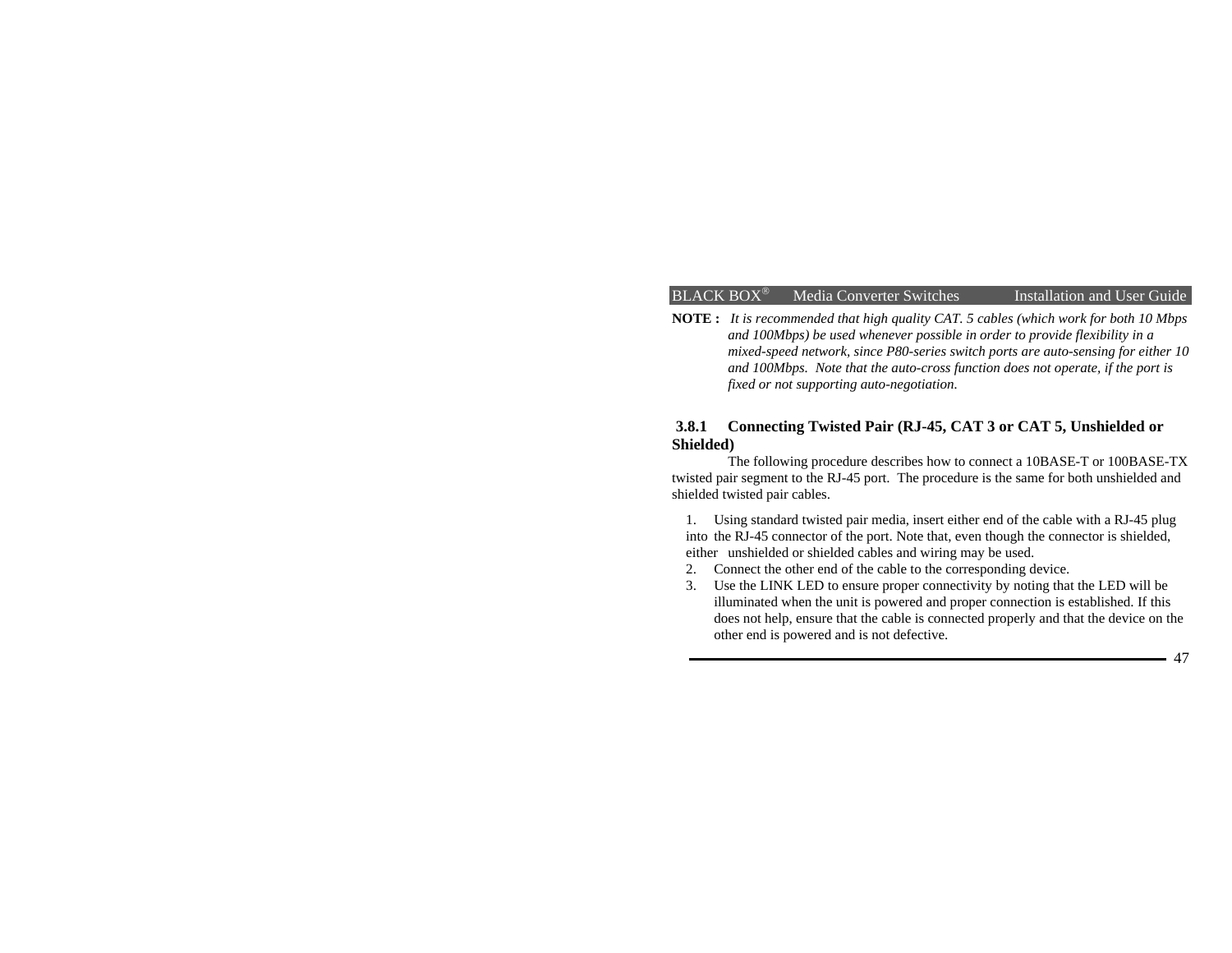## $BLACK$  BOX<sup>®</sup> Media Converter Switches

Installation and User Guide

- 4. For Port # 1 or 1SW, if the LINK LED is not illuminated, move the switch which has a cross-over or up-link for linking to another hub or Switch.
- **3.8.2 Connecting Fiber Optic ST-type, "twist-lock"**  The following procedure applies to installations using ST-type fiber connectors. This procedure applies to ports using multi-mode ST fiber connectors.
	- 1. Before connecting the fiber optic cable, remove the protective dust caps from the tips of the fiber connectors. Save these dust caps for future use.
	- 2. Wipe clean the ends of the dual connectors with a soft cloth or lint-free lens tissue dampened in alcohol. Make certain the connectors are clean before connecting. **Note:** *One strand of the duplex fiber optic cable is coded using color bands at regular intervals; you must use the color-coded strand on the associated*

*ports at each end of the fiber optic segment***.**

- 3. Connect the Transmit (TX) port (light colored post) on the Fiber port to the Receive (RX) port of the remote device. Begin with the color-coded strand of the cable for this first TX-to-RX connection.
- 4. Connect the Receive (RX) port (dark colored post) to the Transmit (TX) port of the remote device. Use the non-color coded fiber strand for this.
- 5. The LINK LED on the front of the fiber connector will illuminate when a proper connection has been established at both ends (and when power is ON in the unit). If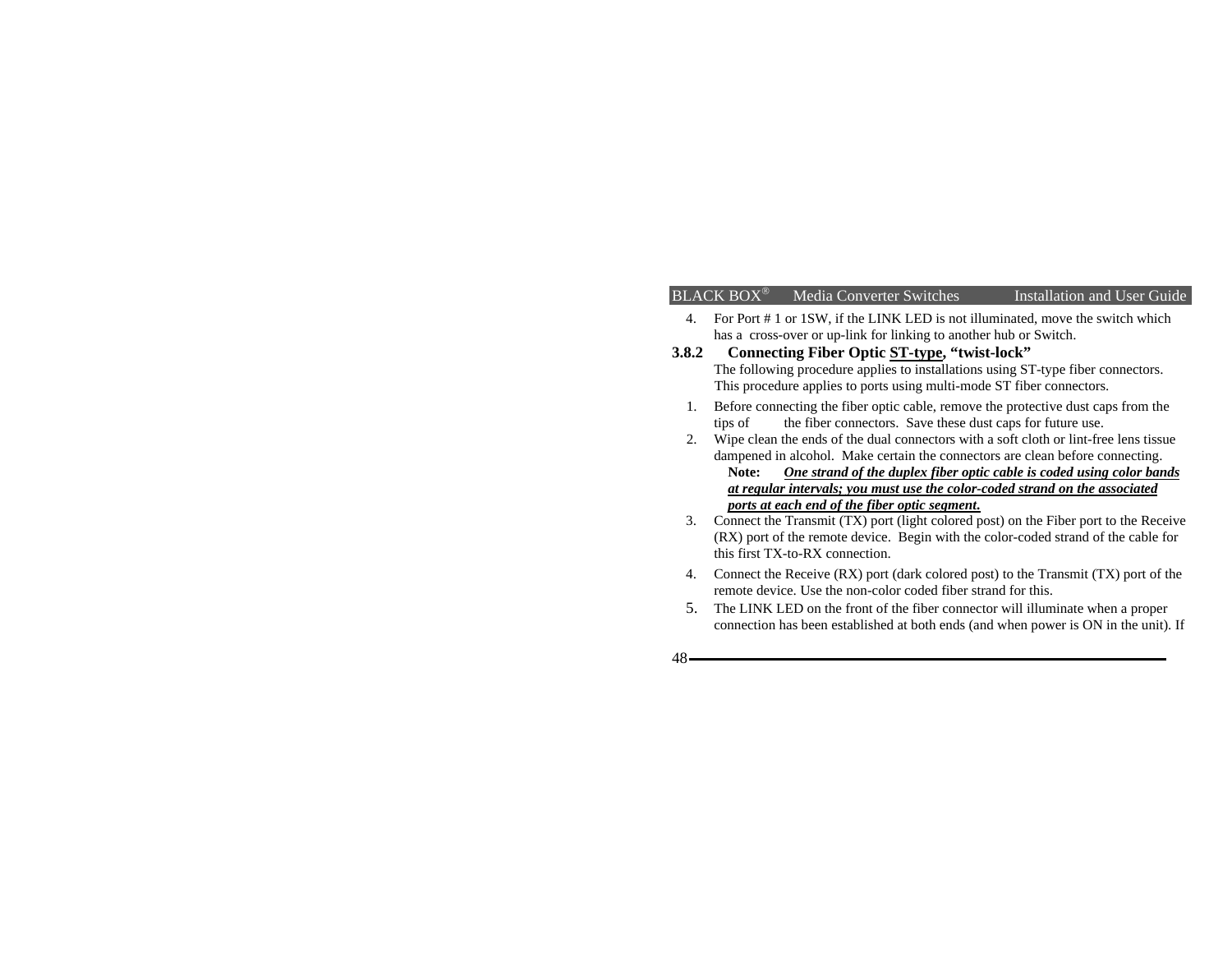LINK is not lit after cable connection, the normal cause is improper cable polarity. Swap the fiber cables at the fiber connector to remedy this situation.

# **3.8.3 Connecting Fiber Optic SC-type, "Snap-In"**

The following procedure applies to installations using SC-type fiber connectors, i.e., using multi-mode SC and SC single-mode. While connecting fiber media to SC connectors, simply snap on the two square male connectors into the SC female jacks of the Fiber connector until it clicks and secures.

# **3.8.4 Connecting Single-Mode Fiber Optic**

When using single-mode fiber cable, be sure to use single-mode fiber port connectors. Single-mode fiber cable has a smaller diameter than multi-mode fiber cable (9/125 microns for single-mode, 50/125 or 62.5/125 microns for multi-mode where xx/xx are the diameters of the core and the core plus the cladding respectively). Single-mode fiber allows full bandwidth at longer distances, about 20Km with the multi-mode SC.

The same procedures as for multi-mode fiber apply to single-mode fiber connectors. Follow the steps listed in Section 3.8.2 above.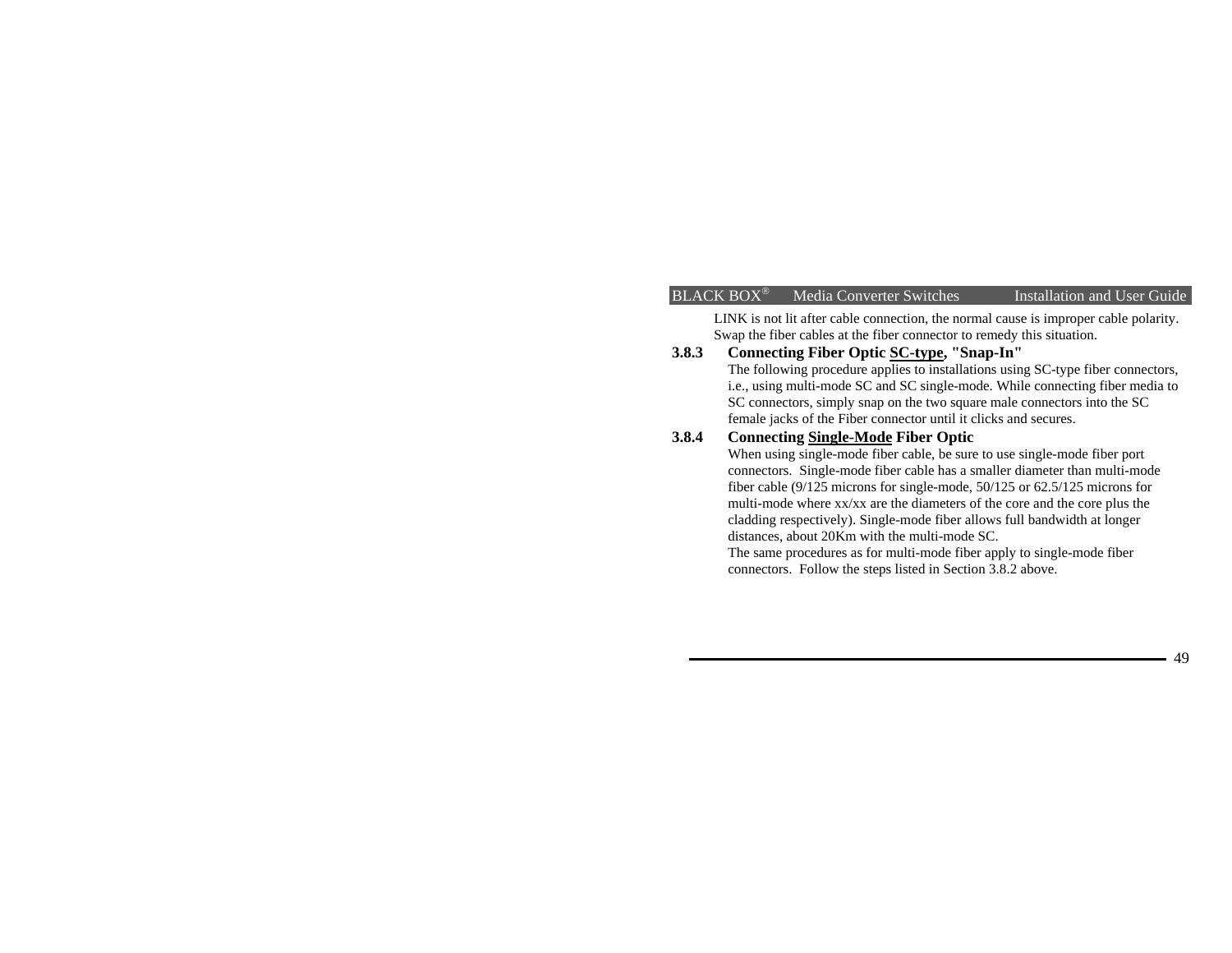## **3.8.5 Power Budget Calculations for LBH100A and LBH110A Series, Fiber Media**

Receiver Sensitivity and Transmitter Power are the parameters necessary to compute the power budget. To calculate the power budget of different fiber media installations using products, the following equations should be used: OPB (Optical Power Budget) =  $P_T(min) - P_R(min)$ 

where  $P_T$  = Transmitter Output Power, and  $P_R$  = Receiver Sensitivity

 Worst case OPB = OPB - 1dB(for LED aging) - 1dB(for insertion loss) Worst case distance  $=$  {Worst case OPB, in dB } / [Cable Loss, in dB/Km] where the "Cable Loss" for 62.5/125 and 50/125µm (m.m.) is 2.8 dB/km, and the "Cable Loss" for 100/140 (Multi-mode) is 3.3 dB/km, and the "Cable Loss" for 9/125 (Single-mode) is 0.5 dB/km

The following data has been collected from component manufacturer's (HP's, and Siemens') web sites and catalogs to provide guidance to network designers and installers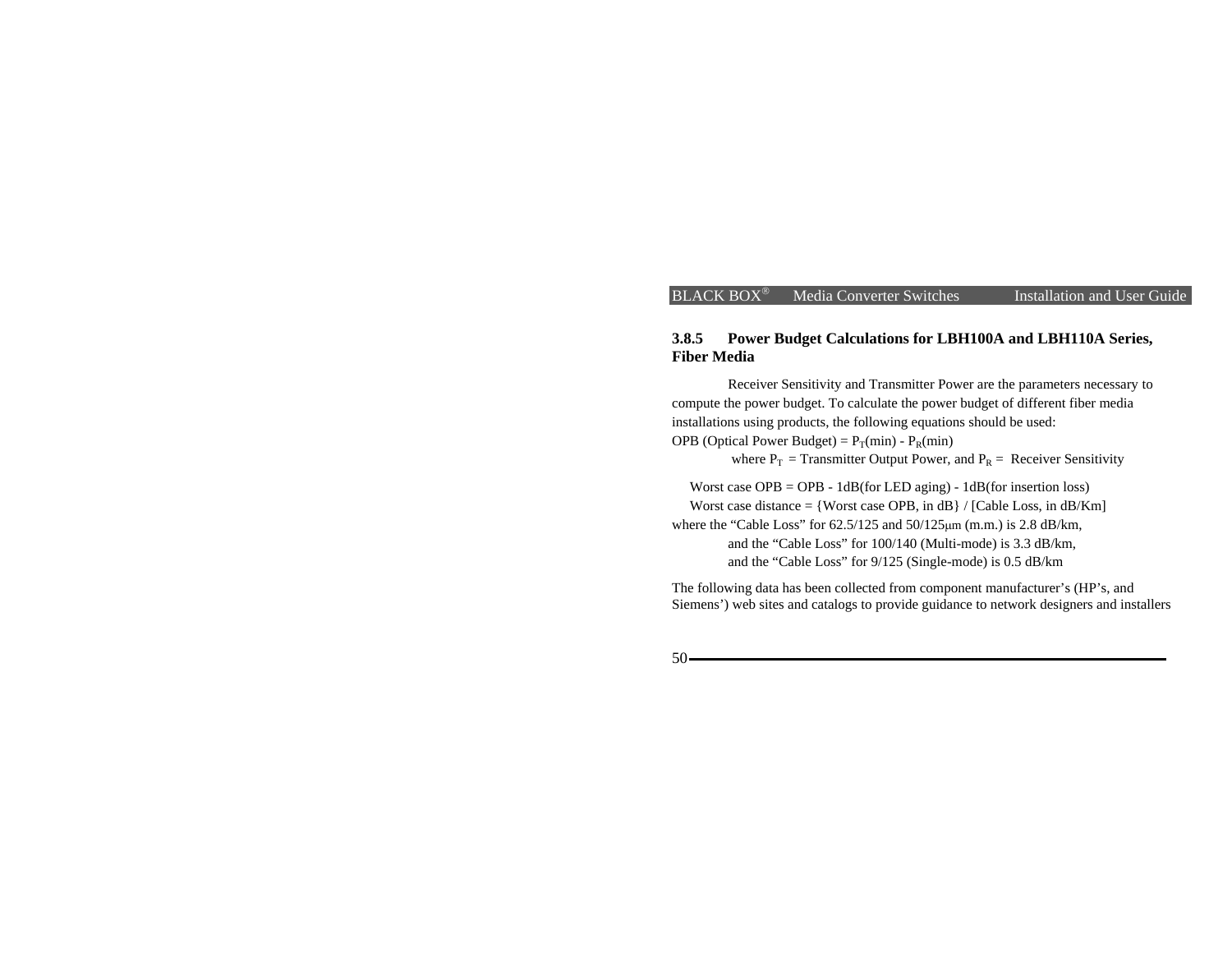| <b>BLACK BOX®</b><br><b>Media Converter Switches</b><br>Installation and User Guide |                       |                 |                                     |             |                               |                              |                         |                   |                                                                           |                       |                                 |
|-------------------------------------------------------------------------------------|-----------------------|-----------------|-------------------------------------|-------------|-------------------------------|------------------------------|-------------------------|-------------------|---------------------------------------------------------------------------|-----------------------|---------------------------------|
| <b>Fiber</b><br>Port<br>Module                                                      | Speed,<br>Std.        | Mode            | <b>Std. kmWavel</b><br>fdx<br>(hdx) | ength<br>nm | Cable<br><b>Size</b><br>μm    | $P_T$ dB $P_R$ dB            |                         | dB                | X'mitr R'evr Worst Worst*<br><b>Output Sens. OPB, distance</b><br>Km, fdx | typical<br>OPB.<br>dB | typical*<br>distance<br>Km, fdx |
| LBH100-<br>MST, MSC                                                                 | 100Mb<br>FX           | Multi-<br>mode  | $\overline{2}$<br>(0.4)             | 1300        | 62.5/125<br>50/125            | $-20$<br>$-23.5$             | $-31$<br>$-31$          | 9.0<br>5.5        | 2.5<br>2.0                                                                | 14<br>12              | 5<br>4                          |
| LBH100-<br><b>SSC</b>                                                               | 100Mb Single-<br>FX   | mode            | 20<br>(0.4)                         | 1300        | 9/125                         | $-15$                        | $-31$                   | 14                | 28                                                                        | 17.5                  | 35                              |
| LBH100-<br><b>MTRJ</b>                                                              | 100Mb<br>FX           | Multi-<br>mode  | $\mathfrak{2}$<br>(0.4)             | 1300        | 62.5/125<br>50/125            | $-20$<br>$-23.5$             | $-31$<br>$-31$          | 9.0<br>5.5        | 3.0<br>2.0                                                                | 15.8<br>12.2          | 5.5<br>4.0                      |
| Long Reach                                                                          | 100Mb<br><b>FX</b>    | Single-<br>mode | 40<br>(0.4)                         | 1300        | 9/125                         | $-5$                         | $-34$                   | 27                | 54                                                                        | 32.5                  | 65                              |
| LBH110-<br><b>MST</b>                                                               | <b>10 Mb</b><br>FL.   | Multi-<br>mode  | $\mathbf{2}$<br>(2)                 | 850         | 62.5/125<br>100/140<br>50/125 | $-15.0$<br>$-9.5$<br>$-19.5$ | $-31$<br>$-31$<br>$-31$ | 14<br>19.5<br>9.5 | 5<br>5.9<br>3.4                                                           | 17<br>23.5<br>13.5    | 6<br>7<br>4.8                   |
| LBH110-<br>single-mode                                                              | $10 \text{ Mb}$<br>FL | Single-<br>mode | 10<br>(5)                           | 1300        | 9/125                         | $-30$                        | $-39$                   | 7                 | 14                                                                        | 13                    | 26                              |

51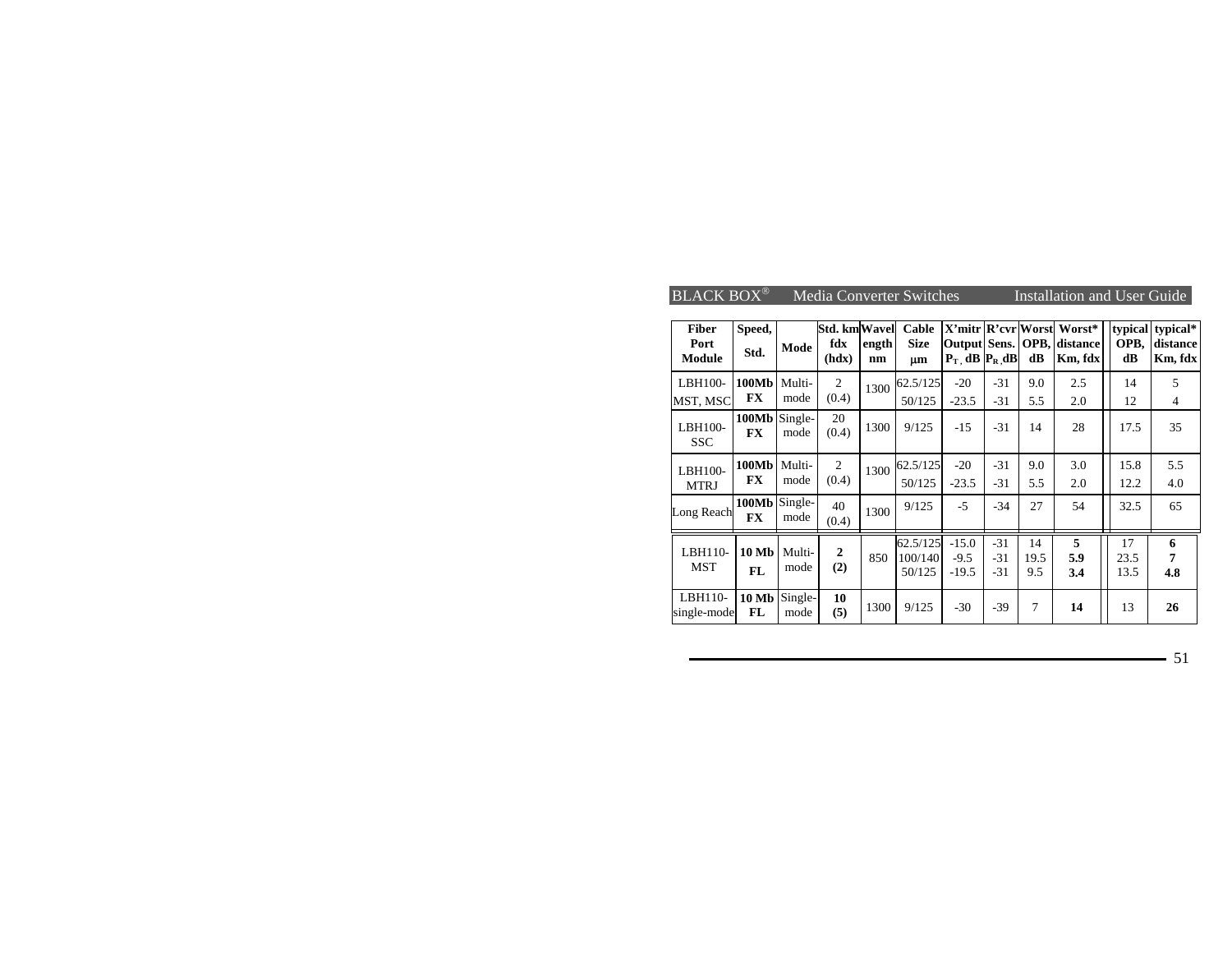*\* Note: The use of either multi-mode or single-mode fiber to operate at 100Mbps speed over long distances (i.e., over approx. 400 meters) can be achieved* **only** *if the following factors are both applied:* 

- *The 100Mb fiber segment must operate in full-duplex (FDX) mode, and*
- *The worst-case OPB of the fiber link must be greater than the fiber cable's passive Attenuation.*

*(Attenuation = Cable loss + LED aging loss + Insertion loss + safety factor)* 

## **3.8.6 Connections to NICs which support Auto-Negotiation, RJ-45 ports**

The copper ports of LBH100-Series Media Converter Switches will function properly with NICs (Network Interface Cards) which support Auto-Negotiation, and the Fast Link Pulse (FLP) coding for the 100BASE-TX signaling system. When connecting a NIC to the LBH100-Series, it may be necessary to reload the NIC drivers on the user device if the NIC has been communicating with a protocol other than 100BASE-TX (such as 10BASE-T). When 100Mb operation is agreed and in use, the 10/100 LED is illuminated steady ON and is OFF if 10 Mbps traffic.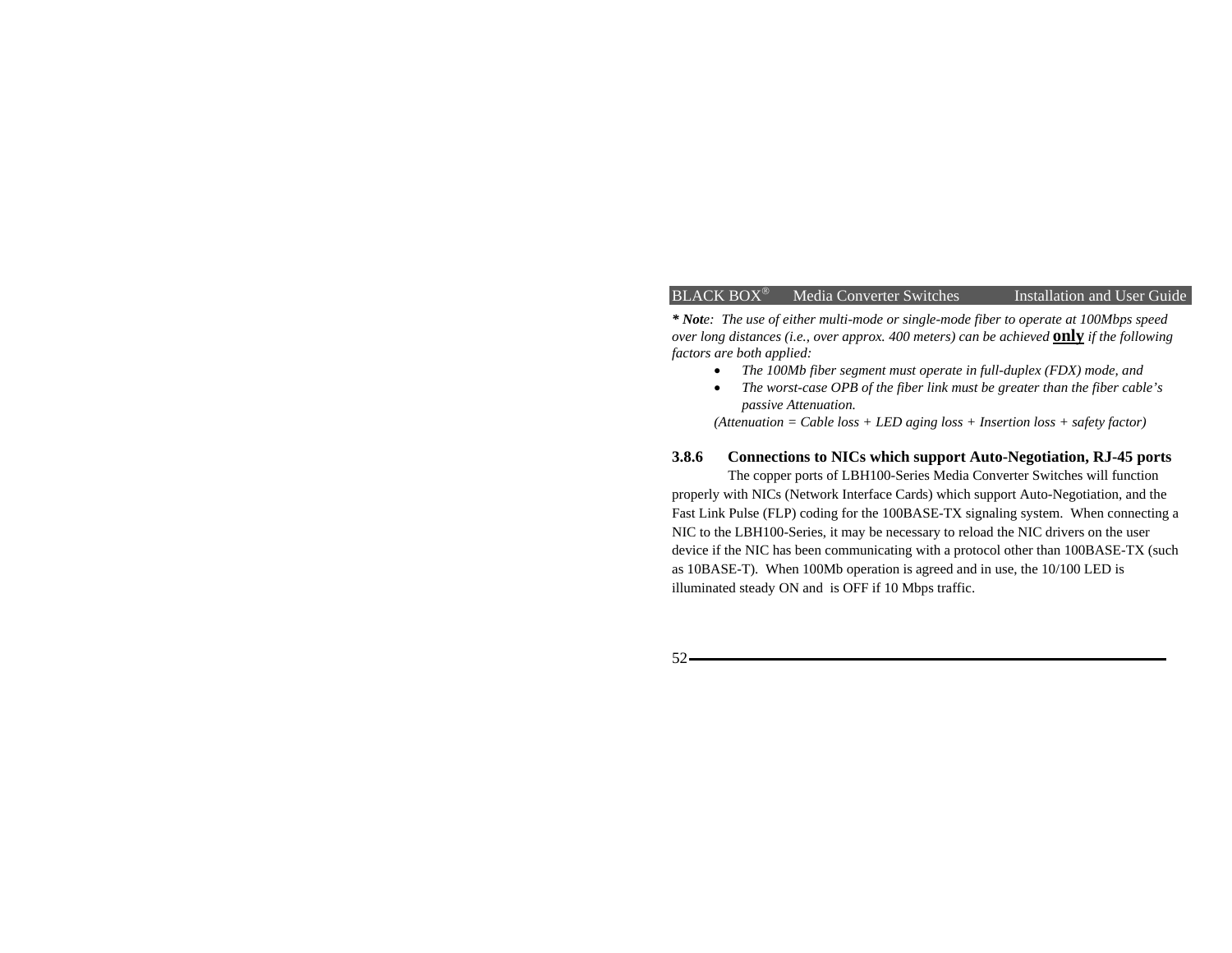## **4.0 OPERATION 4.1 Dual-Speed Functionality, and Switching**

The LBH100A and LBH110A Series Media Converter Switches provide four switched ports (three ports in the front and one on the rear). The architecture supports a dual speed switching environment, with standard auto-negotiation capability.

The switched RJ-45 ports are full- or half-duplex auto-sensing for mode and speed, and auto-cross for plug polarity. (See Section 2.2). When the connected device is 10 Mbps, the LBH100s obeys all the rules of 10 Mbps Ethernet configurations. The 10 Mbps users can "communicate" with 100Mbps users as well as other 10 Mbps users through the switch. Similarly, the 100Mbps traffic obeys the rules of 100Mbps Ethernet, and can communicate with 10 Mb and 100Mb users.

LBH100A and LBH110A Series units are plug-and-play devices. There is no software configuring to be done at installation or for maintenance. The only hardware configuration settings is user options for port #2, to configure it FF/AN. The internal functions of both are described below.

53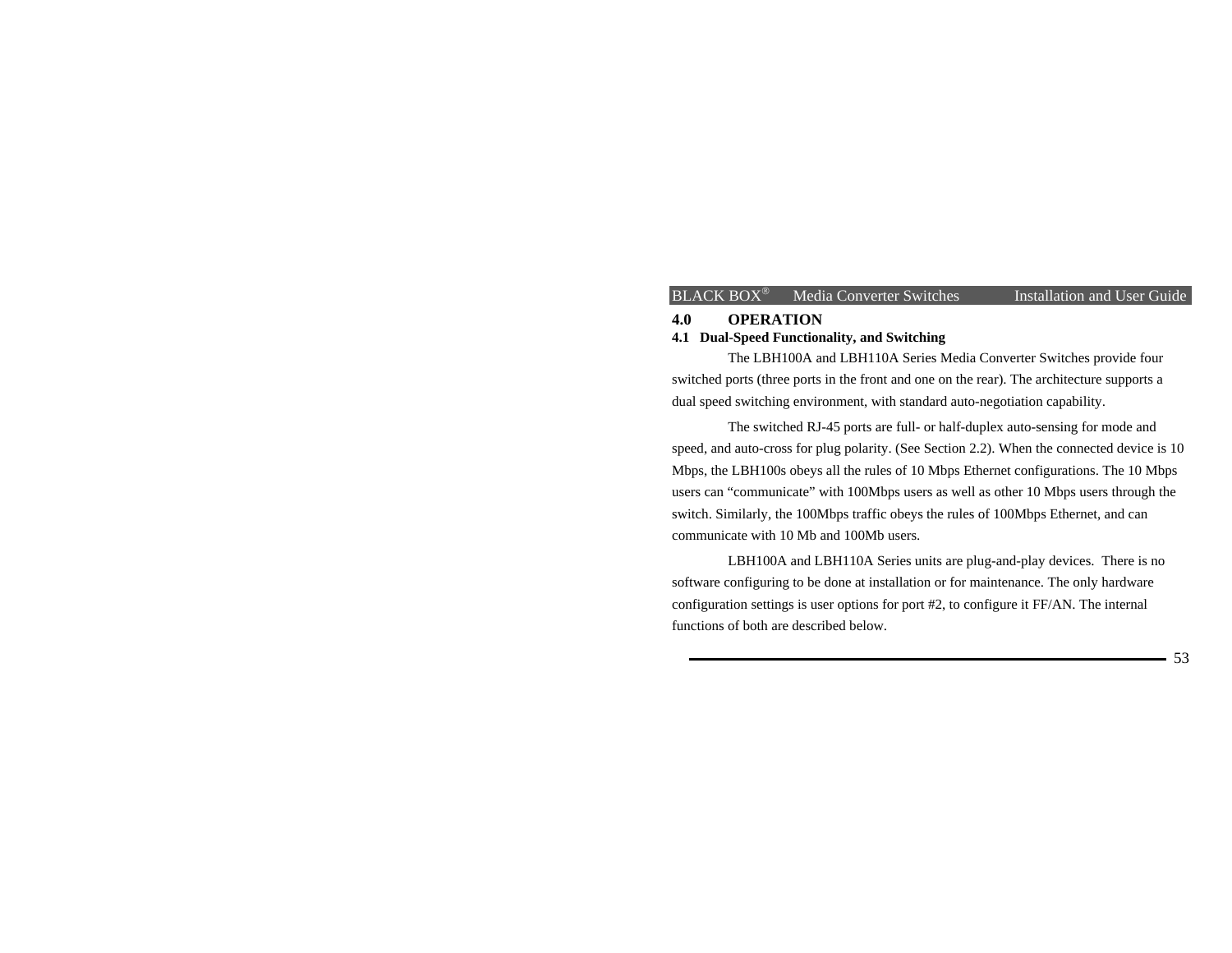### **Switching, Filtering and Forwarding**

Each time a packet arrives on one of the switched ports, the decision is taken to either filter or to forward the packet. Packets whose source and destination addresses on the same port segment will be filtered, constraining them to one port and relieving the rest of the network from processing them. A packet whose destination address is on another port segment will be forwarded to the appropriate port, and will not be sent to the other ports where it is not needed. Packets needed for maintaining the operation of the network (such as occasional multi-cast packets) are forwarded to all ports. The LBH100A and LBH110A Series Media Converter Switches operate in the store-and-forward switching mode, which eliminates bad packets and enables peak performance to be achieved when there is heavy traffic on the network.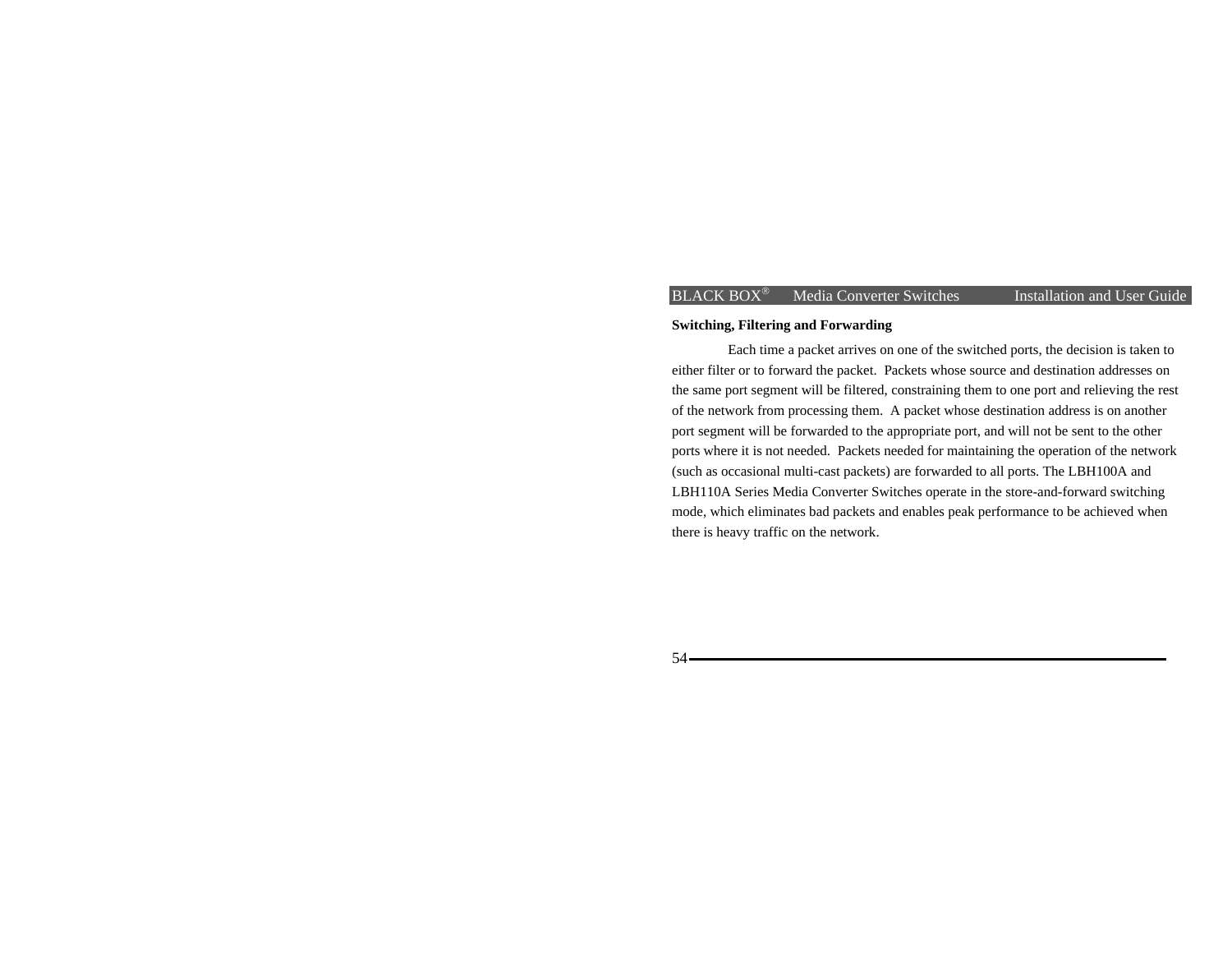#### **Switching, Address Learning**

The LBH100A and LBH110A Series units have address table capacity of 2K node addresses, and are suitable for use in large networks. They are self-learning, so that as nodes are added or removed or moved from one segment to another, the LBH100- and LBH110- Series switch automatically keeps up with node locations.

An address-aging algorithm causes least-used addresses to fall out in favor of new frequently-used addresses. To reset the address buffer, cycle power down-and-up.

### **4.2 Auto-cross (MDIX), Auto-negotiation and Speed-sensing**

The RJ-45 ports independently support auto-cross (MDI or MDIX) in autonegotiation mode. No cross-over cable is needed. The ports do the auto-cross selection only during auto-negotiation, and it will not take effect if the port is in fixed mode (port #2 can be fixed to FDX on some models). Operation is according to the IEEE 802.3u standard.

When an RJ-45 cable connection is made, and each time a LINK is enabled, autonegotiation takes place. The LBH100A and LBH110A Series advertises its capability for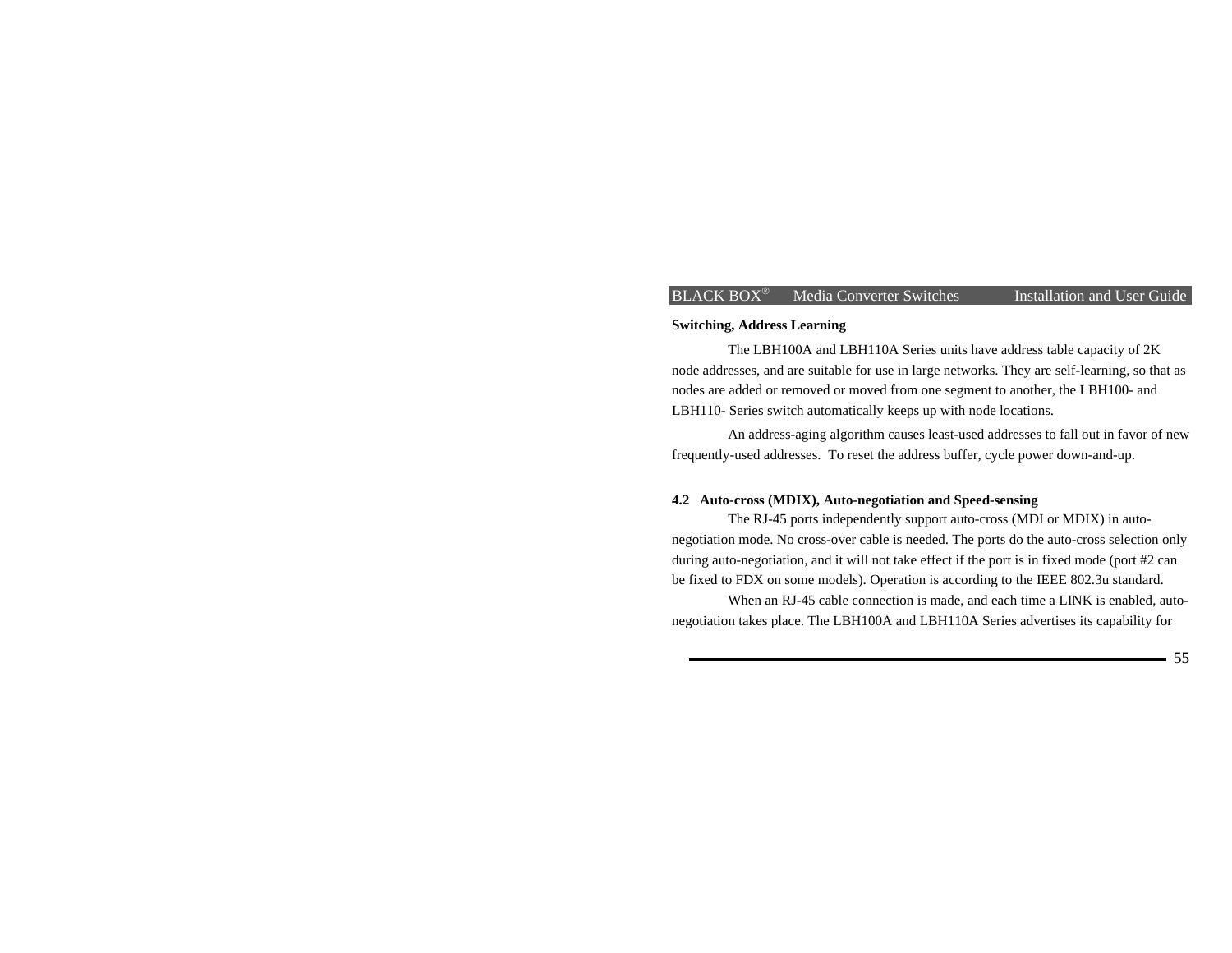10 or 100 Mbps speed and F/H duplex mode, and the device at the other end of the cable should similarly advertise / respond and both sides will agree to the speed and mode being used. Depending upon the device connected, this will result in agreement to operate at either 10 Mbps or 100Mbps speed, full- or half-duplex mode.

## **4.3 (F- H) Switch, Full-Duplex or Half-Duplex options for Fiber port # 1**

The (F–H) manual switch has been provided for fiber port #1, for fixing that port at Full or Half Duplex as per the requirements. The (F-H) manual switch is being located underneath the fiber port. The Fiber port with 10Mb is being set at Half-Duplex, and the 100Mb being set at Full-Duplex as default from the factory. The port can be set at the required mode, by sliding the manual switch position to "F" or "H".

## **4.4 Dual LEDs, Front-panel and side-panel (LBH100A and LBH100A Series) LED Description**

**PWR** Illuminates GREEN to indicate power applied.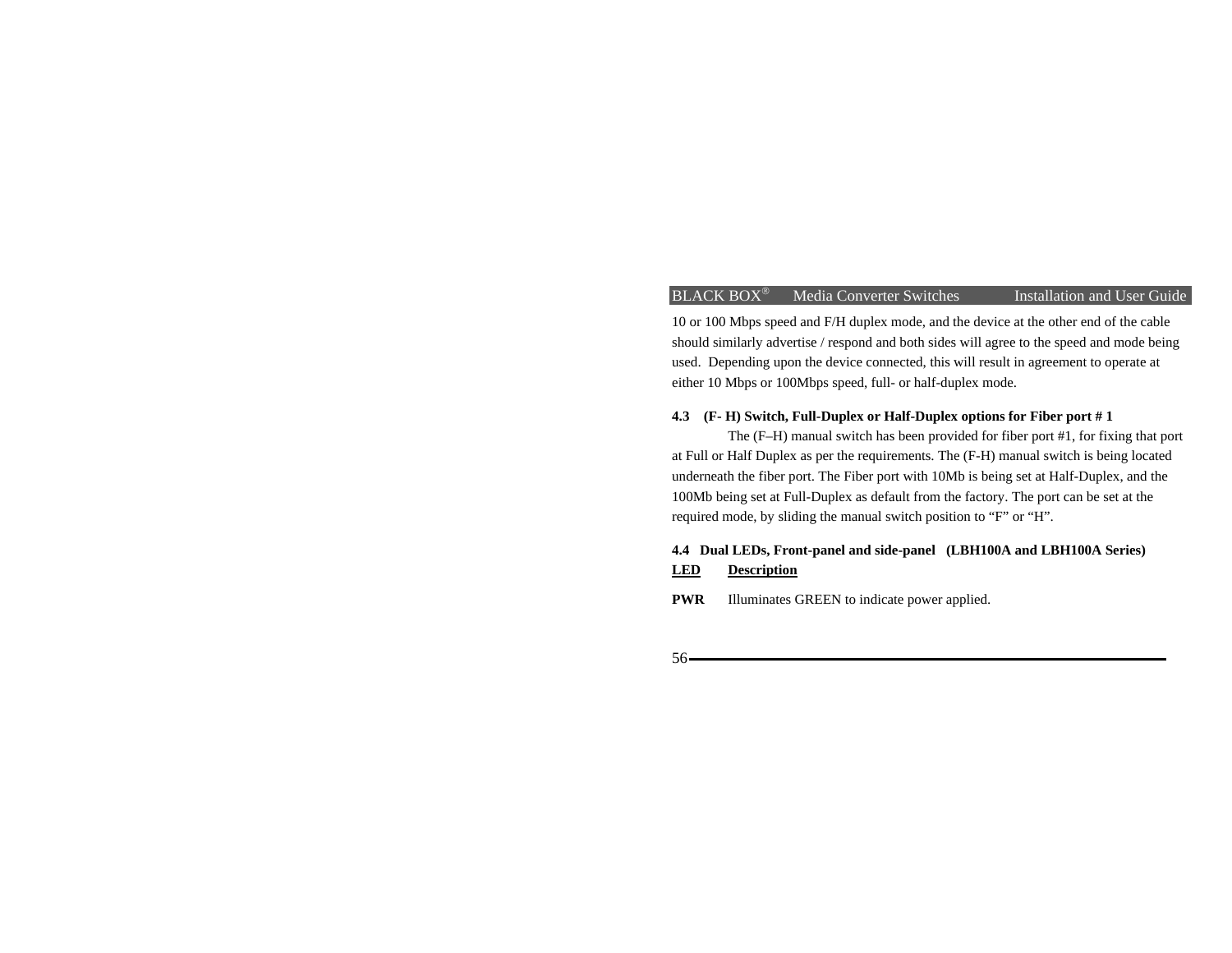LK/ ACT Steady ON for LINK with no traffic, blinking for activity per port. LINK will turn off in the event connectivity is lost between the ends of the twisted pair segment or a loss of power occurs in the unit or remote device. The Link ports are also represented by the LEDs LA1, LA2, LA3. (Steady On or Steady Off indicates no Receive Activity).

# **10/100 Steady ON for 100Mb speed, OFF for 10Mb speed per port**

**F/H** Steady ON for Full duplex mode, OFF for half duplex per port

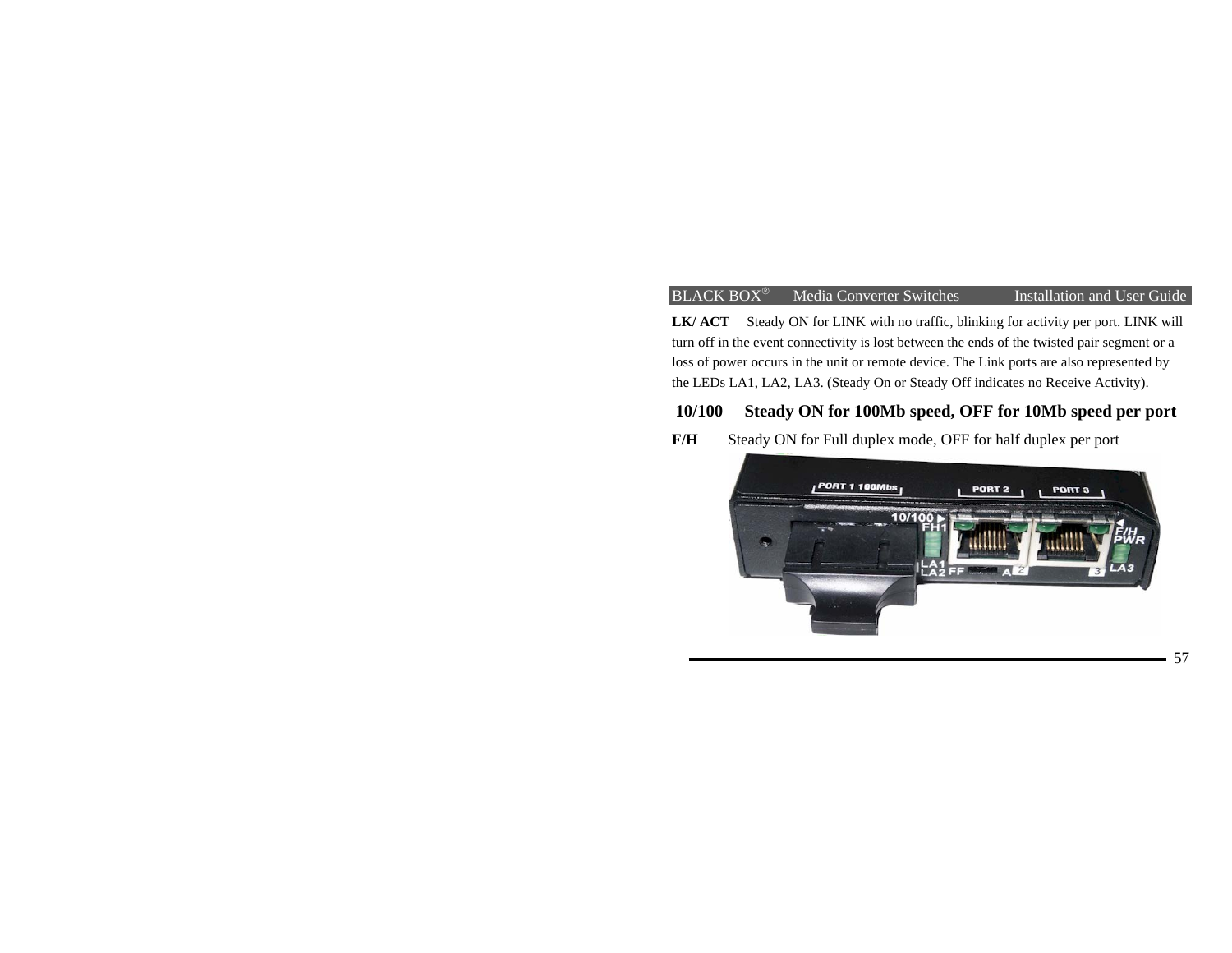## **5.0 TROUBLESHOOTING**

 All **BLACK BOX**®Ethernet products are designed to provide reliability and consistently high performance in all network environments. The installation of LBH100A and LBH110A Series 10/100 Mb/s Switches is a straightforward procedure (see INSTALLATION, Section 3.0); the operation is also straightforward and is discussed in Section 4.

 Should problems develop during installation or operation, this section is intended to help locate, identify and correct these types of problems. Please follow the suggestions listed below prior to contacting your supplier. However, if you are unsure of the procedures described in this section or if the LBH100A and LBH110A Series 10/100 Mb/s Switch is not performing as expected, do not attempt to repair the unit; instead contact your supplier for assistance or contact BLACK BOX Customer Support.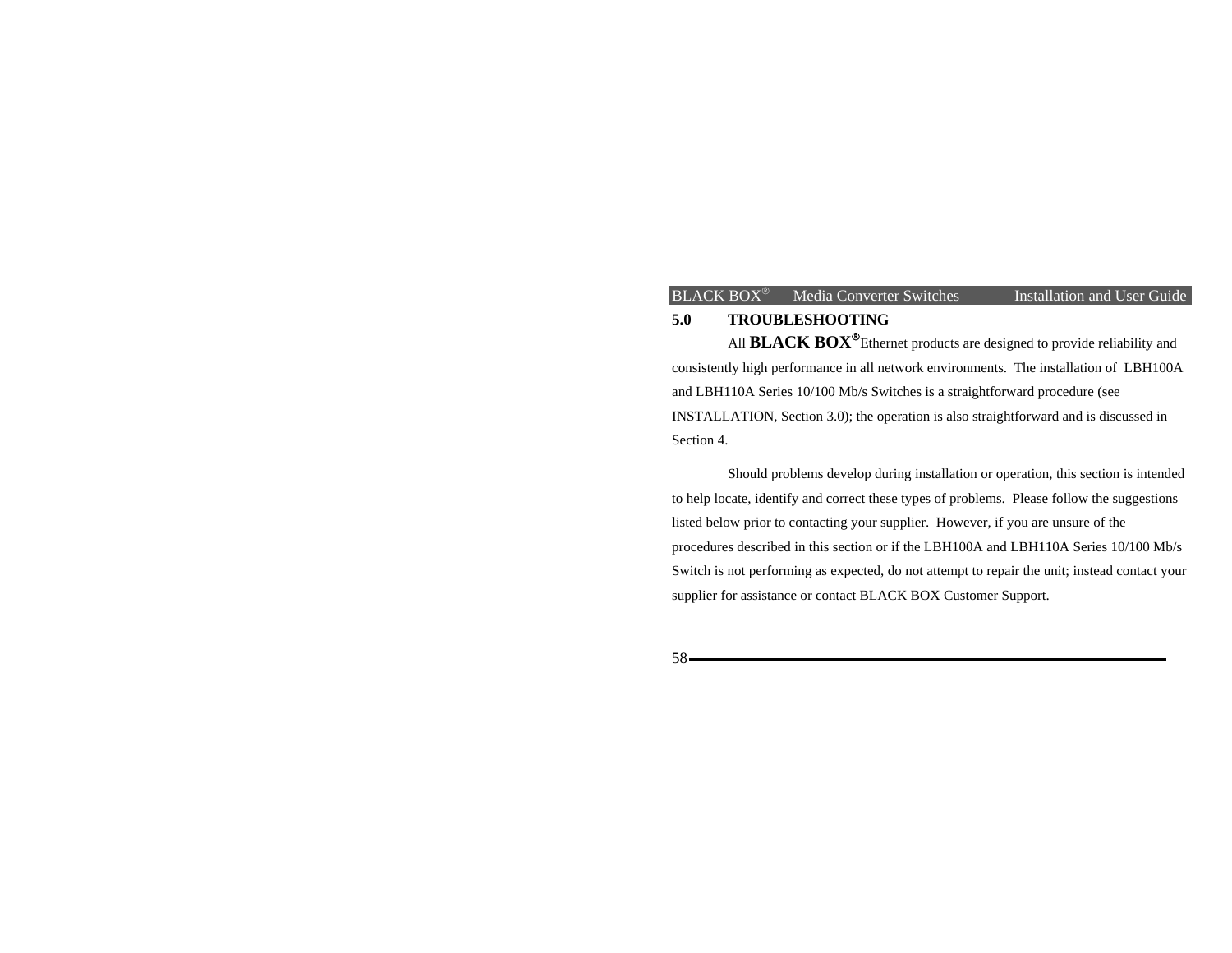## $BLACK$  BOX<sup>®</sup> Media Converter Switches

Installation and User Guide

# **5.1 Before Calling for Assistance**

- 1. If difficulty is encountered when installing or operating the unit, refer back to the Installation Section of the applicable chapter of this manual. Also check to make sure that the various components of the network are interoperable.
- 2. Check the cables and connectors to ensure that they have been properly connected and the cables/wires have not been crimped or in some way impaired during installation. (About 90% of network downtime can be attributed to wiring and connector problems.)
- 3. Make sure that an AC power cord is properly attached to each LBH100A and LBH110A Series unit. Be certain that the AC power cord is plugged into a functioning electrical outlet. Use the PWR LEDs to verify each unit is receiving power.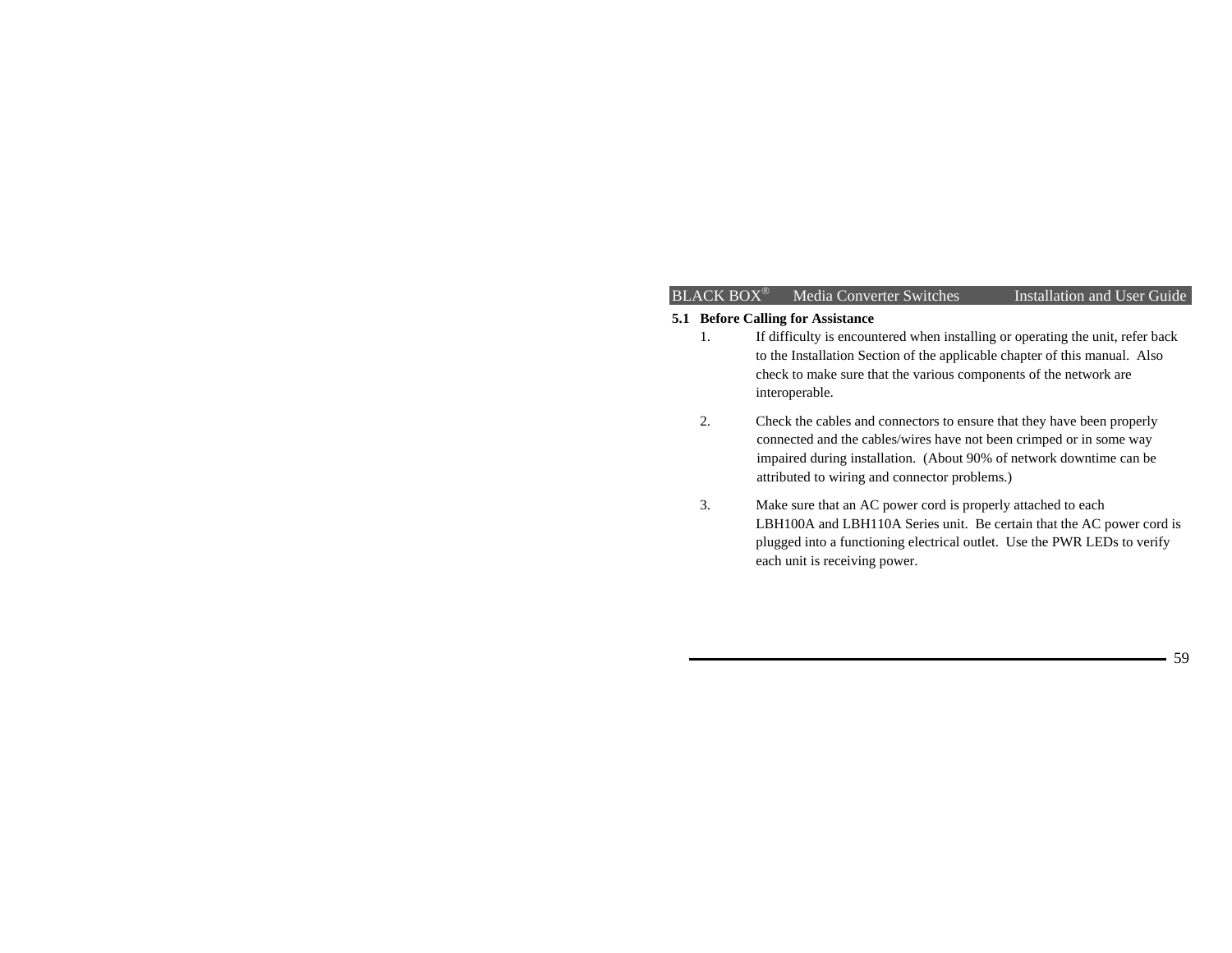- 4. If the problem is isolated to a network device other than the LBH100 and LBH110 Series 10/100 Mb/s switch product, it is recommended that the problem device is replaced with a known good device. Verify whether or not the problem is corrected. If not, go to Step 5 below. If the problem is corrected, the LBH100A and LBH110A Series Switch and its associated cables are functioning properly.
- 5. If the problem continues after completing Step 4 above, contact your supplier of the LBH100A and LBH110A Series 10/100 Mb/s Switch unit or if unknown, contact BLACK BOX, Inc by phone at (724) 746-5500 or by other appropriate method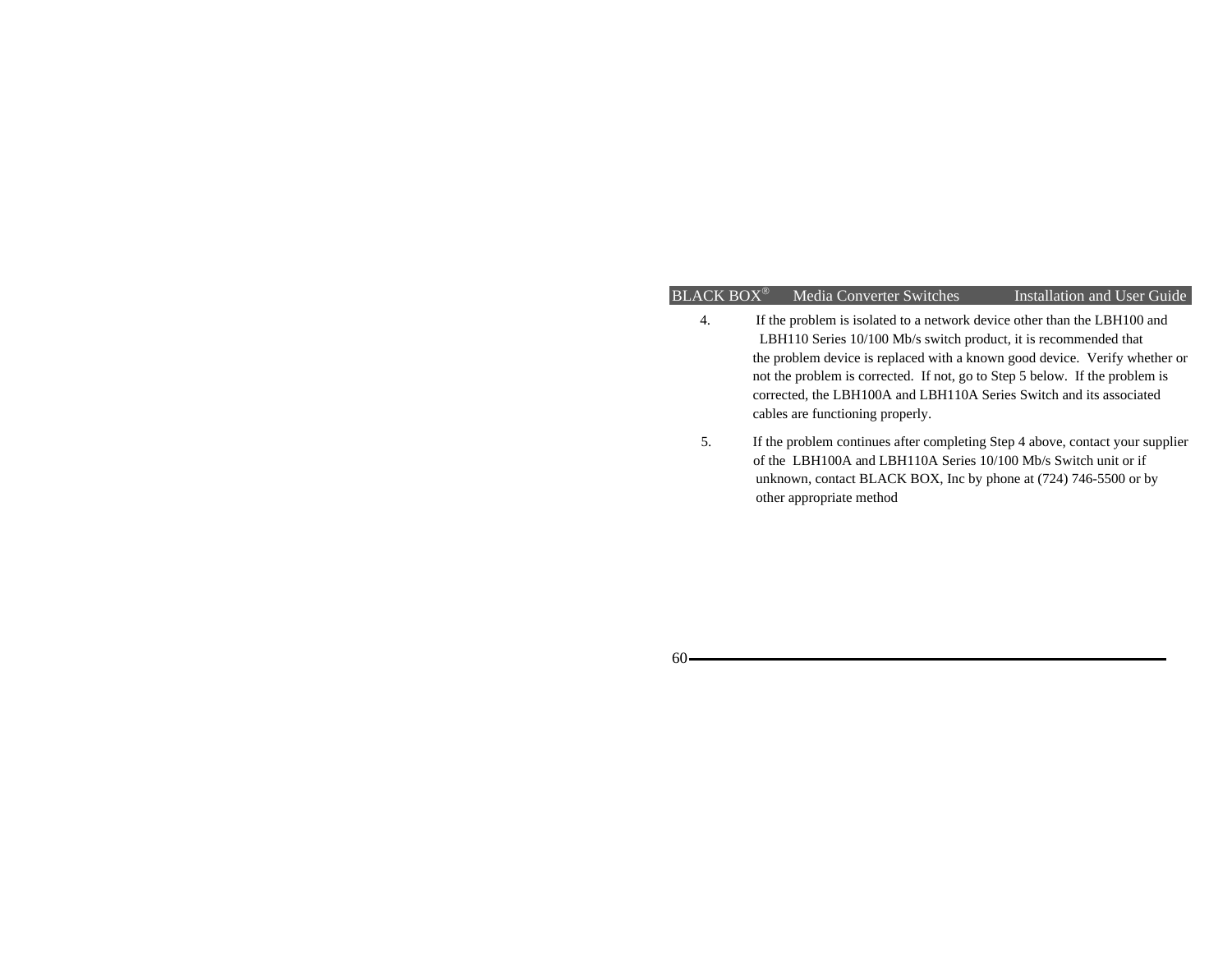### BLACK BOX<sup>®</sup> Media Converter Switches Installation and User Guide

61

# **5.2 When Calling for Assistance**

Please be prepared to provide the following information.

- 1. A complete description of the problem, including the following points:
	- a. The nature and duration of the problem;
	- b. Situations when the problem occurs;
	- c. The components involved in the problem;
	- d. Any particular application that, when used, appears to create the problem;
- 2. An accurate list of BLACK BOX product model(s)involved, with serial

number(s). Include the date(s) that you purchased the products from BLACK BOX.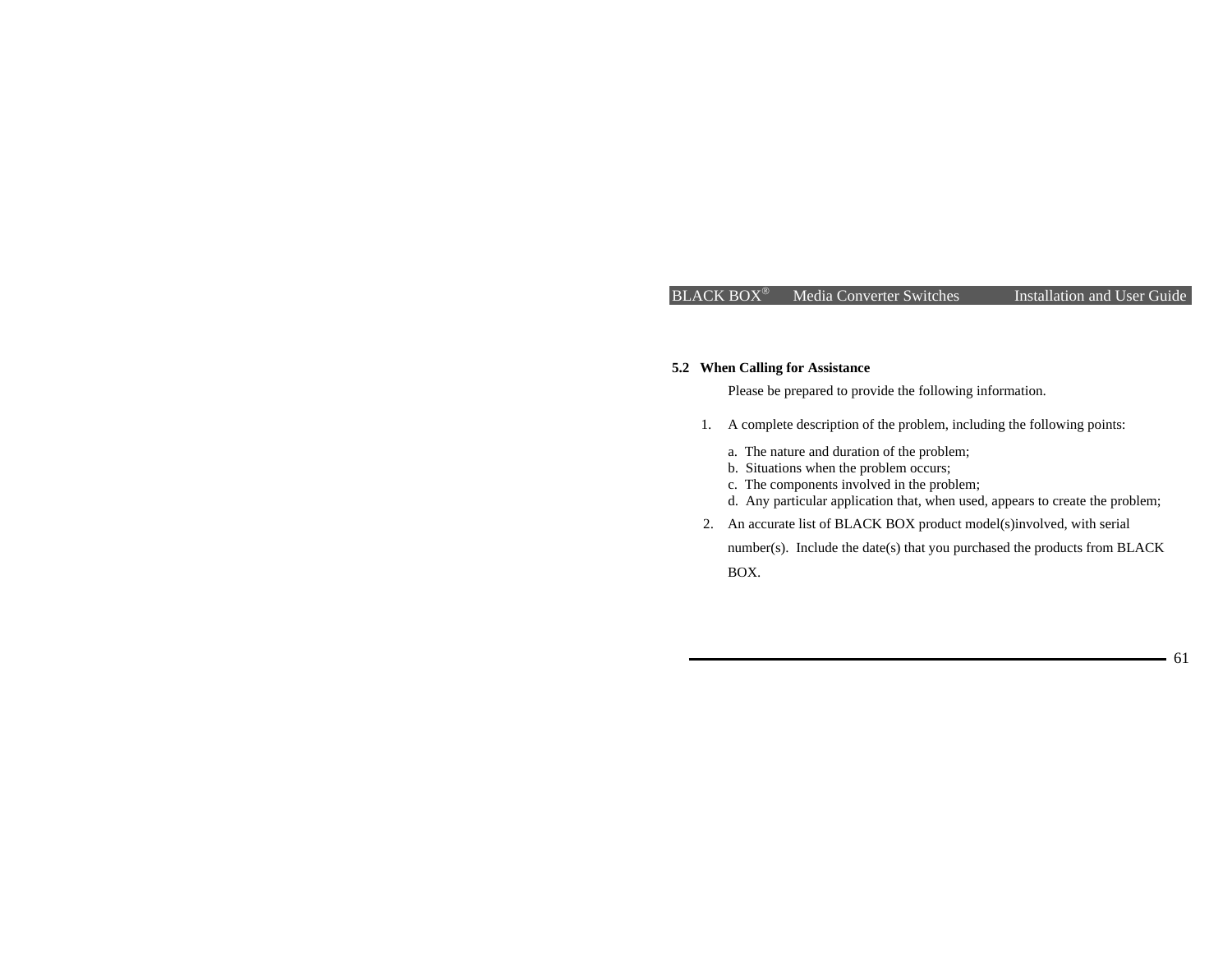### BLACK BOX<sup>®</sup> Media Converter Switches Installation and User Guide

- 3. It is useful to include other network equipment models and related hardware, including Convenient computers, workstations, terminals and printers; plus, the various network media types being used.
- 4. A record of changes that have been made to your network configuration prior to the occurrence of the problem. Any changes to system administration procedures should all be noted in this record.

### **5.3 Return Material Authorization (RMA) Procedure**

## **5.3.1 Shipping and Packaging Information**

Should you need to ship the unit back to Black Box Corporation, please follow these instructions:

1. Package the unit carefully. It is recommended that you use the original container if available. Units should be wrapped in a "bubble-wrap" plastic sheet or bag for shipping protection. ( You may retain all connectors and this Installation Guide.)

 $62-$